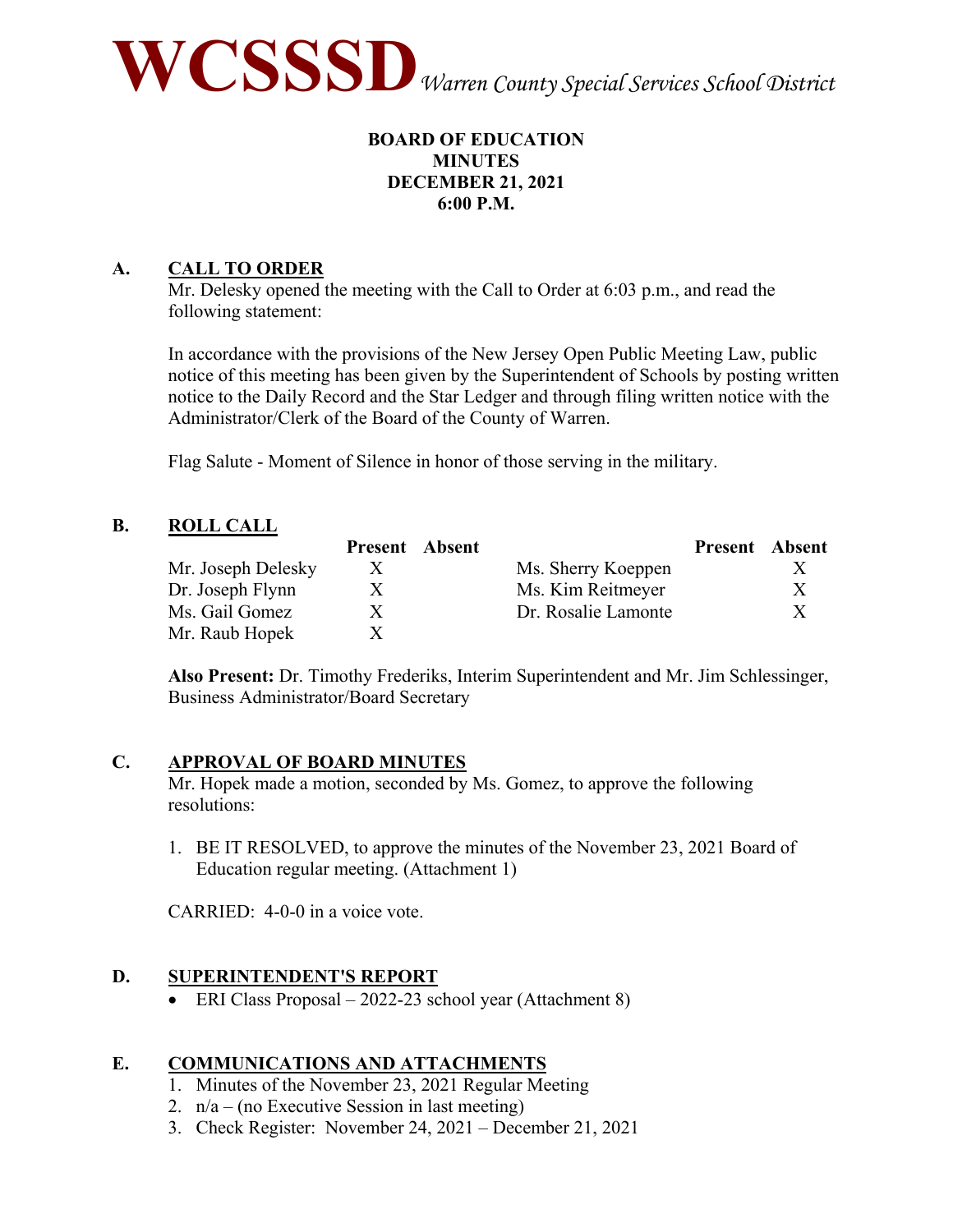- 4. Treasurer's Report, Secretary's Report and Financials: November 2021
- 5. Budget Adjustments for November 2021
- 6. Accounts Receivable Aging Report as of December 16, 2021
- 7. Policies and regulations for second reading
- 8. ERI Proposal

## **F. OLD BUSINESS**

## **G. COMMITTEE REPORT/RECOMMENDATIONS**

Education Committee (Ms. Gomez, Dr. Flynn, Ms. Koeppen) Curriculum Personnel Policy Operations Committee (Mr. Delesky, Mr. Hopek, Ms. Reitmeyer) Business/Finance Facilities Transportation Ad Hoc Committee (Topics/Issues other than above as appointed by Board President) Negotiations - To Be Determined

Note: Board President to be contacted if committee member is unable to attend.

## **H. FINANCE REPORT**

Ms. Gomez made a motion, seconded by Dr. Flynn, to approve the following resolutions on the recommendation of the Superintendent and School Business Administrator:

1. Approval of Check Register(s)

BE IT RESOLVED, that the Board of Education, upon the recommendation of the School Business Administrator approves the November 24, 2021 – December 21, 2021 bill list in the amount of \$623,886.28. (Attachment 3).

2. Approval of Financial Reports

BE IT RESOLVED, that the Board of Education, upon the recommendation of the School Business Administrator approves the Board Secretary and Treasurer Reports for the month ending November 2021 (Attachment 4).

3. Acceptance of Financial Reports Certification BE IT RESOLVED; that the Board of Education, upon the recommendation of the School Business Administrator accepts the certification of the Board Secretary, and certifies: in compliance with NJAC 6A:23A-16.10(c), that to the best of our knowledge as of November 30, 2021, no major account or fund has been overexpended and that sufficient funds exist to meet the district's financial obligations for the remainder of the 2021-2022 school year.

682 Oxford Road, Oxford NJ 07863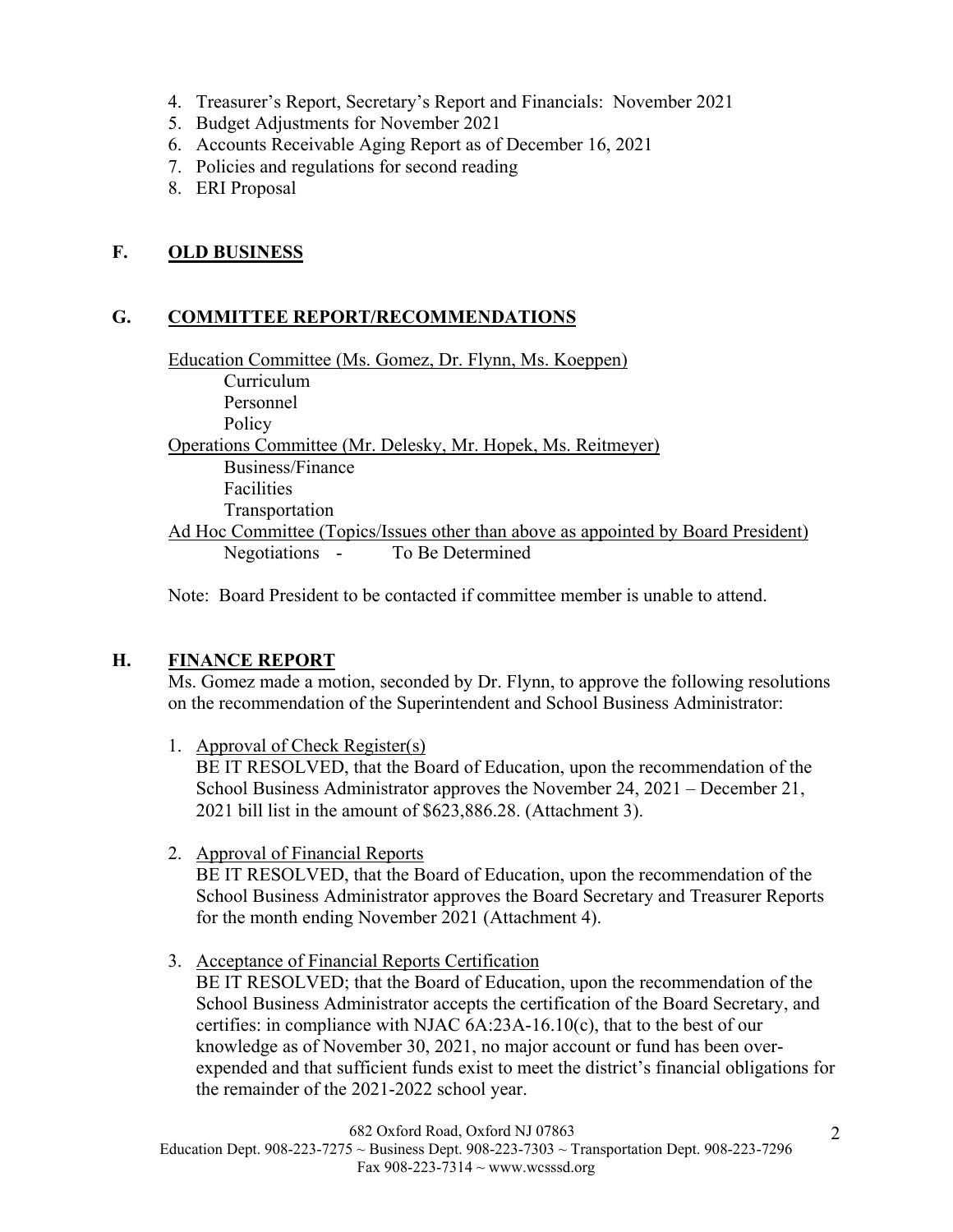4. Budget Adjustments

BE IT RESOLVED, that the Board of Education, upon the recommendation by the School Business Administrator, approves the transfer of uncommitted funds within the 2021-2022 school year budget (Attachment 5).

CARRIED: 4-0-0 in a roll call vote.

# **I. STATISTICAL REPORT**

No report.

## **J. PERSONNEL RECOMMENDATIONS**

Ms. Gomez made a motion, seconded by Mr. Hopek, to approve the following resolutions on the recommendation of the Superintendent and School Business Administrator:

1. RESOLVED, to approve the following new hires, appointments, terminations:

| ID          | Name                | <b>Position</b> | <b>Action</b> | <b>Eff.</b> Date       | <b>Salary</b> |
|-------------|---------------------|-----------------|---------------|------------------------|---------------|
| a           | Benvenutti,         | Aftercare       |               | Terminate   11/30/2021 | n/a           |
|             | Marquita            |                 |               |                        |               |
| $\mathbf b$ | Peer, Kendall       | Aftercare       | Hire          | 12/1/2021              | \$50/session  |
| $\mathbf c$ | Hoefly, Laura       | Sub Bus Aide    | Hire          | 12/1/2021              | \$15/hour     |
| d           | Casella, Brooke     | Aftercare       | Hire          | 1/2/2022               | \$50/session  |
| e           | Compton, Kylie      | Aftercare Sub   | Hire          | 12/20/2021             | \$50/session  |
| f           | Schlessinger, Emily | Aftercare Sub   | Hire          | 12/20/2021             | \$50/session  |

CARRIED: 4-0-0 in a roll call vote.

### **K. PROFESSIONAL DEVELOPMENT** None.

## **L. CLASSROOM FIELD TRIPS**

There are no classroom programs for the 2021-22 school year.

## **M. MISCELLANEOUS RECOMMENDATIONS**

Mr. Hopek made a motion, seconded by Dr. Flynn, to approve the following resolution(s) on the recommendation of the Superintendent and School Business Administrator:

- 1. Policy Update (Attachment 7) BE IT RESOLVED, to approve the following policies and regulations for second reading:
	- Policy 1648.13 School employee vaccination requirements

682 Oxford Road, Oxford NJ 07863

Education Dept. 908-223-7275  $\sim$  Business Dept. 908-223-7303  $\sim$  Transportation Dept. 908-223-7296 Fax 908-223-7314  $\sim$  www.wcsssd.org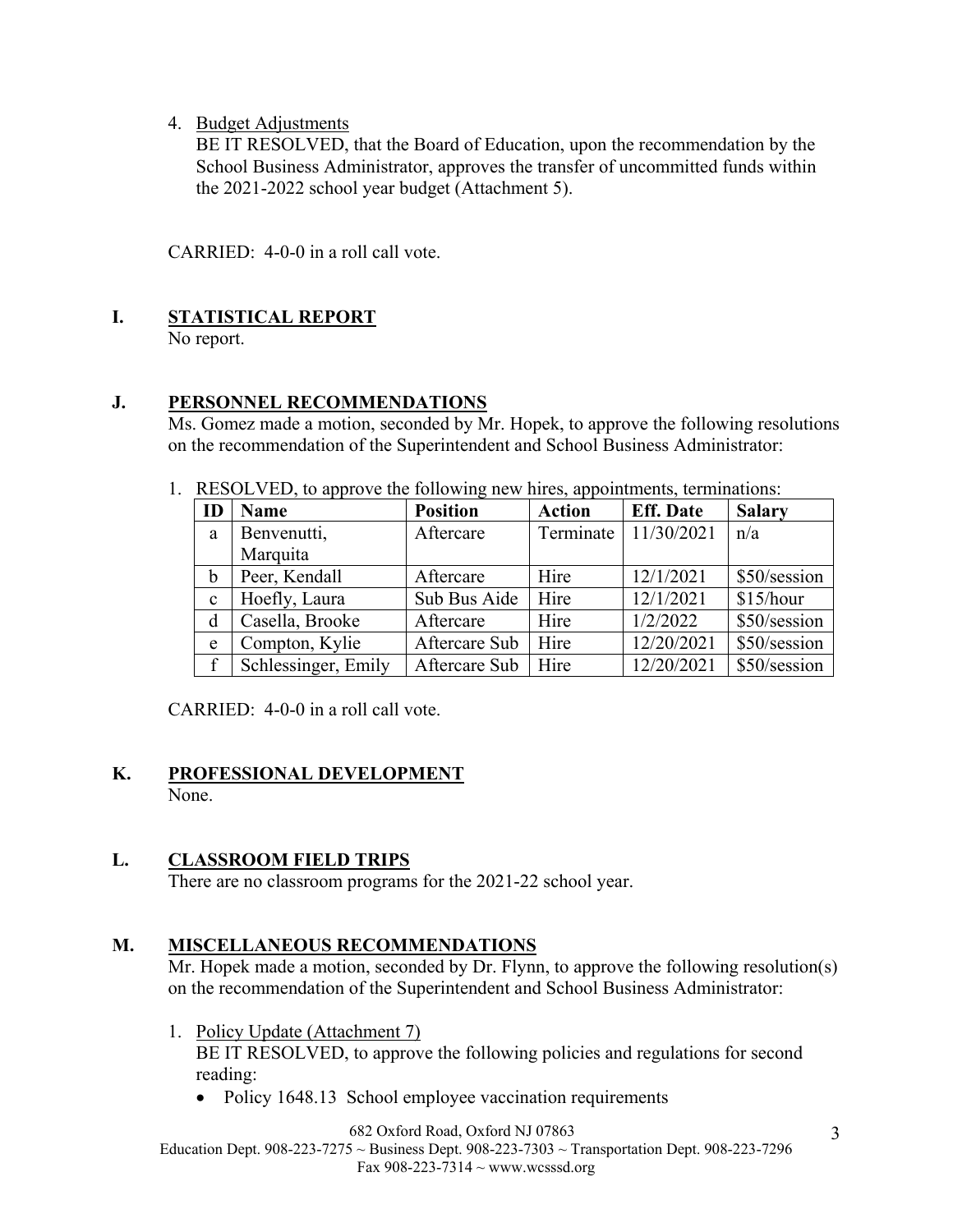- Policy 1648.14 Safety plan for healthcare settings in school buildings
- Policy 2425 Emergency virtual or remote instruction program
- Policy 5751 Sexual harassment of students
- Regulation 5751 Sexual harassment of students

CARRIED: 4-0-0 in a roll call vote.

## **N. TRANSPORTATION RECOMMENDATIONS**

Ms. Gomez made a motion, seconded by Dr. Flynn, to approve the following resolutions on the recommendation of the Superintendent and School Business Administrator:

- 1. RESOLVED, to approve a Joint Transportation Agreement with Delaware Valley Regional High School which shall serve as the lead Educational Authority and Host District for the 2021-2022 school year with a 2% administrative fee.
- 2. RESOLVED, to approve a coordinated Transportation Agreement between the WCSSSD and the following school districts for the 2021-2022 school year:
	- BERGENFIELD PUBLIC SCHOOLS

CARRIED: 4-0-0 in a roll call vote.

# **O. SUSPENSIONS**

No action.

# **P. HARASSMENT, INTIMIDATION AND BULLYING**  No action.

**Q. NEW BUSINESS**  No action

# R. PUBLIC INPUT

• None.

# **S. EXECUTIVE SESSION (if needed)**

Moved by Mr. Hopek and seconded by Dr. Flynn, to enter Executive Session at 6:58 pm.

BE IT RESOLVED, WHEREAS, the Board of Education must discuss subjects concerning legal, personnel, and negation issues

• Discussion of potential litigation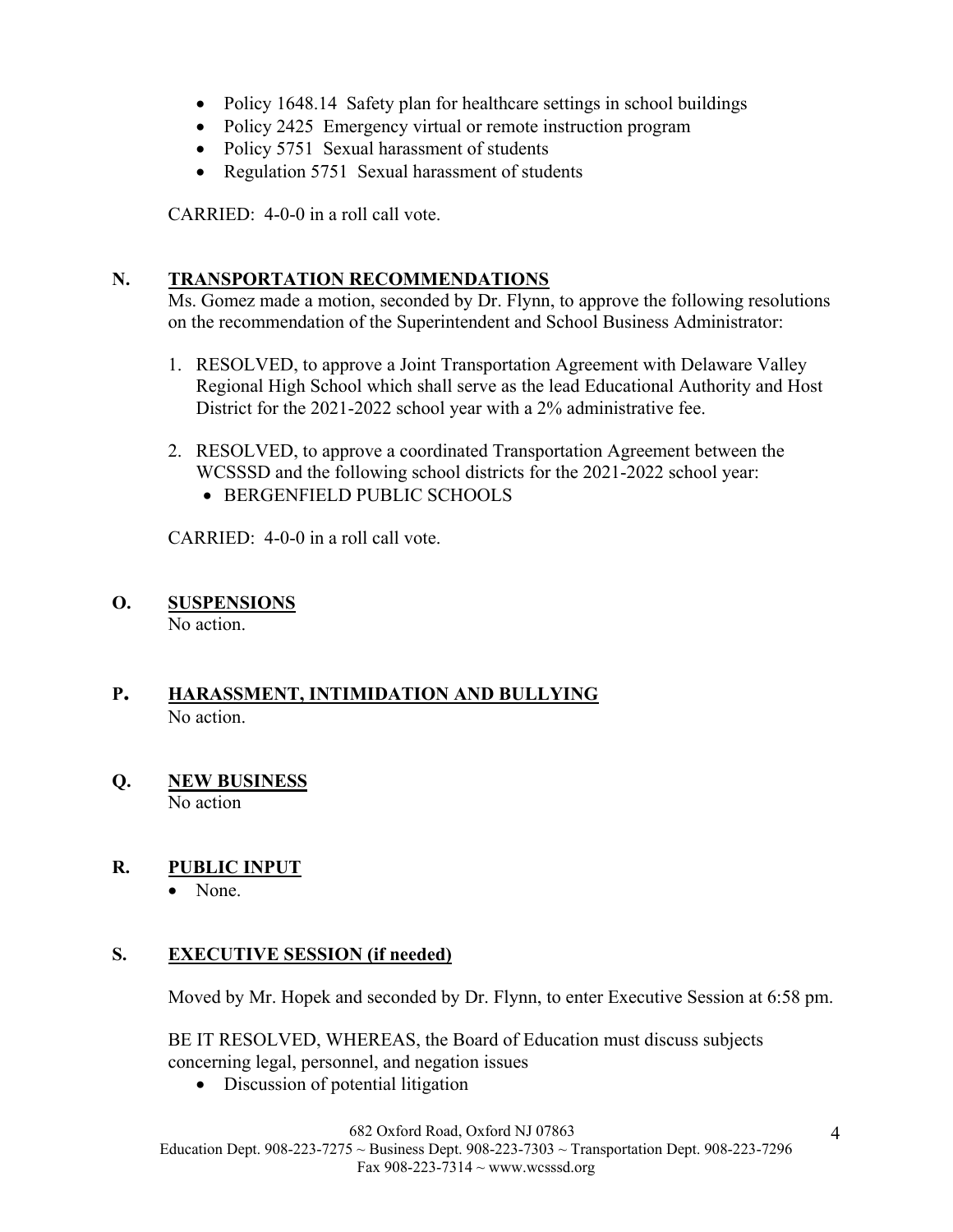and WHEREAS, the aforesaid subjects are not appropriate subjects to be discussed in public meeting; and WHEREAS, the aforesaid subjects to be discussed are within the exemptions pursuant to P.L.1975 Chapter 231, it is; therefore, RESOLVED, that the aforesaid subjects shall be discussed in private session by this board and administrative staff and information pertaining thereto will be made available to the public as soon thereafter as possible and once the reasons for nondisclosure no longer exists.

CARRIED: 4-0-0 in a voice vote.

## *Executive Session*

Moved by Ms. Gomez and seconded by Mr. Hopek, to exit Executive Session at 7:05 pm.

BE IT RESOLVED, that the Board of Education has been in executive session for the past seven minutes. The matters that were discussed will be disclosed to the public as soon as possible once the reasons for nondisclosure no longer exist.

CARRIED: 4-0-0 in a voice vote.

## **T. ADJOURNMENT**

Mr. Hopek made a motion, seconded by Ms. Gomez, to adjourn the meeting at 7:05 pm.

CARRIED: 4-0-0 in a voice vote.

THE WARREN COUNTY SPECIAL SERVICES SCHOOL DISTRICT IS AN EQUAL OPPORTUNITY/AFFIRMATIVE ACTION EMPLOYER. THE DISTRICT'S EMPLOYMENT PRACTICES DO NOT DISCRIMINATE ON THE BASIS OF RACE, COLOR, CREED, RELIGION, SEX, ANCESTRY, NATIONAL/ETHNIC ORIGIN, SOCIAL/ECONOMIC STATUS OR THE BASIS OF AN APPLICANT'S STATUS AS A HANDICAPPED PERSON, AS IS REQUIRED BY TITLE IX OF THE EDUCATIONAL AMENDMENTS OF 1972, N.J.A.C. 6.4-1.1 AND THE REHABILITATION ACT OF 1973. INQUIRIES REGARDING COMPLIANCE MAY BE DIRECTED TO THE SUPERINTENDENT OR AFFIRMATIVE ACTION OFFICER AT (908) 223-7275.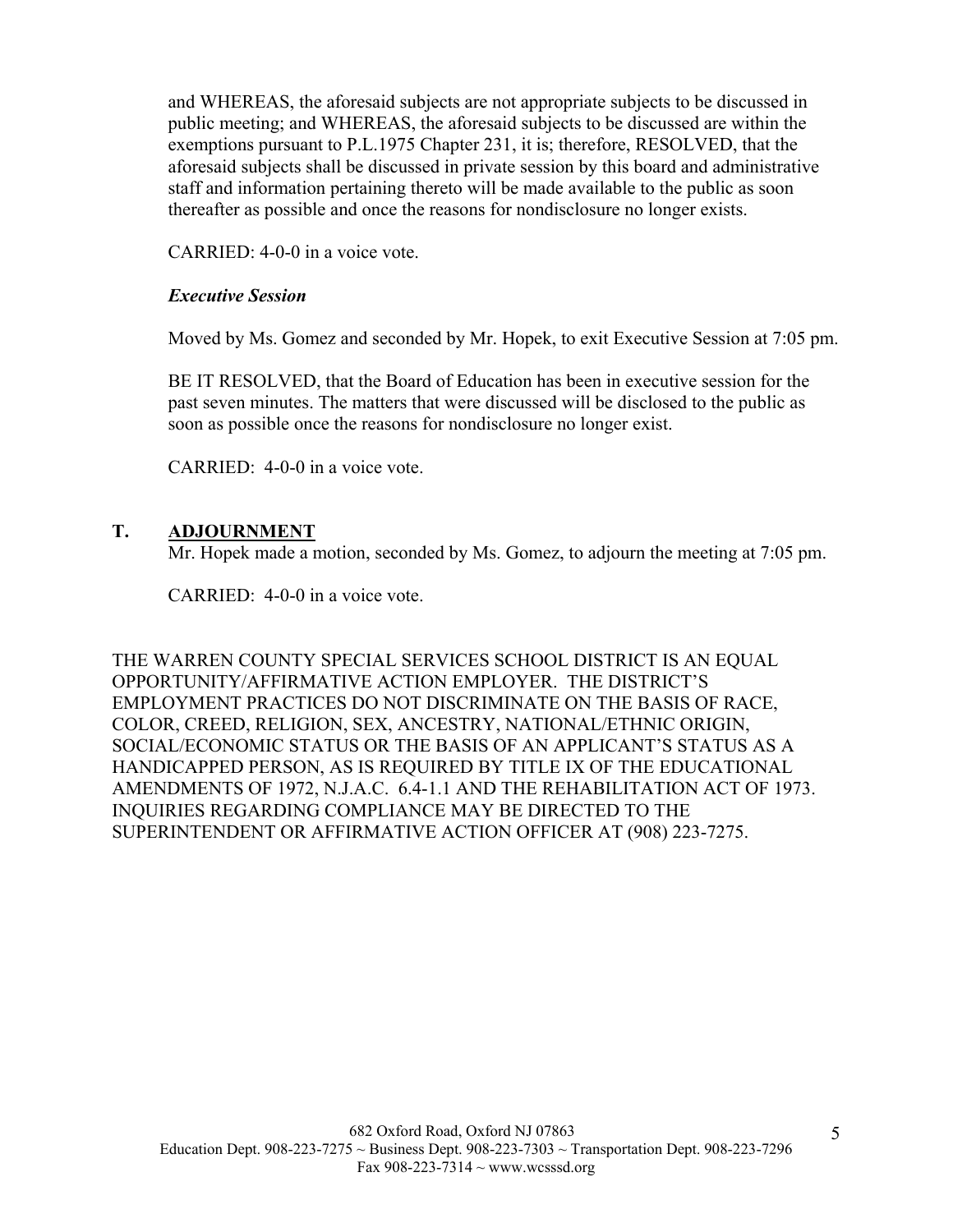|         | All Bank Accounts Included |                                           |                             |               |                                   |
|---------|----------------------------|-------------------------------------------|-----------------------------|---------------|-----------------------------------|
| Check#  | Date                       | Vendor (Payee)/Check Line Comments        | Amount                      | PO or Bal Sht | Exp. Acct. or Balance Sheet Title |
| A:20165 | 12/21/21                   | Kiersten A. Steidle                       | Check voided on $1/12/2022$ |               |                                   |
|         |                            | 2021-2022 OT Services                     | (480.00)                    | P202200054    | 60-995-200-320-000-000            |
|         |                            | 2021-2022 OT Services                     | (3,680.00)                  | P202200054    | 60-995-200-320-000-000            |
|         |                            | Total Check Amount:                       | (4,160.00)                  |               |                                   |
| A:N1223 | 12/23/21                   | WCSSSD PAYROLL ACCOUNT                    |                             |               |                                   |
|         |                            | <b>STATE A/R</b>                          | 0.00                        | $60 - 141$    | <b>STATE A/R</b>                  |
|         |                            | CSA/Superintendent Salaries               | 1,191.67                    | P202200001    | 60-990-230-100-000-000            |
|         |                            | <b>Business Office Salaries</b>           | 6,045.83                    | P202200001    | 60-990-251-100-000-000            |
|         |                            | Social Security                           | 2,569.63                    | P202200001    | 60-990-291-220-000-000            |
|         |                            | Pension Contribution                      | 461.91                      | P202200001    | 60-990-291-241-000-000            |
|         |                            | Pension Contribution                      | 113.93                      | P202200001    | 60-990-291-241-000-000            |
|         |                            | Pension Contribution                      | 47.76                       | P202200001    | 60-990-291-241-000-000            |
|         |                            | Unemployment                              | 133.17                      | P202200001    | 60-990-291-250-000-000            |
|         |                            | <b>Tuition Reimbursement</b>              | 4,464.00                    | P202200001    | 60-990-291-280-000-000            |
|         |                            | <b>Bus Aide Salaries</b>                  | 3,686.25                    | P202200001    | 60-993-270-106-000-000            |
|         |                            | Transportation Coordinator                | 6,791.66                    | P202200001    | 60-993-270-160-000-000            |
|         |                            | <b>Bus Driver Salaries</b>                | 11,951.50                   | P202200001    | 60-993-270-161-000-000            |
|         |                            | Supervisor Salary                         | 1,517.86                    | P202200001    | 60-997-200-100-000-000            |
|         |                            | Aftercare staff                           | 3,500.00                    | P202200001    | 60-997-200-106-000-000            |
|         |                            | Total Check Amount:                       | 42,475.17                   |               |                                   |
| A:N0741 | 12/29/21                   | PNC BANK                                  |                             |               |                                   |
|         |                            | Bank interest on LoC for bus              | 226.01                      | P202200010    | 60-993-270-890-000-000            |
|         |                            |                                           |                             |               |                                   |
| A:N0742 | 1/4/22                     | WEX BANK                                  |                             |               |                                   |
|         |                            | 2021-2022 Fuel                            | 5,345.99                    | P202200058    | 60-993-270-615-000-000            |
| A:N0743 | 1/5/22                     | <b>KS STATEBANK - GOV FINANCE DEPT</b>    |                             |               |                                   |
|         |                            | Bus 18 (pmt 5/5, due Jan'22)              | 16,279.19                   | P202200002    | 60-993-270-890-000-000            |
| A:N0744 | 1/11/22                    | STATE OF NJ DIVISION OF PENSIONS AND BENE |                             |               |                                   |
|         |                            | 2021-2022 Health Benefits- Erin           | 1,001.62                    | P202200003    | 60-990-291-270-000-000            |
|         |                            | 2021-2022 Health Benefits- Transportation | 13,001.20                   | P202200003    | 60-990-291-270-000-063            |
|         |                            |                                           |                             |               |                                   |
|         |                            | Total Check Amount:                       | 14,002.82                   |               |                                   |
| A:20191 | 1/12/22                    | Kiersten A. Steidle                       |                             |               |                                   |
|         |                            | 2021-2022 OT Services                     | 3,680.00                    | P202200054    | 60-995-200-320-000-000            |
|         |                            | 2021-2022 OT Services                     | 480.00                      | P202200054    | 60-995-200-320-000-000            |
|         |                            | <b>Total Check Amount:</b>                | 4,160.00                    |               |                                   |

Warren County Special Services School District Check Register from 12/22/2021 to 1/25/2022 for All Funds Page 1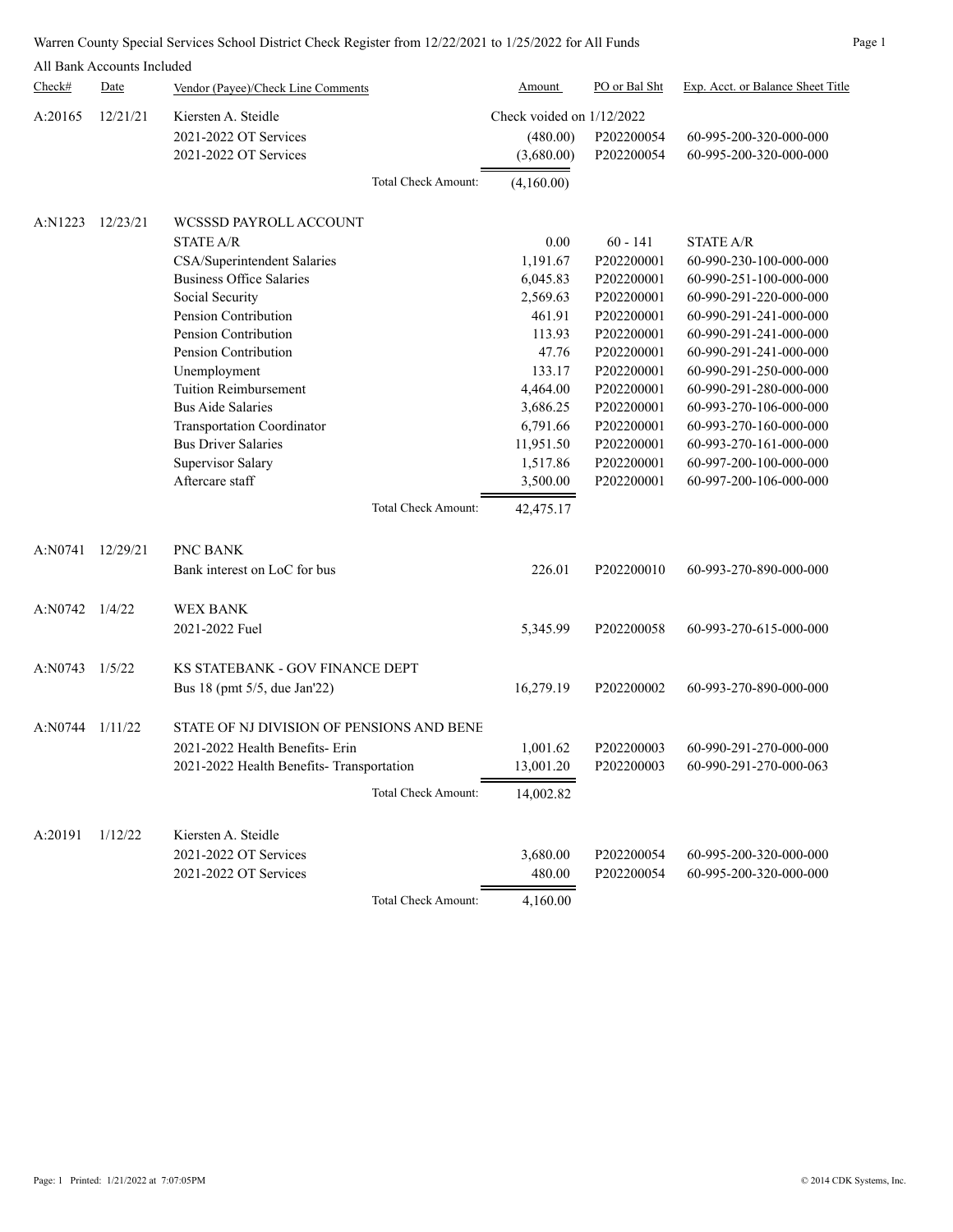### Warren County Special Services School District Check Register from 12/22/2021 to 1/25/2022 for All Funds Page 2

|         | All Bank Accounts Included |                                               |           |               |                                   |
|---------|----------------------------|-----------------------------------------------|-----------|---------------|-----------------------------------|
| Check#  | Date                       | Vendor (Payee)/Check Line Comments            | Amount    | PO or Bal Sht | Exp. Acct. or Balance Sheet Title |
| A:N0114 | 1/14/22                    | WCSSSD PAYROLL ACCOUNT                        |           |               |                                   |
|         |                            | <b>STATE A/R</b>                              | 0.00      | $60 - 141$    | <b>STATE A/R</b>                  |
|         |                            | CSA/Superintendent Salaries                   | 1,191.67  | P202200001    | 60-990-230-100-000-000            |
|         |                            | <b>Business Office Salaries</b>               | 6,045.83  | P202200001    | 60-990-251-100-000-000            |
|         |                            | Social Security                               | 1,856.13  | P202200001    | 60-990-291-220-000-000            |
|         |                            | Social Security                               |           | P202200001    | 60-990-291-220-000-000            |
|         |                            |                                               | (0.01)    | P202200001    |                                   |
|         |                            | Pension Contribution                          | 264.36    |               | 60-990-291-241-000-000            |
|         |                            | Pension Contribution                          | 65.19     | P202200001    | 60-990-291-241-000-000            |
|         |                            | Pension Contribution                          | 27.36     | P202200001    | 60-990-291-241-000-000            |
|         |                            | Unemployment                                  | 151.98    | P202200001    | 60-990-291-250-000-000            |
|         |                            | <b>Bus Aide Salaries</b>                      | 1,826.25  | P202200001    | 60-993-270-106-000-000            |
|         |                            | <b>Transportation Coordinator</b>             | 6,791.66  | P202200001    | 60-993-270-160-000-000            |
|         |                            | <b>Bus Driver Salaries</b>                    | 6,402.00  | P202200001    | 60-993-270-161-000-000            |
|         |                            | Supervisor Salary                             | 1,517.86  | P202200001    | 60-997-200-100-000-000            |
|         |                            | Aftercare staff                               | 1,555.00  | P202200001    | 60-997-200-106-000-000            |
|         |                            | Total Check Amount:                           | 27,695.28 |               |                                   |
|         |                            |                                               |           |               |                                   |
| A:20192 | 1/25/22                    | Robert Mazellan                               |           |               |                                   |
|         |                            | 2021-2022 Bus Detailing and Cleaning Services | 4,275.00  | P202200082    | 60-993-270-890-000-000            |
| A:20193 | 1/25/22                    | CASELLA, BROOKE                               |           |               |                                   |
|         |                            | Fingerprint Reimbursement                     | 67.38     | P202200106    | 60-997-200-106-000-000            |
|         |                            |                                               |           |               |                                   |
| A:20194 | 1/25/22                    | CDW Government                                |           |               |                                   |
|         |                            | Replace check printer                         | 500.84    | P202200102    | 60-990-230-600-000-000            |
| A:20195 | 1/25/22                    |                                               |           |               |                                   |
|         |                            | Centenary College ATTN: CFO                   |           |               |                                   |
|         |                            | 2021-2022 Rent                                | 1,000.00  | P202200025    | 60-997-262-441-000-000            |
| A:20196 | 1/25/22                    | COMCAST                                       |           |               |                                   |
|         |                            | 2021-2022 Internet                            | 30.89     | P202200027    | 60-993-270-320-000-000            |
|         |                            |                                               |           |               |                                   |
| A:20197 | 1/25/22                    | <b>COMCAST BUSINESS</b>                       |           |               |                                   |
|         |                            | 2021-2022 Voice                               | 476.15    | P202200028    | 60-990-230-340-000-000            |
|         |                            |                                               |           |               |                                   |
| A:20198 | 1/25/22                    | <b>COMPUTING ON DEMAND</b>                    |           |               |                                   |
|         |                            | 2021-2022 Web Hosting                         | 9.95      | P202200029    | 60-990-230-340-000-000            |
| A:20199 | 1/25/22                    | <b>COMPUTING ON DEMAND</b>                    |           |               |                                   |
|         |                            |                                               |           |               |                                   |
|         |                            | 2021-2022 Web Hosting                         | 9.95      | P202200029    | 60-990-230-340-000-000            |
| A:20200 | 1/25/22                    | COMPTON, KYLIE                                |           |               |                                   |
|         |                            | Fingerprint Reimbursement                     | 67.38     | P202200105    | 60-997-200-106-000-000            |
|         |                            |                                               |           |               |                                   |
| A:20201 | 1/25/22                    | CUNNINGHAM, JANET                             |           |               |                                   |
|         |                            | Aftercare Supplies                            | 26.60     | P202200103    | 60-997-200-600-000-000            |
| A:20202 | 1/25/22                    | DELTA DENTAL OF NJ, INC                       |           |               |                                   |
|         |                            | 2021-2022 Dental - ES                         | 45.06     | P202200030    | 60-990-291-270-111-000            |
|         |                            |                                               |           |               |                                   |

Total Check Amount: 753.08

2021-2022 Dental- Trivedi 84.00 P202200030 60-990-291-270-111-000 2021-2022 Dental Transportation 624.02 P202200030 60-990-291-270-111-063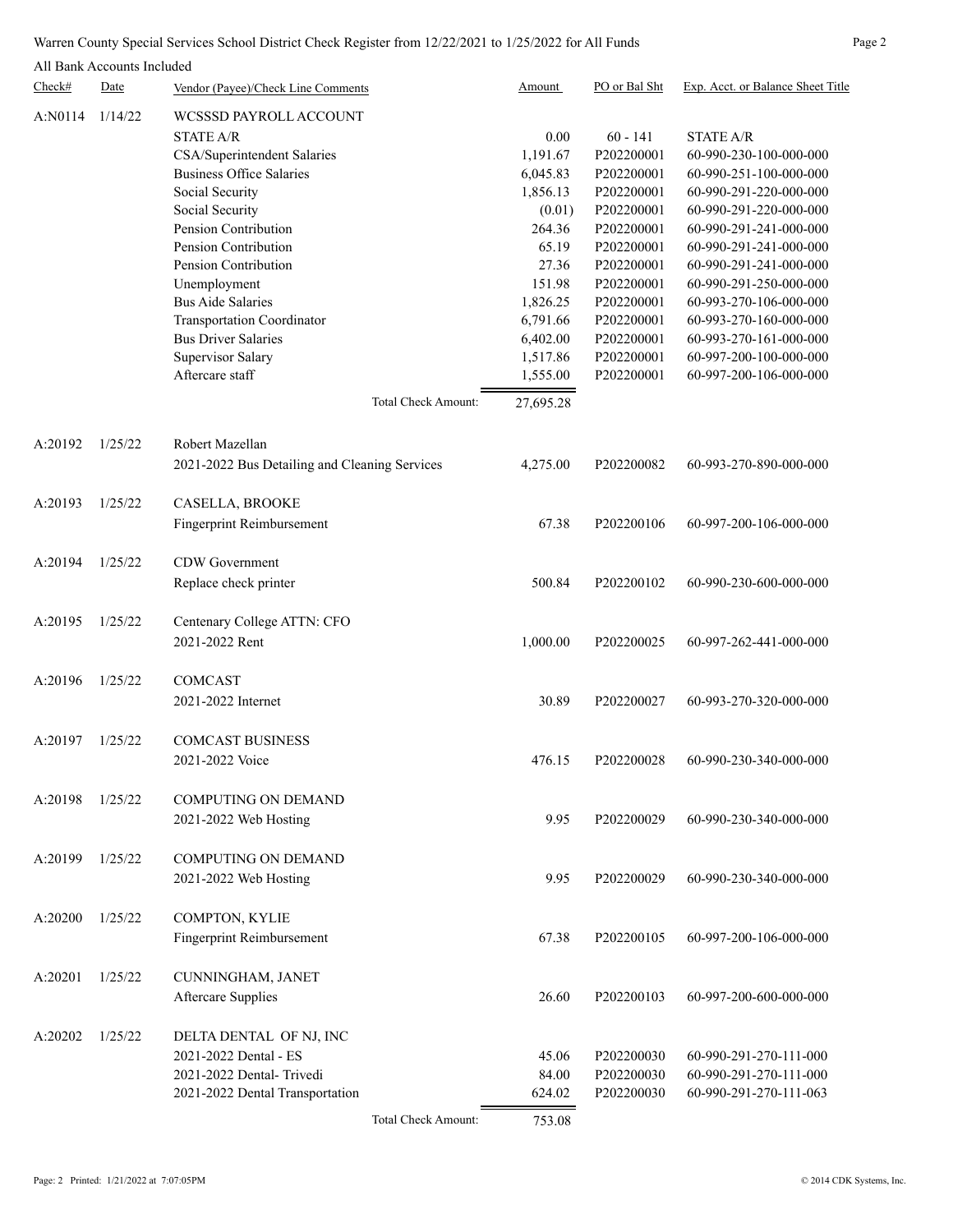| Page 3<br>Warren County Special Services School District Check Register from 12/22/2021 to 1/25/2022 for All Funds |                            |                                                  |           |               |                                   |  |  |
|--------------------------------------------------------------------------------------------------------------------|----------------------------|--------------------------------------------------|-----------|---------------|-----------------------------------|--|--|
|                                                                                                                    | All Bank Accounts Included |                                                  |           |               |                                   |  |  |
| Check#                                                                                                             | Date                       | Vendor (Payee)/Check Line Comments               | Amount    | PO or Bal Sht | Exp. Acct. or Balance Sheet Title |  |  |
| A:20203                                                                                                            | 1/25/22                    | WEX Health, INC.                                 |           |               |                                   |  |  |
|                                                                                                                    |                            | 2021-2022 FSA Fees                               | 50.00     | P202200031    | 60-990-291-270-000-000            |  |  |
|                                                                                                                    |                            |                                                  |           |               |                                   |  |  |
| A:20204                                                                                                            | 1/25/22                    | FLORIO, PERRUCCI, STEINHARDT & FADER, L.L        |           |               |                                   |  |  |
|                                                                                                                    |                            | 2021-2022 Legal Services                         | 116.00    | P202200034    | 60-990-230-331-000-000            |  |  |
|                                                                                                                    |                            |                                                  |           |               |                                   |  |  |
| A:20205                                                                                                            | 1/25/22                    | J & B THERAPY, LLC<br>2021-2022 Related Services | 18,079.88 | P202200036    | 60-995-200-320-000-000            |  |  |
|                                                                                                                    |                            |                                                  |           |               |                                   |  |  |
| A:20206                                                                                                            | 1/25/22                    | J & B THERAPY, LLC                               |           |               |                                   |  |  |
|                                                                                                                    |                            | 2021-2022 Related Services                       | 9,581.50  | P202200036    | 60-995-200-320-000-000            |  |  |
|                                                                                                                    |                            |                                                  |           |               |                                   |  |  |
| A:20207                                                                                                            | 1/25/22                    | JCP&L                                            |           |               |                                   |  |  |
|                                                                                                                    |                            | 2021-2022 Electricity                            | 1,076.05  | P202200037    | 60-990-262-622-000-000            |  |  |
| A:20208                                                                                                            | 1/25/22                    | MUSIC THERAPY ASSOCIATES, LLC.                   |           |               |                                   |  |  |
|                                                                                                                    |                            | 2021-2022 Music/Art Therapy Services             | 2,128.00  | P202200041    | 60-995-200-320-000-000            |  |  |
|                                                                                                                    |                            |                                                  |           |               |                                   |  |  |
| A:20209                                                                                                            | 1/25/22                    | Quadient Leasing USA, Inc.                       |           |               |                                   |  |  |
|                                                                                                                    |                            | 2021-2022 Lease Payments                         | 195.00    | P202200061    | 60-993-270-340-000-000            |  |  |
|                                                                                                                    |                            |                                                  |           |               |                                   |  |  |
| A:20210                                                                                                            | 1/25/22                    | NJ SCHOOLS INSURANCE GROUP                       |           |               |                                   |  |  |
|                                                                                                                    |                            | Annual 21-22 Insurance/Workers Comp.             | 3,107.45  | P202200044    | 60-993-270-320-000-000            |  |  |
| A:20211                                                                                                            | 1/25/22                    | PREVENTION SPECIALISTS, INC.                     |           |               |                                   |  |  |
|                                                                                                                    |                            | 2021-2022 Drug/Alcohol Screening Services        | 68.00     | P202200047    | 60-993-270-320-000-000            |  |  |
|                                                                                                                    |                            |                                                  |           |               |                                   |  |  |
| A:20212                                                                                                            | 1/25/22                    | Proulx, Catherine                                |           |               |                                   |  |  |
|                                                                                                                    |                            | 2021-2022 Psychology Services                    | 1,037.50  | P202200048    | 60-995-200-320-000-000            |  |  |
| A:20213                                                                                                            | 1/25/22                    | R&L DATACENTERS, INC.                            |           |               |                                   |  |  |
|                                                                                                                    |                            | 2021-2022 Payroll Services                       | 529.20    | P202200049    | 60-995-200-320-000-000            |  |  |
|                                                                                                                    |                            |                                                  |           |               |                                   |  |  |
| A:20214                                                                                                            | 1/25/22                    | SCHLESSINGER, EMILY                              |           |               |                                   |  |  |
|                                                                                                                    |                            | <b>Fingerprint Reimbursement</b>                 | 67.38     | P202200104    | 60-997-200-106-000-000            |  |  |
|                                                                                                                    |                            |                                                  |           |               |                                   |  |  |
| A:20215                                                                                                            | 1/25/22                    | Kiersten A. Steidle                              |           |               |                                   |  |  |
|                                                                                                                    |                            | 2021-2022 OT Services                            | 3,160.00  | P202200054    | 60-995-200-320-000-000            |  |  |
| A:20216                                                                                                            | 1/25/22                    | STEWART BUSINESS SYSTEMS, LLC                    |           |               |                                   |  |  |
|                                                                                                                    |                            | 2021-2022 Meter Reads                            | 334.92    | P202200080    | 60-990-230-340-000-000            |  |  |
|                                                                                                                    |                            |                                                  |           |               |                                   |  |  |
| A:20217                                                                                                            | 1/25/22                    | THE JDM GROUP                                    |           |               |                                   |  |  |
|                                                                                                                    |                            | 2021-2022 Tech Services                          | 1,450.00  | P202200055    | 60-990-230-340-000-000            |  |  |
|                                                                                                                    |                            |                                                  |           |               |                                   |  |  |
| A:20218                                                                                                            | 1/25/22                    | <b>VERIZON WIRELESS</b>                          |           |               |                                   |  |  |
|                                                                                                                    |                            | 2021-2022 Cell Phone Services                    | 154.06    | P202200056    | 60-990-230-340-000-000            |  |  |
| A:20219                                                                                                            | 1/25/22                    | WageWorks, Inc.                                  |           |               |                                   |  |  |
|                                                                                                                    |                            | 2021-2022 Cobra Coverage                         | 123.04    | P202200057    | 60-990-230-320-000-000            |  |  |
|                                                                                                                    |                            |                                                  |           |               |                                   |  |  |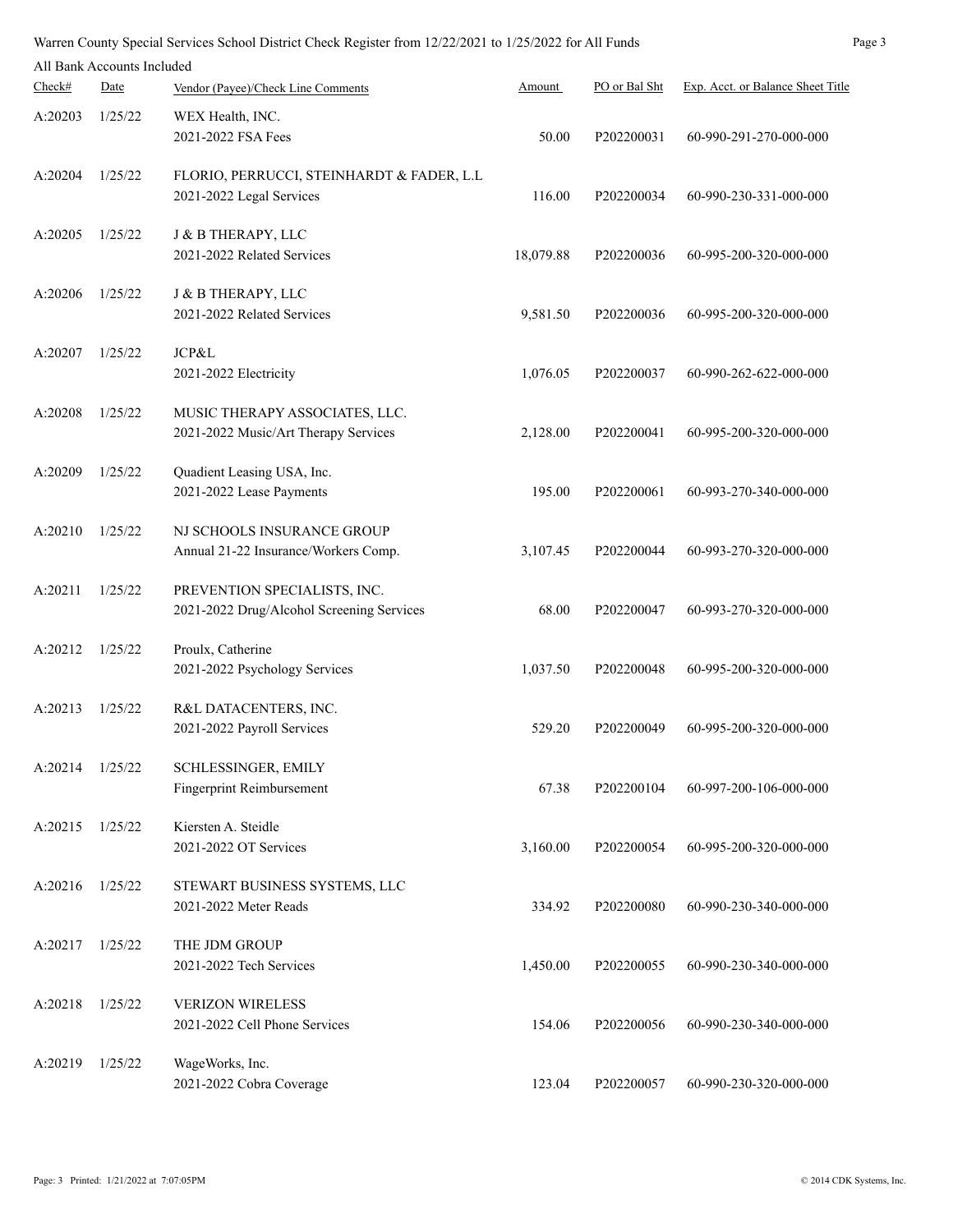|         | All Bank Accounts Included |                                                                                                              |                            |                          |                                                  |
|---------|----------------------------|--------------------------------------------------------------------------------------------------------------|----------------------------|--------------------------|--------------------------------------------------|
| Check#  | Date                       | Vendor (Payee)/Check Line Comments                                                                           | Amount                     | PO or Bal Sht            | Exp. Acct. or Balance Sheet Title                |
| A:20220 | 1/25/22                    | <b>XEROX FINANCIAL SERVICES</b><br>2021-2022 Copier Leases<br>2021-2022 Copier Leases<br>Total Check Amount: | 108.01<br>429.55<br>537.56 | P202200059<br>P202200059 | 60-990-230-590-000-000<br>60-990-230-590-000-000 |
| A:20221 | 1/25/22                    | ZONAR Systems INC.<br>2021-2022 Home Base Services                                                           | 231.00                     | P202200060               | 60-993-270-340-000-000                           |
| A:20222 | 1/25/22                    | B & K DALRYMPLE, INC.<br>2021-2022 Transportation Fees                                                       | 20,888.82                  | P202200013               | 60-993-270-500-000-000                           |
| A:20223 | 1/25/22                    | BERKSHIRE TRANSPORTATION CORPORATION<br>2021-2022 Transportation Fees                                        | 11,646.72                  | P202200014               | 60-993-270-500-000-000                           |
| A:20224 | 1/25/22                    | <b>CASSIDY TRANSP INC</b><br>2021-2022 Transportation Fees                                                   | 45,159.54                  | P202200015               | 60-993-270-500-000-000                           |
| A:20225 | 1/25/22                    | <b>CASSIDY TRANSP INC</b><br>2021-2022 Transportation Fees                                                   | 45,159.54                  | P202200015               | 60-993-270-500-000-000                           |
| A:20226 | 1/25/22                    | <b>CASSIDY TRANSP INC</b><br>2021-2022 Transportation Fees                                                   | 45,159.54                  | P202200015               | 60-993-270-500-000-000                           |
| A:20227 | 1/25/22                    | <b>CASSIDY TRANSP INC</b><br>2021-2022 Transportation Fees                                                   | 45,159.54                  | P202200015               | 60-993-270-500-000-000                           |
| A:20228 | 1/25/22                    | DELAWARE VALLEY REG.<br>2021-2022 Transportation Fees                                                        | 2,499.40                   | P202200016               | 60-993-270-500-000-000                           |
| A:20229 | 1/25/22                    | FIRST GROUP AMERICA<br>2021-2022 Transportation Fees                                                         | 32,578.38                  | P202200017               | 60-993-270-500-000-000                           |
| A:20230 | 1/25/22                    | <b>GST TRANSPORT CORP</b><br>2021-2022 Transportation Fees                                                   | 7,172.28                   | P202200018               | 60-993-270-500-000-000                           |
| A:20231 | 1/25/22                    | <b>KRAPF SCHOOL BUS</b><br>2021-2022 Transportation Fees                                                     | 45,052.56                  | P202200019               | 60-993-270-500-000-000                           |
| A:20232 | 1/25/22                    | <b>KRAPF SCHOOL BUS</b><br>2021-2022 Transportation Fees                                                     | 24,429.60                  | P202200019               | 60-993-270-500-000-000                           |
| A:20233 | 1/25/22                    | SCOTT, JR., A. MORRIS<br>2021-2022 Transportation Fees                                                       | 50,409.08                  | P202200020               | 60-993-270-500-000-000                           |
| A:20234 | 1/25/22                    | SNYDER'S BUS SERVICE INC.<br>2021-2022 Transportation Fees                                                   | 35,223.37                  | P202200021               | 60-993-270-500-000-000                           |
| A:20235 | 1/25/22                    | SNYDER'S BUS SERVICE INC.<br>2021-2022 Transportation Fees<br>2021-2022 Transportation Fees                  | 210.00<br>35,223.37        | P202200021<br>P202200021 | 60-993-270-500-000-000<br>60-993-270-500-000-000 |

Total Check Amount: 35,433.37

Page: 4 Printed: 1/21/2022 at 7:07:05PM © 2014 CDK Systems, Inc.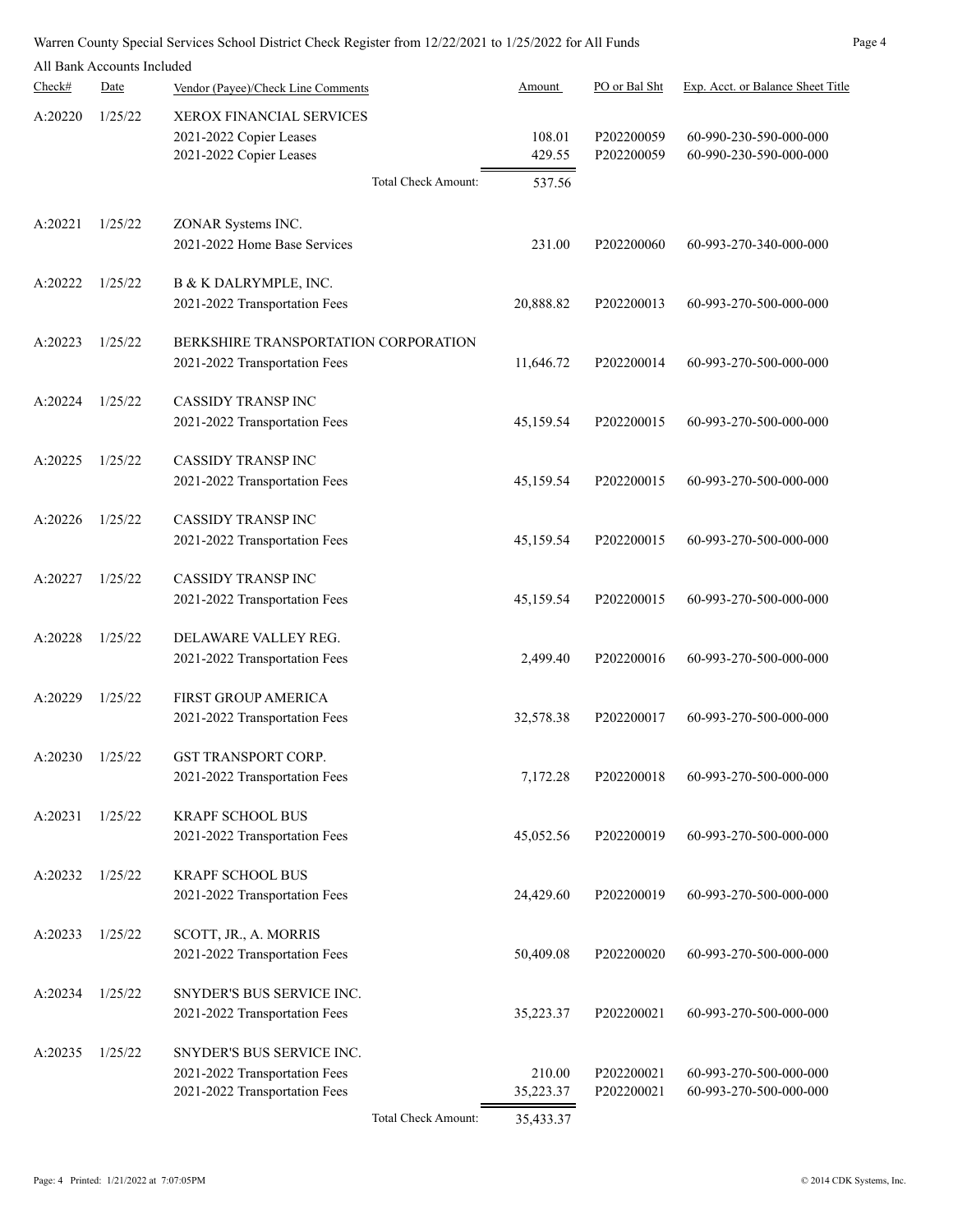| Warren County Special Services School District Check Register from 12/22/2021 to 1/25/2022 for All Funds | Page 5 |
|----------------------------------------------------------------------------------------------------------|--------|
|----------------------------------------------------------------------------------------------------------|--------|

|         | All Bank Accounts Included |                                                   |              |               |                                   |
|---------|----------------------------|---------------------------------------------------|--------------|---------------|-----------------------------------|
| Check#  | Date                       | Vendor (Payee)/Check Line Comments                | Amount       | PO or Bal Sht | Exp. Acct. or Balance Sheet Title |
| A:20236 | 1/25/22                    | SNYDER'S BUS SERVICE INC.                         |              |               |                                   |
|         |                            | 2021-2022 Vehicle Maintenance                     | 1,178.00     | P202200022    | 60-993-270-320-000-000            |
|         |                            | 2021-2022 Vehicle Maintenance                     | 555.47       | P202200022    | 60-993-270-320-000-000            |
|         |                            | 2021-2022 Vehicle Maintenance                     | 163.85       | P202200022    | 60-993-270-320-000-000            |
|         |                            | <b>Total Check Amount:</b>                        | 1,897.32     |               |                                   |
| A:20237 | 1/25/22                    | <b>AKAB INC</b>                                   |              |               |                                   |
|         |                            | 2021-2022 Transportation Fees                     | 31,915.00    | P202200012    | 60-993-270-500-000-000            |
| A:20238 | 1/25/22                    | <b>AKAB INC</b>                                   |              |               |                                   |
|         |                            | 2021-2022 Transportation Fees                     | 31,915.00    | P202200012    | 60-993-270-500-000-000            |
|         |                            | The Grand Total of all Checks from Fund 60 is:    | 666, 967. 28 |               |                                   |
|         |                            | The Grand total of all checks for this period is: | 666, 967. 28 |               |                                   |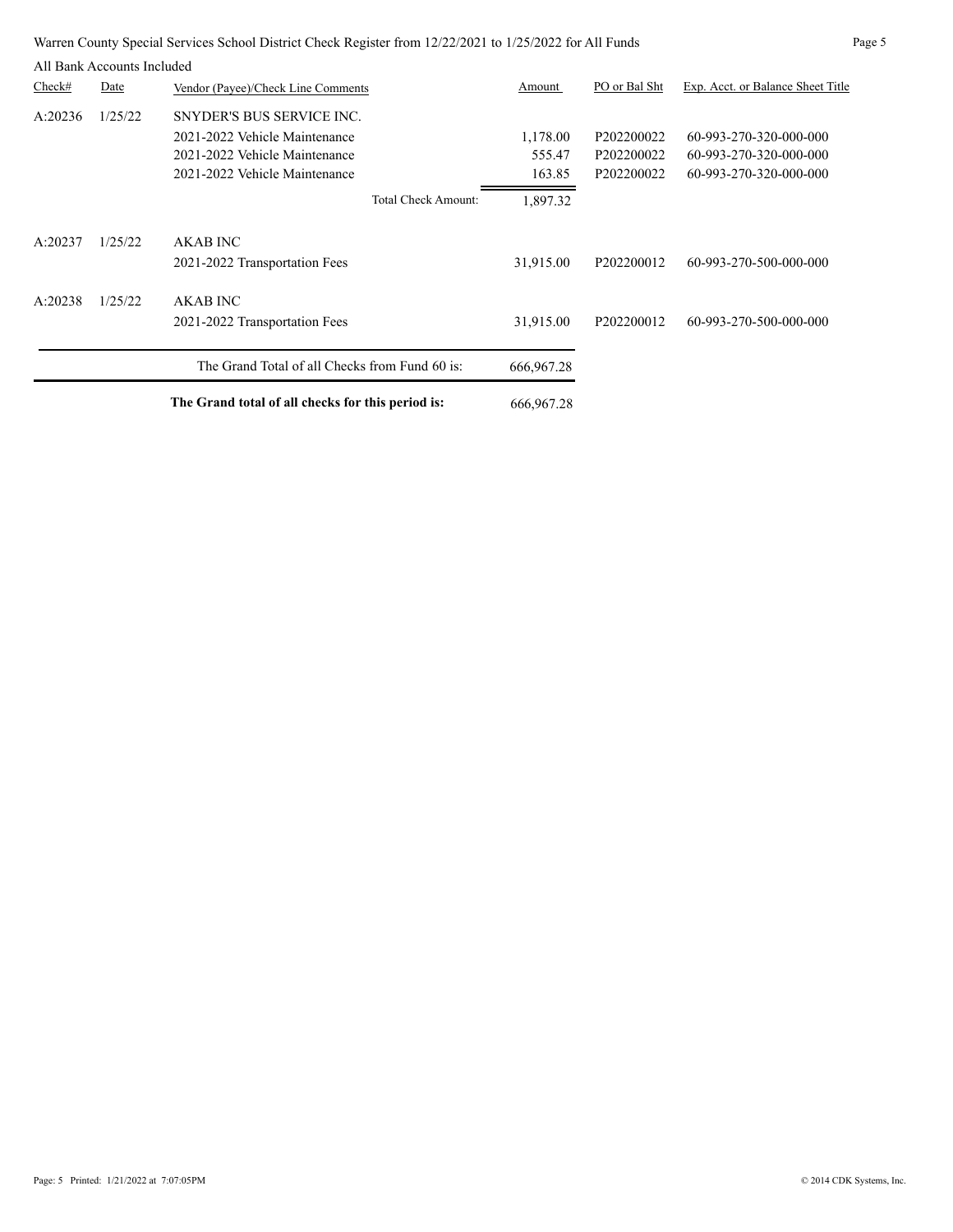#### **REPORT OF THE TREASURER TO THE BOARD OF EDUCATION Warren County Special Services School District All Funds For the Month Ending DECEMBER 31, 2021**

|                |                                                  | (1)<br>Beginning          | (2)<br>$\operatorname{Cash}$ | (3)<br>Cash                | (4)                      | (5)<br>Ending     |
|----------------|--------------------------------------------------|---------------------------|------------------------------|----------------------------|--------------------------|-------------------|
|                |                                                  | Cash Balance              | Receipts                     | Disbursements              | Reclassifications        | Cash Balance      |
|                | <b>GOVERNMENTAL FUNDS</b>                        |                           |                              |                            |                          |                   |
| -1             | General Fund - Fund 10                           | 144,694.80                |                              |                            |                          | 144,694.80        |
| 2              | Special Revenue - Fund 20                        | 2,000.00                  |                              |                            |                          | 2,000.00          |
| 3              | Capital Reserve - Fund 30                        | $\overline{\phantom{a}}$  | $\blacksquare$               | $\overline{\phantom{a}}$   | $\overline{\phantom{a}}$ | $\blacksquare$    |
| $\overline{4}$ | Debt Service - Fund 40                           |                           |                              | $\ddot{\phantom{1}}$       |                          |                   |
| 4a             | <b>Total Governmental Funds (Lines 1 thru 4)</b> | 146,694.80                |                              | $\blacksquare$             | $\blacksquare$           | 146,694.80        |
| 5              | Current Enterprise Operations Fund 60            | (81,005.52)               | 498,736.18                   | 658,753.53                 |                          | (241, 022.87)     |
| 6              | Legacy: Personal Aides Fund 61                   |                           |                              | $\overline{a}$             |                          |                   |
| $\tau$         | Legacy: Transportation Fund 63                   |                           |                              | ÷.                         |                          |                   |
| 8              | Legacy: Related Services Fund 65                 |                           |                              |                            |                          |                   |
| 9              | In-Service Account Fund 66                       | 12,842.90                 | $\overline{a}$               | $\blacksquare$             | $\sim$                   | 12,842.90         |
| 10             | Legacy: PreVoc/Life Skills Fund 67               |                           |                              | $\sim$                     | $\overline{a}$           |                   |
| 10a            | <b>Total Enterprise Funds (Lines 5-10)</b>       | (68, 162.62)              | 498,736.18                   | 658,753.53                 | $\overline{\phantom{0}}$ | (228, 179.97)     |
|                | <b>GENERAL FUND ALL ACCOUNTS</b>                 | 78,532.18                 | 498,736.18                   | 658,753.53                 |                          | (81, 485.17)      |
|                | TRUST AND AGENCY FUNDS (Fund 6X)                 |                           |                              |                            |                          |                   |
| 11             | Payroll                                          | 1,377.35                  | 52,888.13                    | 52,888.13                  |                          | 1,377.35          |
| 12             | Payroll Agency                                   | 7,932.32                  | 25,351.68                    | 25,351.68                  |                          | 7,932.32          |
| 13             | Summer Pay Account                               | ä,                        | ä,                           | ä,                         | $\blacksquare$           |                   |
| 13a            | Total Trust & Agency Funds (Lines 10 thru 12)    | 9,309.67                  | 78,239.81                    | 78,239.81                  |                          | 9,309.67          |
|                | 14   TOTAL ALL FUNDS                             | $\mathbf{s}$<br>87,841.85 | 576,975.99<br>S              | 736,993.34<br>$\mathbf{s}$ | S                        | (72, 175.50)<br>S |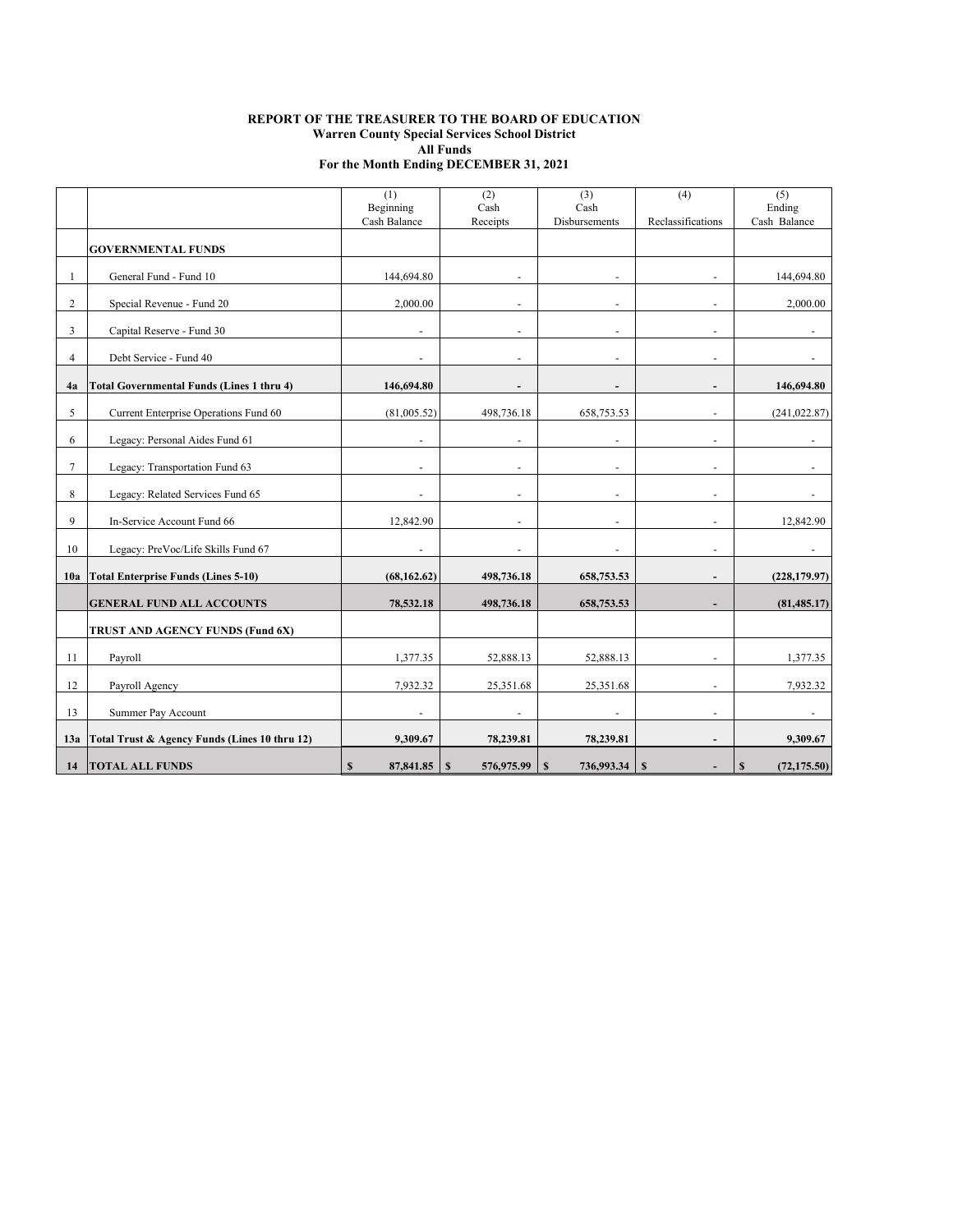#### **REPORT OF THE TREASURER TO THE BOARD OF EDUCATION Warren County Special Services School District All Funds Year to Date DECEMBER 31, 2021**

|                                       | July 1<br>Cash Balance   | <b>YTD</b><br>Receipts   | <b>YTD</b><br>Disbursements | <b>YTD</b><br>Reclassifications | Ending<br>Cash Balance       | Current Year<br><b>Billing Open</b><br>Receivables* | Pro Forma Cash<br>+ Open Current<br>Receivables |
|---------------------------------------|--------------------------|--------------------------|-----------------------------|---------------------------------|------------------------------|-----------------------------------------------------|-------------------------------------------------|
| <b>GOVERNMENTAL FUNDS</b>             |                          |                          |                             |                                 |                              |                                                     |                                                 |
| General Fund - Fund 10                | 144,694.80               |                          |                             |                                 | 144,694.80                   |                                                     | 144,694.80                                      |
| Special Revenue - Fund 20             |                          | 2,000.00                 | ÷.                          |                                 | 2,000.00                     |                                                     | 2,000.00                                        |
| Capital Reserve - Fund 30             |                          | $\overline{\phantom{a}}$ | ٠                           |                                 | $\overline{\phantom{a}}$     |                                                     |                                                 |
| Debt Service - Fund 40                |                          | $\overline{\phantom{a}}$ | ٠                           | $\overline{\phantom{0}}$        | ٠                            | $\overline{\phantom{a}}$                            | $\overline{\phantom{a}}$                        |
| <b>Total Governmental Funds</b>       | 144,694.80               | 2,000.00                 |                             |                                 | 146,694.80                   |                                                     | 146,694.80                                      |
| Current Enterprise Operations Fund 60 | (433, 261.76)            | 3,178,566.12             | 2,986,855.00                | 527.77                          | (241, 022.87)                | (86,993.61)                                         | (328, 016.48)                                   |
| Legacy: Personal Aides Fund 61        | $\overline{\phantom{a}}$ | $\overline{\phantom{a}}$ | ٠                           | $\overline{\phantom{0}}$        | $\overline{\phantom{a}}$     | $\overline{\phantom{a}}$                            | $\overline{\phantom{a}}$                        |
| Legacy: Transportation Fund 63        |                          | 527.77                   | ٠                           | (527.77)                        | $\qquad \qquad \blacksquare$ | $\overline{\phantom{a}}$                            |                                                 |
| Legacy: Related Services Fund 65      |                          | $\overline{\phantom{a}}$ |                             |                                 | $\overline{a}$               |                                                     |                                                 |
| In-Service Account Fund 66            | 12,842.90                |                          | ٠                           |                                 | 12,842.90                    |                                                     | 12,842.90                                       |
| Legacy: PreVoc/Life Skills Fund 67    | $\overline{\phantom{a}}$ | $\overline{\phantom{a}}$ | $\overline{\phantom{a}}$    | $\overline{\phantom{0}}$        | $\overline{\phantom{a}}$     | $\overline{\phantom{a}}$                            | $\sim$                                          |
| <b>Total Enterprise Funds</b>         | (420, 418.86)            | 3,179,093.89             | 2,986,855.00                | $\overline{\phantom{a}}$        | (228, 179.97)                | (86,993.61)                                         | (315, 173.58)                                   |
| <b>GENERAL FUND</b>                   | (275, 724.06)            | 3,181,093.89             | 2,986,855.00                |                                 | (81, 485.17)                 | (86,993.61)                                         | (168, 478.78)                                   |

\* Represents services rendered and invoiced, but payment not yet received as of the reporting date.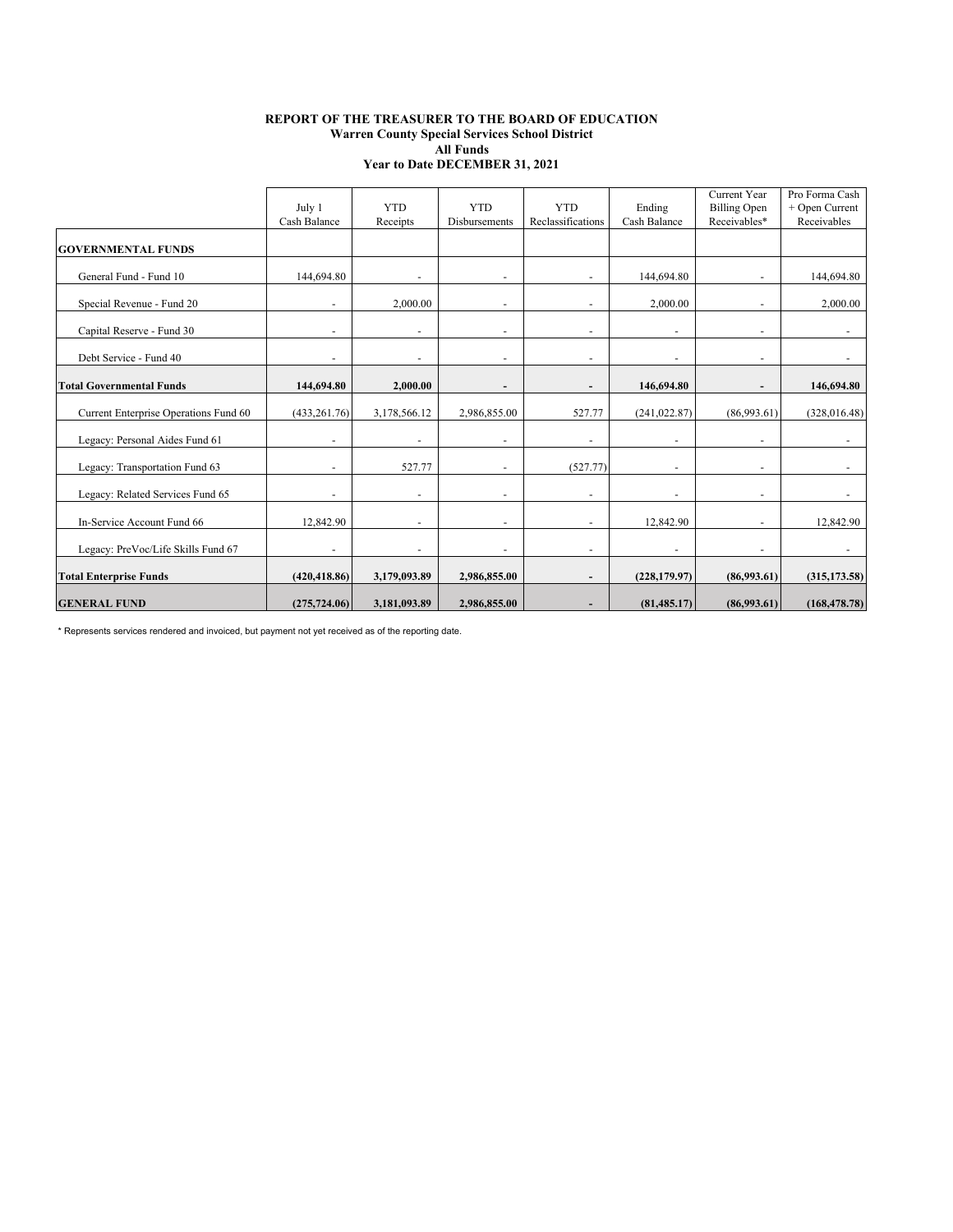| <b>BANK RECONCILIATION: GENERAL ACCOUNT</b> |                    |                 |                      |                          |                |  |  |  |
|---------------------------------------------|--------------------|-----------------|----------------------|--------------------------|----------------|--|--|--|
|                                             | Prev. Month        | Current Mo.     | Current Mo.          |                          | <b>Ending</b>  |  |  |  |
|                                             | <b>End Balance</b> | <b>Receipts</b> | <b>Disbursements</b> | <b>Reclassifications</b> | <b>Balance</b> |  |  |  |
| General Acct (PNC) - DECEMBER 2021 Bal      | 528,337.81         | 499,966.99      | 623,202.04           |                          | 405,102.76     |  |  |  |
| Inservice Acct (PNC) - DECEMBER 2021 Bal    | 14,073.71          |                 | 1,230.81             |                          | 12,842.90      |  |  |  |
| <b>Sub Total Genl Acct</b>                  | 542,411.52         | 499,966.99      | 624,432.85           |                          | 417,945.66     |  |  |  |
| - Prior period outstanding checks           | (464, 029.34)      |                 | (388,488.62)         |                          | (75, 540.72)   |  |  |  |
| + New outstanding checks this month         |                    |                 | 424,040.11           |                          | (424,040.11)   |  |  |  |
| <b>SUB TOTAL GENERAL FUND</b>               | 78,382.18          | 499,966.99      | 659,984.34           |                          | (81, 635.17)   |  |  |  |
| <b>Adjustments:</b>                         |                    |                 |                      |                          |                |  |  |  |
| Reclassification                            |                    | (1,230.81)      | (1,230.81)           |                          |                |  |  |  |
| Deposit in Transit                          |                    |                 |                      |                          |                |  |  |  |
| Previously voided check                     |                    |                 |                      |                          |                |  |  |  |
| Bank error - to be fixed in Q1'22           | 150.00             |                 |                      |                          | 150.00         |  |  |  |
| TOTAL GENL FUND CK ACCT. DECEMBER 202       | 78,532.18          | 498,736.18      | 658,753.53           |                          | (81, 485.17)   |  |  |  |

## **CHECKING ACCOUNT BOOK BALANCES**

|                                         | Prev. Month        | Current Mo.     | <b>Current Mo.</b>   |                          | <b>Ending</b>  |
|-----------------------------------------|--------------------|-----------------|----------------------|--------------------------|----------------|
|                                         | <b>End Balance</b> | <b>Receipts</b> | <b>Disbursements</b> | <b>Reclassifications</b> | <b>Balance</b> |
| Fund 10 (General)                       | 144,694.80         |                 |                      |                          | 144,694.80     |
| Fund 20 (Special)                       | 2,000.00           |                 |                      |                          | 2,000.00       |
| <b>Subtotal before Enterprise Funds</b> | 146,694.80         |                 |                      |                          | 146,694.80     |
| Fund 60 (Current Enterprises)           | (81,533.29)        | 498,736.18      | 658,753.53           |                          | (241, 550.64)  |
| Fund 61 (Personal Aides)                |                    |                 |                      |                          |                |
| Fund 63 (Transportation)                | 527.77             |                 |                      |                          | 527.77         |
| Fund 65 (Related Services)              |                    |                 |                      |                          |                |
| Fund 66 (Inservice)                     | 12.842.90          |                 |                      |                          | 12,842.90      |
| Fund 67 (Life Skills)                   |                    |                 |                      |                          |                |
| <b>Enterprise Fund account totals</b>   | (68, 162.62)       | 498,736.18      | 658,753.53           |                          | (228, 179.97)  |
| <b>TREASURER REPORT TOTALS:</b>         | 78,532.18          | 498,736.18      | 658,753.53           |                          | (81, 485.17)   |

**TOTAL OF GENL FUND DECEMBER CHECKS FROM ABOVE: 658,753.53 Current month disbursements**

| <b>BANK RECONCILIATION: PAYROLL ACCOUNT</b> |                          |                    |                      |                          |                |  |  |  |  |  |
|---------------------------------------------|--------------------------|--------------------|----------------------|--------------------------|----------------|--|--|--|--|--|
|                                             | Prev. Month              | <b>Current Mo.</b> | Current Mo.          |                          | <b>Ending</b>  |  |  |  |  |  |
|                                             | <b>End Balance</b>       | <b>Receipts</b>    | <b>Disbursements</b> | <b>Reclassifications</b> | <b>Balance</b> |  |  |  |  |  |
| Payroll Acct (PNC) - DECEMBER 2021 Bal      | 4.749.90                 | 52,888.13          | 52,888.13            |                          | 4,749.90       |  |  |  |  |  |
| - Prior period outstanding checks           | (3,372.55)               |                    |                      |                          | (3,372.55)     |  |  |  |  |  |
| + New outstanding checks this month         |                          |                    |                      |                          |                |  |  |  |  |  |
| <b>SUB TOTAL PAYROLL</b>                    | 1,377.35                 | 52,888.13          | 52,888.13            |                          | 1,377.35       |  |  |  |  |  |
| <b>Adjustments:</b>                         |                          |                    |                      |                          |                |  |  |  |  |  |
| None                                        | $\overline{\phantom{0}}$ |                    |                      | $\overline{\phantom{a}}$ |                |  |  |  |  |  |
| TOTAL PAYROLL CK ACCT. DECEMBER 2021        | 1,377.35                 | 52.888.13          | 52,888.13            |                          | 1.377.35       |  |  |  |  |  |
|                                             |                          |                    |                      |                          |                |  |  |  |  |  |

| <b>BANK RECONCILIATION: AGENCY ACCOUNT</b> |                                                  |                 |                      |                          |                          |  |  |  |  |  |
|--------------------------------------------|--------------------------------------------------|-----------------|----------------------|--------------------------|--------------------------|--|--|--|--|--|
|                                            | Prev. Month<br>Current Mo.<br><b>Current Mo.</b> |                 |                      |                          |                          |  |  |  |  |  |
|                                            | <b>End Balance</b>                               | <b>Receipts</b> | <b>Disbursements</b> | <b>Reclassifications</b> | <b>Balance</b>           |  |  |  |  |  |
| Agency Acct (PNC) - Bal                    | 7,932.68                                         | 25,351.68       | 25,351.68            |                          | 7,932.68                 |  |  |  |  |  |
| - Prior period outstanding checks          | $\overline{\phantom{0}}$                         |                 |                      |                          | $\overline{\phantom{0}}$ |  |  |  |  |  |
| + New outstanding checks this month        |                                                  |                 |                      |                          |                          |  |  |  |  |  |
| <b>SUB TOTAL AGENCY</b>                    | 7,932.68                                         | 25,351.68       | 25.351.68            |                          | 7,932.68                 |  |  |  |  |  |
| Adjustments:                               |                                                  |                 |                      |                          |                          |  |  |  |  |  |
| ACH difference                             | (0.36)                                           |                 |                      |                          | (0.36)                   |  |  |  |  |  |
| TOTAL AGENCY FUND CK ACCT.                 | 7,932.32                                         | 25,351.68       | 25,351.68            |                          | 7,932.32                 |  |  |  |  |  |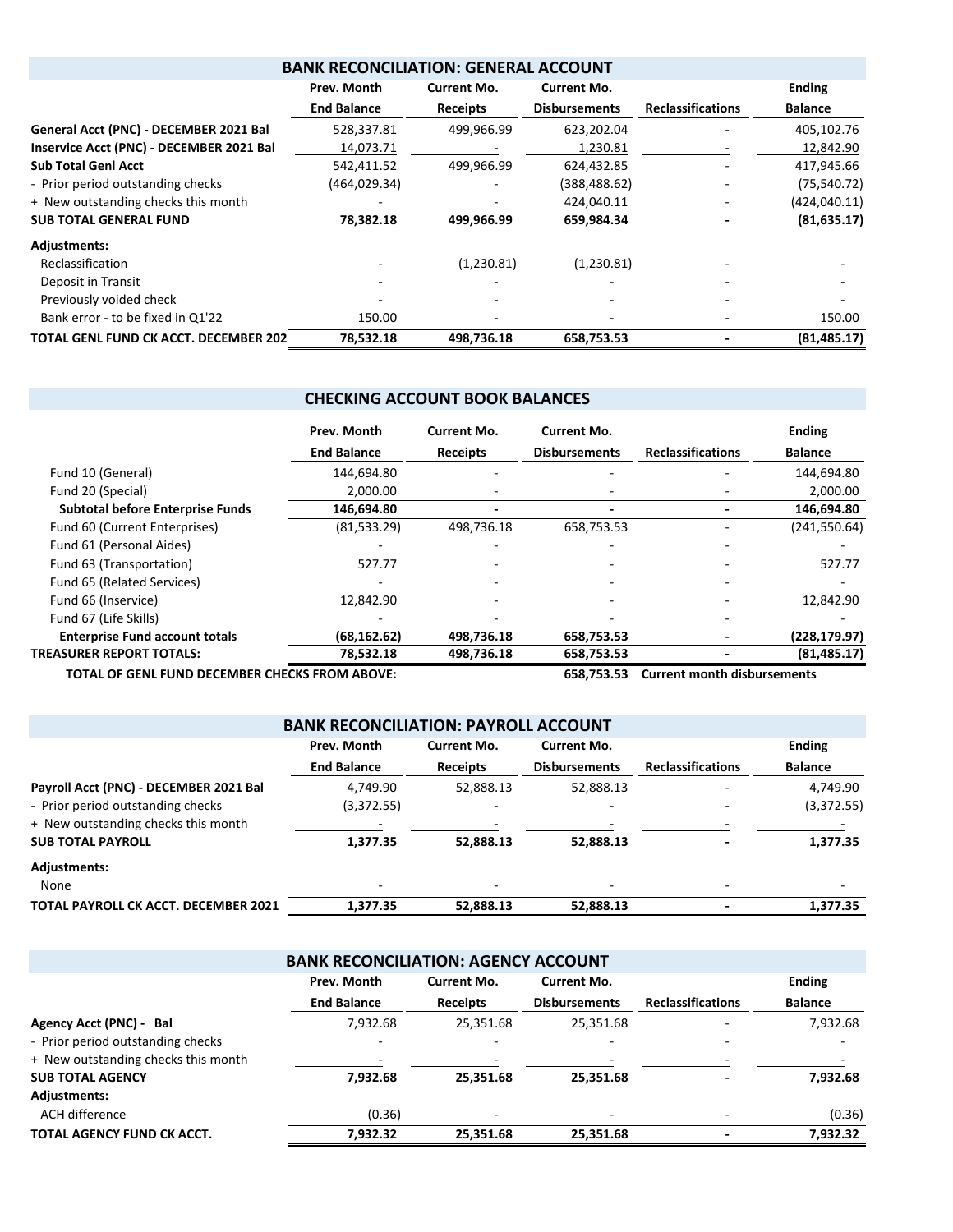#### **Interim Balance Sheet**

### **ASSETS AND RESOURCES**

| <b>ASSETS</b>                                    |                   |              |
|--------------------------------------------------|-------------------|--------------|
| 101 Cash in checking account                     | \$144,694.80      |              |
| 102-106 Other cash equivalents<br>Total cash     | $\$$ $0.00$       | \$144,694.80 |
| 111 Investments                                  |                   | \$0.00       |
| 114 Investment interest receivable               |                   | \$0.00       |
| 121 Tax levy receivable                          |                   | \$0.00       |
| Accounts receivable                              |                   |              |
| 132 Interfund                                    | \$ 0.00           |              |
| 141 Intergovernmental - state                    | \$(2,999.49)      |              |
| 142 Intergovernmental - federal                  | \$ 0.00           |              |
| 143 Intergovernmental - other                    | \$2.15            |              |
| 153 Other Accounts Receivable                    | \$0.00            |              |
| Loans receivable                                 |                   | \$(2,997.34) |
| 131 Interfund                                    |                   |              |
| 151 Other Loans Receivable                       | \$0.00<br>\$ 0.00 |              |
|                                                  |                   | \$ 0.00      |
| 199 Other current assets                         |                   | \$ 0.00      |
| <b>RESOURCES</b>                                 |                   |              |
| 301 Estimated revenues (from adjusted budget)    | \$0.00            |              |
| 302 Less: revenues collected or accrued          | \$0.00            |              |
|                                                  |                   | \$ 0.00      |
| TOTAL ASSETS AND RESOURCES                       |                   |              |
|                                                  |                   | \$141,697.46 |
| <b>LIABILITIES AND FUND EQUITY</b>               |                   |              |
| <b>LIABILITIES</b>                               |                   |              |
| 401 Interfund loans payable                      |                   | \$0.00       |
| 402 Interfund accounts payable                   |                   | \$0.00       |
| 411 Intergovernmental accounts payable - state   |                   | \$ 0.00      |
| 412 Intergovernmental accounts payable - federal |                   | \$0.00       |
| 413 Intergovernmental accounts payable - other   |                   | \$ 0.00      |
| 421 Accounts payable                             |                   | \$0.00       |
| 422 Judgments payable                            |                   | \$ 0.00      |
| 430 Compensated absences payable                 |                   | \$ 0.00      |
| 431 Contracts payable                            |                   | \$0.00       |
| 451 Loans payable                                |                   | \$0.00       |
| 481 Deferred revenues                            |                   | \$0.00       |
| 499 Other current liabilities                    |                   | \$0.00       |
| Total liabilities                                |                   | \$0.00       |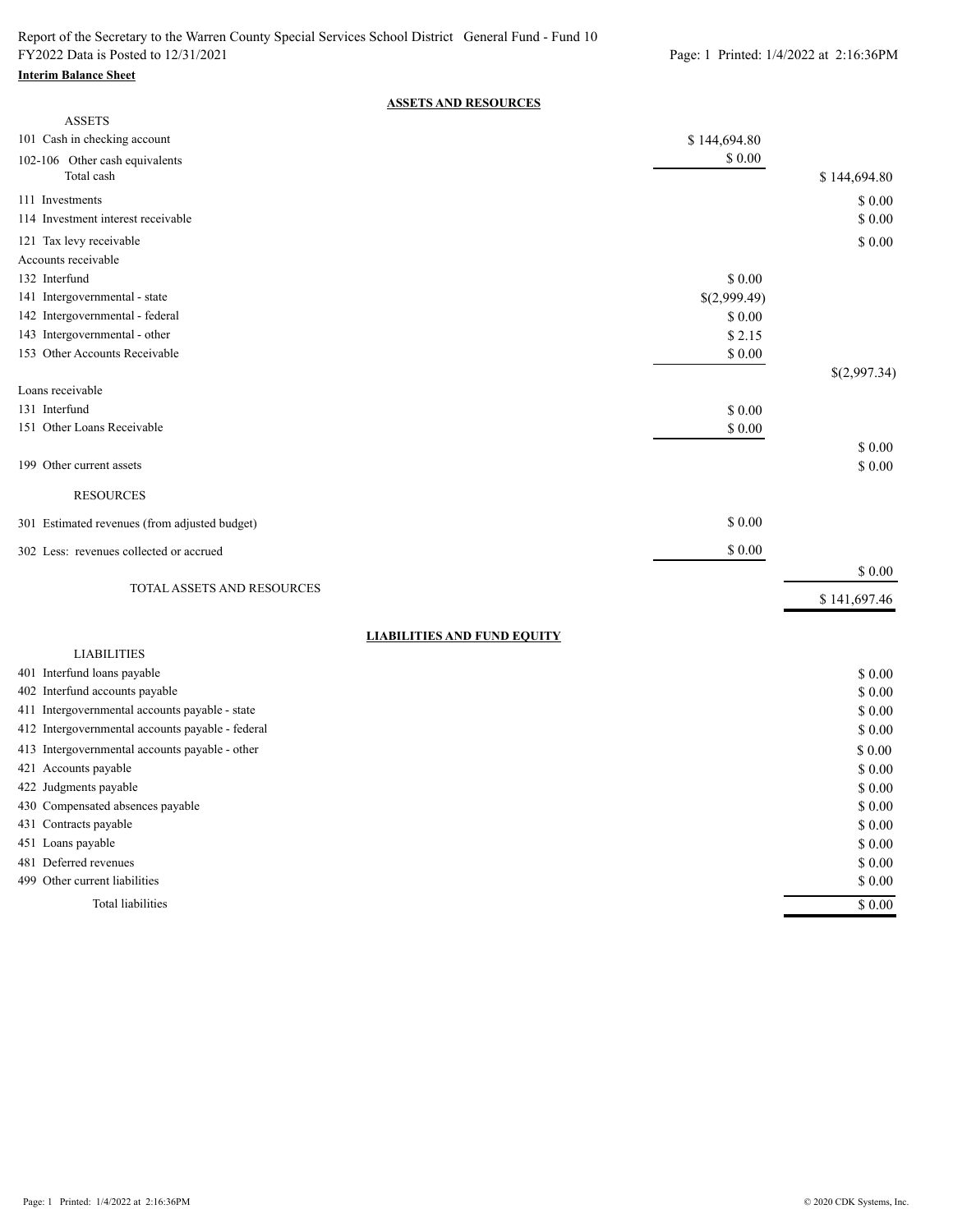| <b>FUND EQUITY</b>                                             |         |          |              |              |
|----------------------------------------------------------------|---------|----------|--------------|--------------|
| Appropriated:                                                  |         |          |              |              |
| 753 Reserve for encumbrances - current year                    |         |          | \$0.00       |              |
| 754 Reserve for encumbrances - prior year                      |         |          | \$0.00       |              |
| 760 Other reserves                                             |         |          | \$0.00       |              |
| 771 Designated Fund Balance                                    |         |          | \$0.00       |              |
| 772 Designated Fund Balance - ARRA/SEMI                        |         |          | \$0.00       |              |
| 601 Appropriations                                             |         | \$0.00   |              |              |
| 602 Less: expenditures                                         | \$0.00  |          |              |              |
| 603 Less: encumbrances                                         | $$0.00$ | \$0.00   | \$0.00       |              |
| Appropriations less expenditures                               |         |          |              | \$0.00       |
| Unappropriated:                                                |         |          |              |              |
| 770 Fund Balance, July 1, 2021                                 |         |          | \$141,697.46 |              |
| 303 Less: budgeted fund balance                                |         |          | \$0.00       |              |
| Unappropriated fund balance                                    |         |          |              | \$141,697.46 |
| Total fund equity                                              |         |          |              | \$141,697.46 |
| TOTAL LIABILITIES AND FUND EQUITY                              |         |          |              | \$141,697.46 |
| <b>RECAPITULATION OF FUND BALANCE - CURRENT YEAR ACTIVITY</b>  |         | Budgeted | Actual       | Variance     |
| Appropriations                                                 |         | \$0.00   | \$0.00       | \$0.00       |
| Less: Revenues                                                 |         | \$0.00   | \$0.00       | $$0.00$      |
| Subtotal                                                       |         | \$0.00   | \$0.00       | \$0.00       |
| Less: adjustment to appropriations for Prior Year Encumbrances |         | \$0.00   | \$0.00       | \$0.00       |

\$ 141,697.46 \$ 141,697.46 \$ 0.00 \$ 0.00 \$ 0.00 Add: Unappropriated fund balance Total current year budgeted fund balance

Total of budgeted and unappropriated fund balance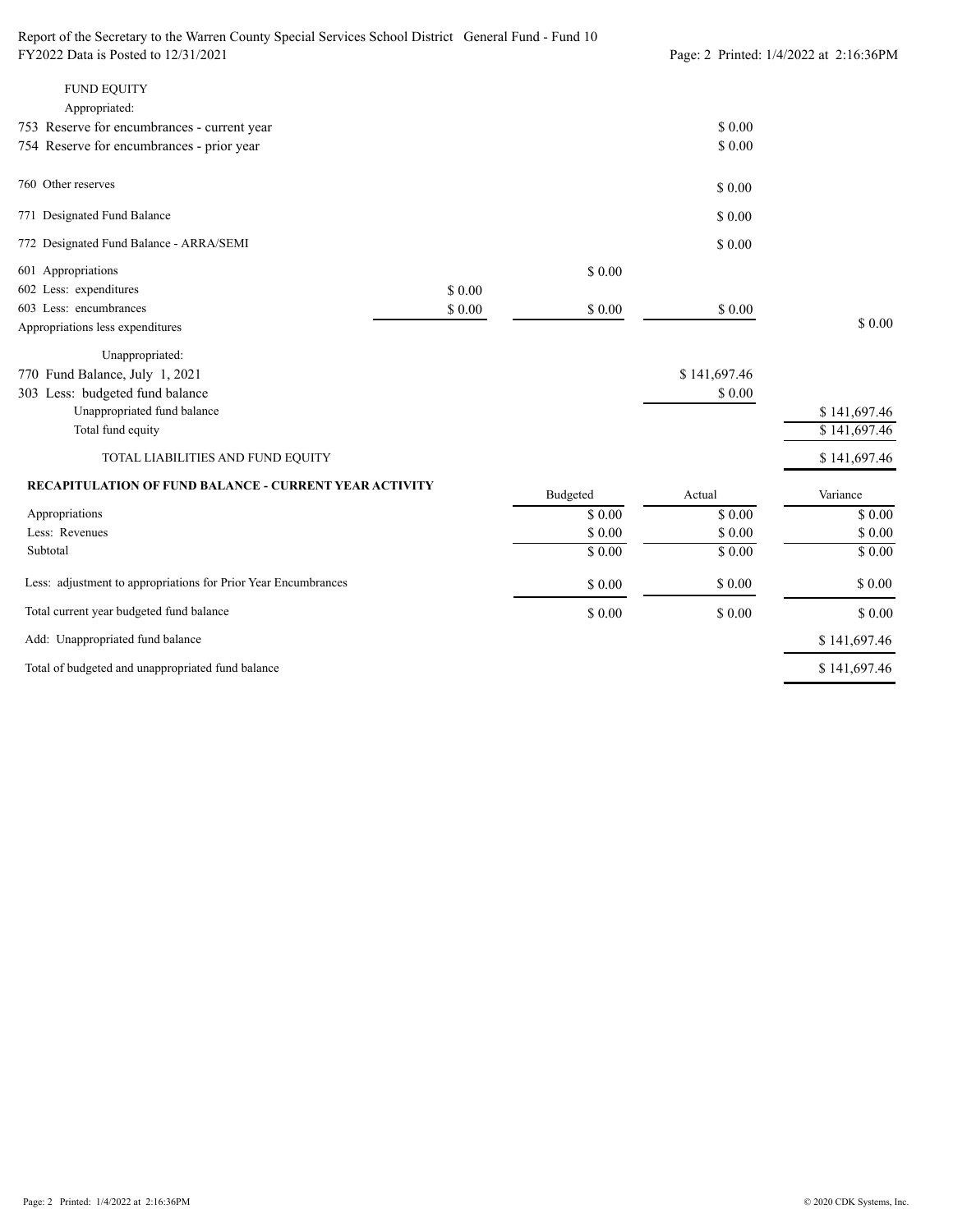Report of the Secretary to the Warren County Special Services School District General Fund - Fund 10 FY2022 Data is Posted to 12/31/2021 Page: 3 Printed: 1/4/2022 at 2:16:36PM

| <b>Revenues/Sources of Funds</b> |                                              |               |               |             |              |              |               | Unrealized   |
|----------------------------------|----------------------------------------------|---------------|---------------|-------------|--------------|--------------|---------------|--------------|
| <b>Acct Group</b>                | Group Title                                  | Budgeted Est. |               | Transfers   | Adj. Budget  | Act to Date  |               | Under/(Over) |
| Recap                            | From Recap of Fund Balance                   |               | 0.00          | 0.00        | 0.00         |              | 0.00          | 0.00         |
| 52xx                             | From Transfers                               |               | 0.00          | 0.00        | 0.00         |              | 0.00          | 0.00         |
| 1xxx                             | From Local Sources                           |               | 0.00          | 0.00        | 0.00         |              | 0.00          | 0.00         |
| 2xxx                             | From Intermediate Sources                    |               | 0.00          | 0.00        | 0.00         |              | 0.00          | 0.00         |
| 3xxx                             | From State Sources                           |               | 0.00          | 0.00        | 0.00         |              | 0.00          | 0.00         |
| 4xxx                             | From Federal Sources                         |               | 0.00          | 0.00        | 0.00         |              | 0.00          | 0.00         |
| 5xxx                             | From Other Sources                           |               | 0.00          | 0.00        | 0.00         |              | 0.00          | 0.00         |
| <b>Grand Totals</b>              |                                              |               | 0.00          | 0.00        | 0.00         |              | 0.00          | 0.00         |
| Fund 11 (Current Expense Fund)   |                                              |               |               |             |              |              |               |              |
| <b>Account Group</b>             | Group Title                                  | Original Bgt  | New App/Trnsf | Revised Bgt | Expenditures | Encumbrances | Avail Balance | Refunds      |
|                                  | Grand Totals for fund 11:                    | $0.00\,$      | 0.00          | $0.00\,$    | $0.00\,$     | $0.00\,$     | 0.00          | 0.00         |
| Fund 12 (Capital Outlay Fund)    |                                              |               |               |             |              |              |               |              |
| <b>Account Group</b>             | Group Title                                  | Original Bgt  | New App/Trnsf | Revised Bgt | Expenditures | Encumbrances | Avail Balance | Refunds      |
|                                  | Grand Totals for fund 12:                    | 0.00          | 0.00          | 0.00        | 0.00         | 0.00         | 0.00          | 0.00         |
|                                  | Grand Totals for all Subfunds of Fund 10:    | 0.00          | $0.00\,$      | 0.00        | $0.00\,$     | 0.00         | 0.00          | 0.00         |
| <b>Revenues Summary</b>          |                                              |               |               |             |              |              |               | Unrealized   |
| Acct Group                       | Group Title                                  | Budgeted Est. |               | Transfers   | Adj. Budget  | Act to Date  |               | Under/(Over) |
| Recap                            | From Recap of Fund Balance                   |               | 0.00          | 0.00        | 0.00         |              | 0.00          | 0.00         |
| 10-5200-000-000                  | TSFRS FROM OTH FUNDS                         |               | $0.00\,$      | 0.00        | 0.00         |              | $0.00\,$      | 0.00         |
| 10-1210-000-000                  | <b>COUNTY TAX LEVY</b>                       |               | 0.00          | 0.00        | 0.00         |              | 0.00          | 0.00         |
| 10-1310-000-000                  | TUITION FROM LEA'S                           |               | 0.00          | 0.00        | 0.00         |              | 0.00          | 0.00         |
| 10-1310-100-000                  | Tuition Adjustments Prior Year               |               | 0.00          | 0.00        | 0.00         |              | 0.00          | 0.00         |
| 10-1320-000-000                  | TUITION FROM INDIVIDUALS                     |               | 0.00          | 0.00        | 0.00         |              | 0.00          | 0.00         |
| 10-1330-000-000                  | OTHER TUITION                                |               | 0.00          | 0.00        | 0.00         |              | 0.00          | 0.00         |
| 10-1340-000-000                  | <b>ESY TUITION</b>                           |               | 0.00          | 0.00        | 0.00         |              | 0.00          | 0.00         |
| 10-1350-000-000                  | NON-RESIDENT FEES                            |               | 0.00          | 0.00        | 0.00         |              | 0.00          | 0.00         |
| 10-1510-000-000                  | UNRSTD MISC REVENUE                          |               | 0.00          | 0.00        | 0.00         |              | 0.00          | 0.00         |
| 10-1980-000-000                  | <b>REFUND PY EXPEND</b>                      |               | 0.00          | 0.00        | 0.00         |              | 0.00          | 0.00         |
| 10-1990-000-000                  | <b>MISC REVENUE</b>                          |               | 0.00          | 0.00        | 0.00         |              | 0.00          | 0.00         |
| 10-4200-000-000                  | <b>MEDICAID REIMB</b>                        |               | 0.00          | 0.00        | 0.00         |              | 0.00          | 0.00         |
|                                  | 10-4210-000-000 ARRA/SEMI Revenue            |               | 0.00          | 0.00        | 0.00         |              | 0.00          | 0.00         |
| <b>Grand Totals</b>              |                                              |               | 0.00          | 0.00        | 0.00         |              | 0.00          | 0.00         |
|                                  | <b>Minimum Expense General Ledger Report</b> |               |               |             |              |              |               |              |
| Fund 11 (Current Expense Fund)   |                                              |               |               |             |              |              |               |              |
| Expend. Account #                | Account Title                                | Original Bgt  | New App/Trnsf | Revised Bgt | Expenditures | Encumbrances | Avail Balance | Refunds      |
|                                  | Grand Totals for fund 11:                    | 0.00          | 0.00          | 0.00        | 0.00         | 0.00         | $0.00\,$      | 0.00         |
| Fund 12 (Capital Outlay Fund)    |                                              |               |               |             |              |              |               |              |
| Expend. Account #                | Account Title                                | Original Bgt  | New App/Trnsf | Revised Bgt | Expenditures | Encumbrances | Avail Balance | Refunds      |
|                                  | Grand Totals for fund 12:                    | 0.00          | 0.00          | 0.00        | 0.00         | 0.00         | 0.00          | 0.00         |
|                                  | Grand Totals for all Subfunds of Fund 10:    | 0.00          | 0.00          | 0.00        | 0.00         | 0.00         | 0.00          | 0.00         |

Pursuant to N.J.A.C. 6A:23A-16.10(c)3, I certify that as of the date of this report no budgetary line item account has encumbrances and expenditures which in total exceed the line item appropriation in violation of 6A:23A-16.10(a).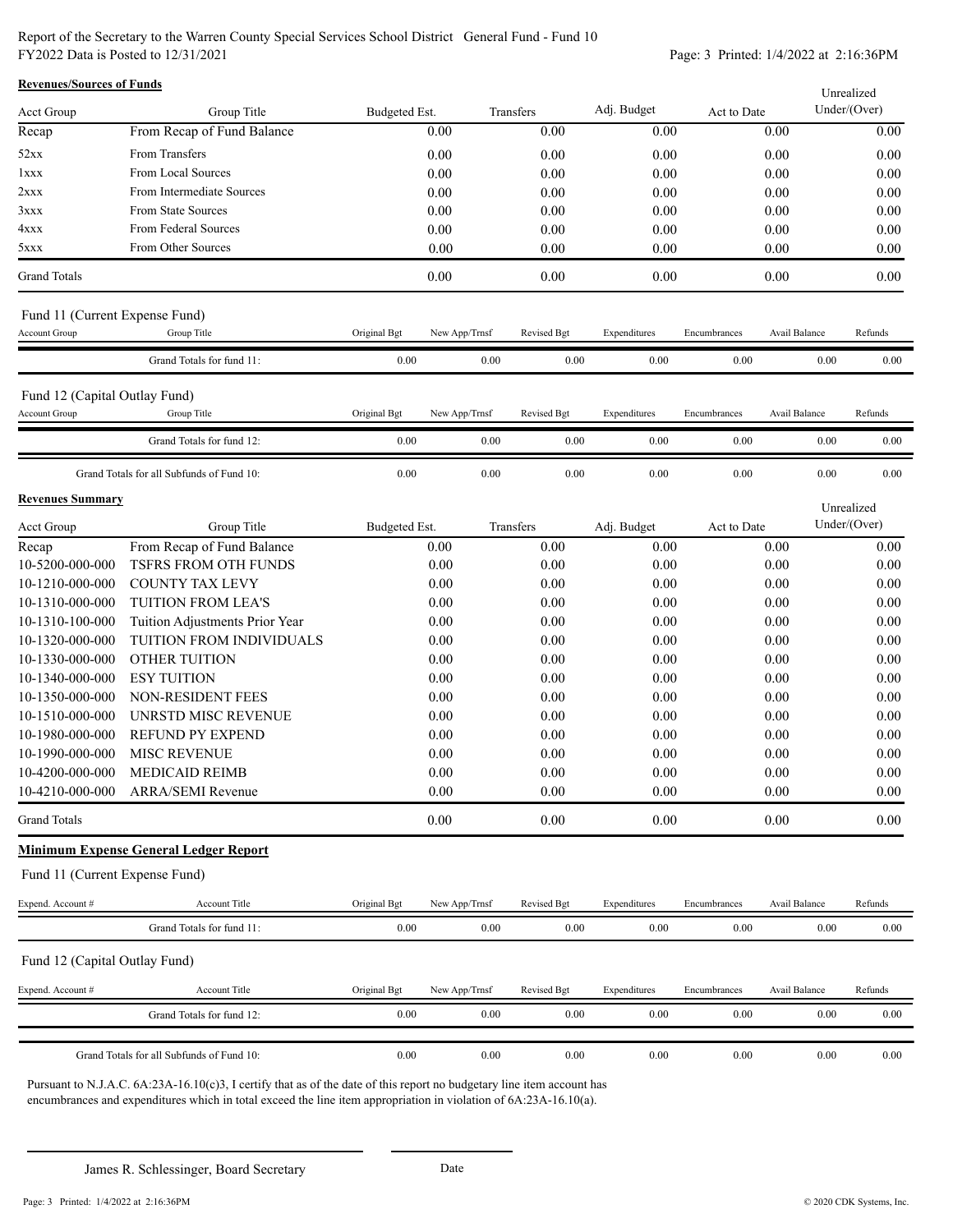# **Interim Balance Sheet**

### **ASSETS AND RESOURCES**

| <b>ASSETS</b>                                    |              |              |
|--------------------------------------------------|--------------|--------------|
| 101 Cash in checking account                     | \$2,000.00   |              |
| 102-106 Other cash equivalents                   | \$ 0.00      |              |
| Total cash                                       |              | \$2,000.00   |
| 111 Investments                                  |              | \$0.00       |
| 114 Investment interest receivable               |              | \$0.00       |
| 121 Tax levy receivable                          |              | \$0.00       |
| Accounts receivable                              |              |              |
| 132 Interfund                                    | \$0.00       |              |
| 141 Intergovernmental - state                    | \$ 0.00      |              |
| 142 Intergovernmental - federal                  | \$ 0.00      |              |
| 143 Intergovernmental - other                    | \$0.00       |              |
| 153 Other Accounts Receivable                    | \$ 0.00      |              |
|                                                  |              | \$ 0.00      |
| Loans receivable                                 |              |              |
| 131 Interfund                                    | \$0.00       |              |
| 151 Other Loans Receivable                       | \$0.00       |              |
|                                                  |              | \$0.00       |
| 199 Other current assets                         |              | \$0.00       |
| <b>RESOURCES</b>                                 |              |              |
| 301 Estimated revenues (from adjusted budget)    | \$0.00       |              |
| 302 Less: revenues collected or accrued          | \$(2,000.00) |              |
|                                                  |              | \$(2,000.00) |
| TOTAL ASSETS AND RESOURCES                       |              | \$0.00       |
|                                                  |              |              |
| <b>LIABILITIES AND FUND EQUITY</b>               |              |              |
| <b>LIABILITIES</b>                               |              |              |
| 401 Interfund loans payable                      |              | \$0.00       |
| 402 Interfund accounts payable                   |              | \$0.00       |
| 411 Intergovernmental accounts payable - state   |              | \$ 0.00      |
| 412 Intergovernmental accounts payable - federal |              | \$0.00       |
| 413 Intergovernmental accounts payable - other   |              | \$0.00       |
| 421 Accounts payable                             |              | \$0.00       |
| 422 Judgments payable                            |              | \$0.00       |
| 430 Compensated absences payable                 |              | \$0.00       |
| 431 Contracts payable                            |              | \$0.00       |
| 451 Loans payable                                |              | \$0.00       |
| 481 Deferred revenues                            |              | \$ 0.00      |
| 499 Other current liabilities                    |              | \$ 0.00      |
| Total liabilities                                |              | \$0.00       |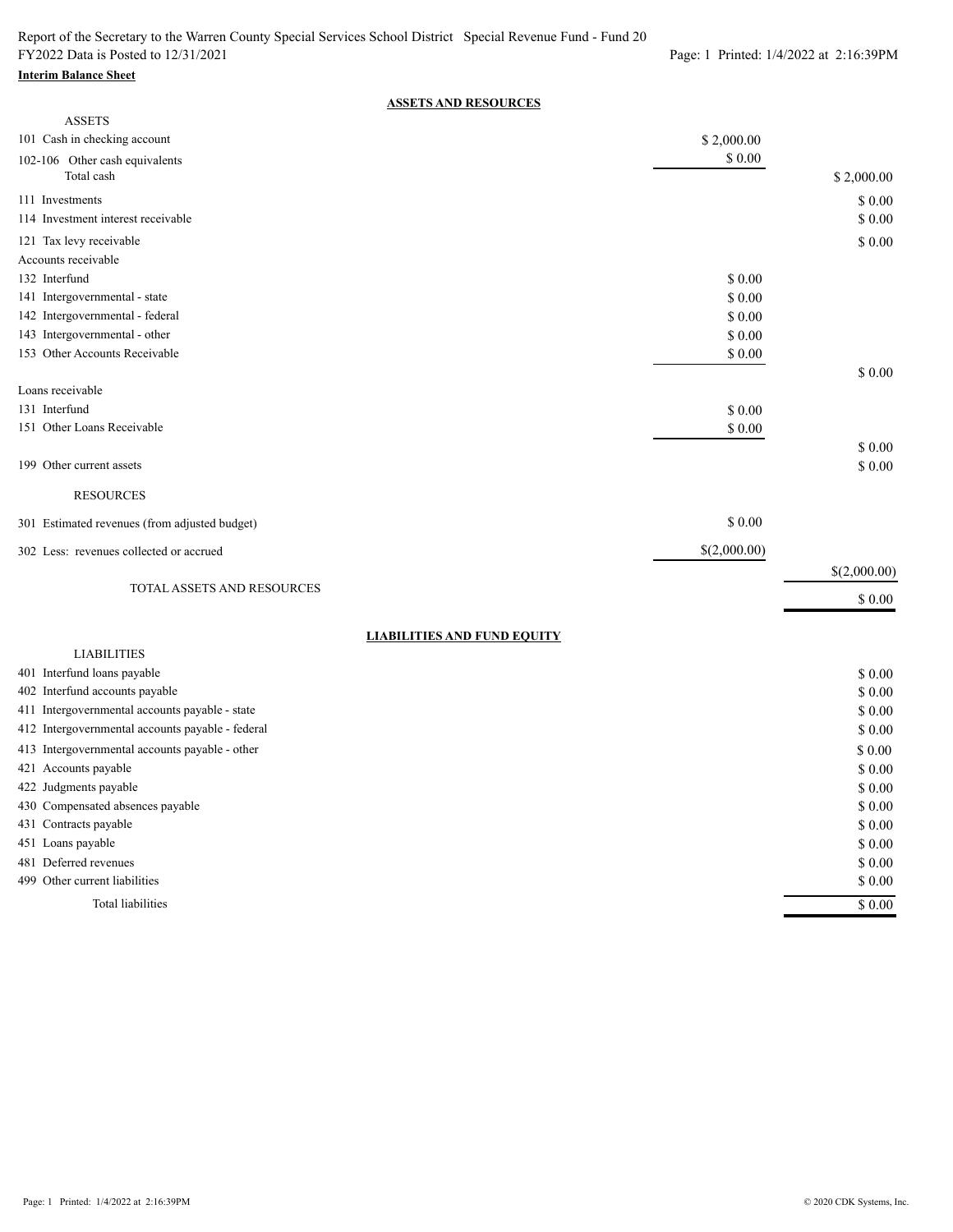Report of the Secretary to the Warren County Special Services School District Special Revenue Fund - Fund 20 FY2022 Data is Posted to 12/31/2021 Page: 2 Printed: 1/4/2022 at 2:16:39PM \$ 0.00 \$ 0.00 754 Reserve for encumbrances - prior year 753 Reserve for encumbrances - current year Appropriated: FUND EQUITY 771 Designated Fund Balance \$ 0.00 \$ 0.00 760 Other reserves \$ 0.00 \$ 0.00 \$ 0.00 \$ 0.00 \$ 0.00 \$ 0.00 \$ 0.00 \$ 0.00 \$ 0.00 \$ 0.00 \$ 0.00 \$ 0.00 TOTAL LIABILITIES AND FUND EQUITY Total fund equity Unappropriated fund balance 303 Less: budgeted fund balance Unappropriated: Appropriations less expenditures 603 Less: encumbrances 602 Less: expenditures 601 Appropriations 770 Fund Balance, July 1, 2021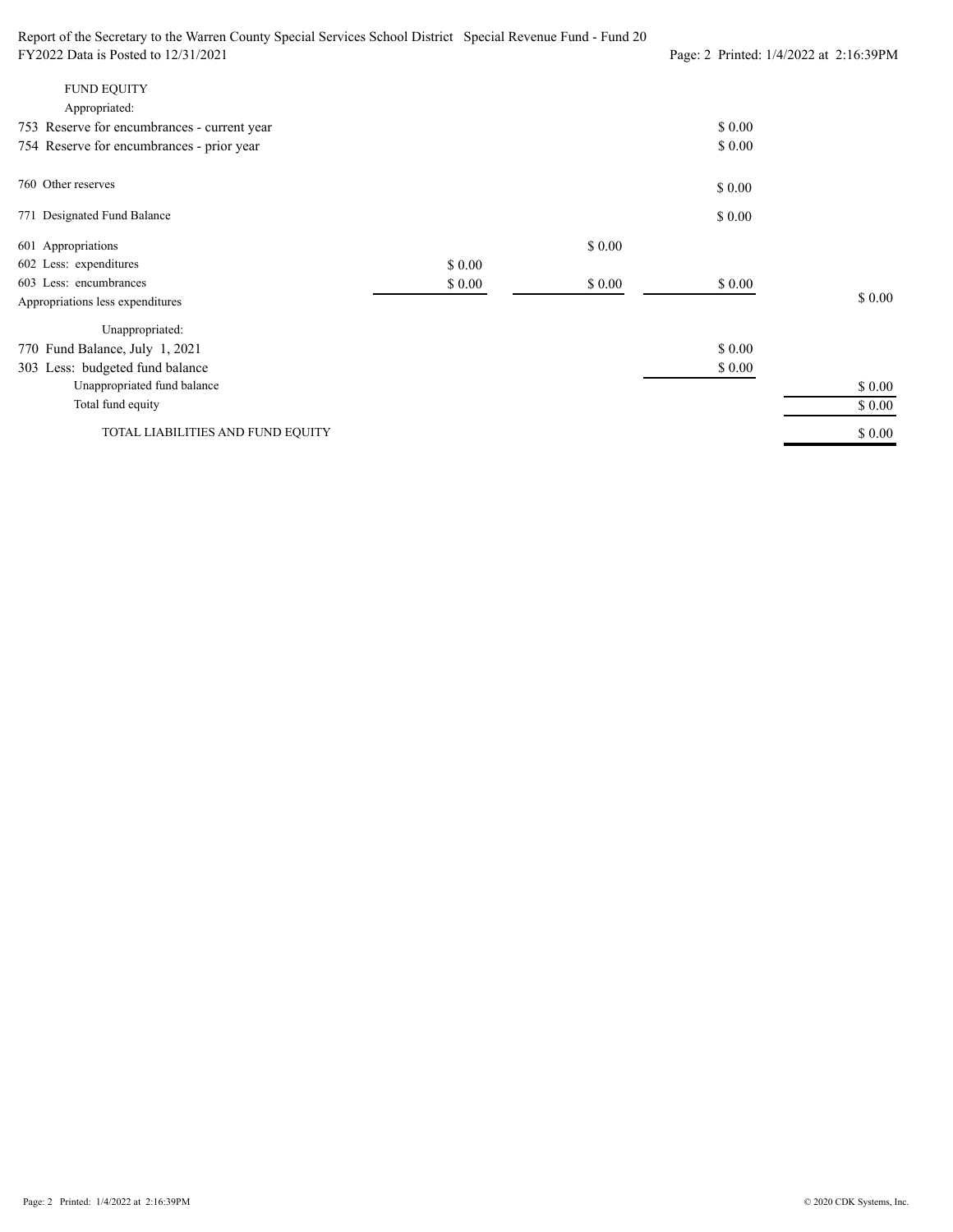Report of the Secretary to the Warren County Special Services School District Special Revenue Fund - Fund 20 FY2022 Data is Posted to 12/31/2021 Page: 3 Printed: 1/4/2022 at 2:16:39PM

| <b>Revenues/Sources of Funds</b> |                                |               |               |             |              |              |               | Unrealized                                 |
|----------------------------------|--------------------------------|---------------|---------------|-------------|--------------|--------------|---------------|--------------------------------------------|
| Acct Group                       | Group Title                    | Budgeted Est. |               | Transfers   | Adj. Budget  | Act to Date  |               | Under/(Over)                               |
| Info Only                        | Revenue Req'd to Balance       |               | 0.00          | 0.00        | 0.00         | (2,000.00)   |               | 2,000.00                                   |
| 52xx                             | From Transfers                 |               | 0.00          | 0.00        | 0.00         |              | 0.00          | 0.00                                       |
| 1xxx                             | From Local Sources             |               | 0.00          | 0.00        | 0.00         | 2,000.00     |               | (2,000.00)                                 |
| 2xxx                             | From Intermediate Sources      |               | 0.00          | 0.00        | 0.00         |              | 0.00          | 0.00                                       |
| 3xxx                             | From State Sources             |               | 0.00          | 0.00        | 0.00         |              | 0.00          | 0.00                                       |
| 4xxx                             | From Federal Sources           |               | 0.00          | 0.00        | 0.00         |              | 0.00          | 0.00                                       |
| 5xxx                             | From Other Sources             |               | 0.00          | 0.00        | 0.00         |              | 0.00          | 0.00                                       |
| <b>Grand Totals</b>              |                                |               | 0.00          | 0.00        | 0.00         |              | 0.00          | 0.00                                       |
|                                  | Fund 20 (Special Revenue Fund) |               |               |             |              |              |               |                                            |
| Account Group                    | Group Title                    | Original Bgt  | New App/Trnsf | Revised Bgt | Expenditures | Encumbrances | Avail Balance | Refunds                                    |
|                                  | Grand Totals for fund 20:      | 0.00          | 0.00          | 0.00        | 0.00         | 0.00         | 0.00          | $0.00\,$                                   |
| <b>Revenues Summary</b>          |                                |               |               |             |              |              |               | $\mathbf{v}$ , and the set of $\mathbf{v}$ |

| Acct Group                                     | Group Title                                  | Budgeted Est. | Transfers | Adj. Budget | Act to Date | Unrealized<br>Under/Over) |
|------------------------------------------------|----------------------------------------------|---------------|-----------|-------------|-------------|---------------------------|
| Info Only                                      | Revenue Req'd to Balance                     | 0.00          | 0.00      | 0.00        | (2,000.00)  | 2,000.00                  |
| 20-1900-000-000                                | Other Revs from Local Sources.               | 0.00          | 0.00      | 0.00        | 2,000.00    | (2,000.00)                |
| 20-1990-000-000                                | WCSSSD ED FOUNDATION GRAN                    | 0.00          | 0.00      | 0.00        | 0.00        | 0.00                      |
| 20-4417-265-000                                | REAP                                         | 0.00          | 0.00      | 0.00        | 0.00        | 0.00                      |
| <b>Grand Totals</b>                            |                                              | 0.00          | 0.00      | 0.00        | 0.00        | 0.00                      |
|                                                | <b>Minimum Expense General Ledger Report</b> |               |           |             |             |                           |
| $P = 1.20$ $(0 \quad 1.00 \quad \text{F} = 1)$ |                                              |               |           |             |             |                           |

Fund 20 (Special Revenue Fund)

| Expend.<br>Account # | -Title<br>Account                       | Original Bgt | New App/Irnsi | <b>Revised Bgt</b> | $\sim$<br>Expenditures | Encumbrance <sup>-</sup> | Avail Balance | Refunds   |
|----------------------|-----------------------------------------|--------------|---------------|--------------------|------------------------|--------------------------|---------------|-----------|
|                      | : ንቡ-<br>Totals for fund 20:<br>. irand | $_{0.00}$    | $_{0.00}$     | 0.00               | $_{0.00}$              | $_{0.00}$                | 0.00          | $_{0.00}$ |

Pursuant to N.J.A.C. 6A:23A-16.10(c)3, I certify that as of the date of this report no budgetary line item account has encumbrances and expenditures which in total exceed the line item appropriation in violation of 6A:23A-16.10(a).

James R. Schlessinger, Board Secretary Date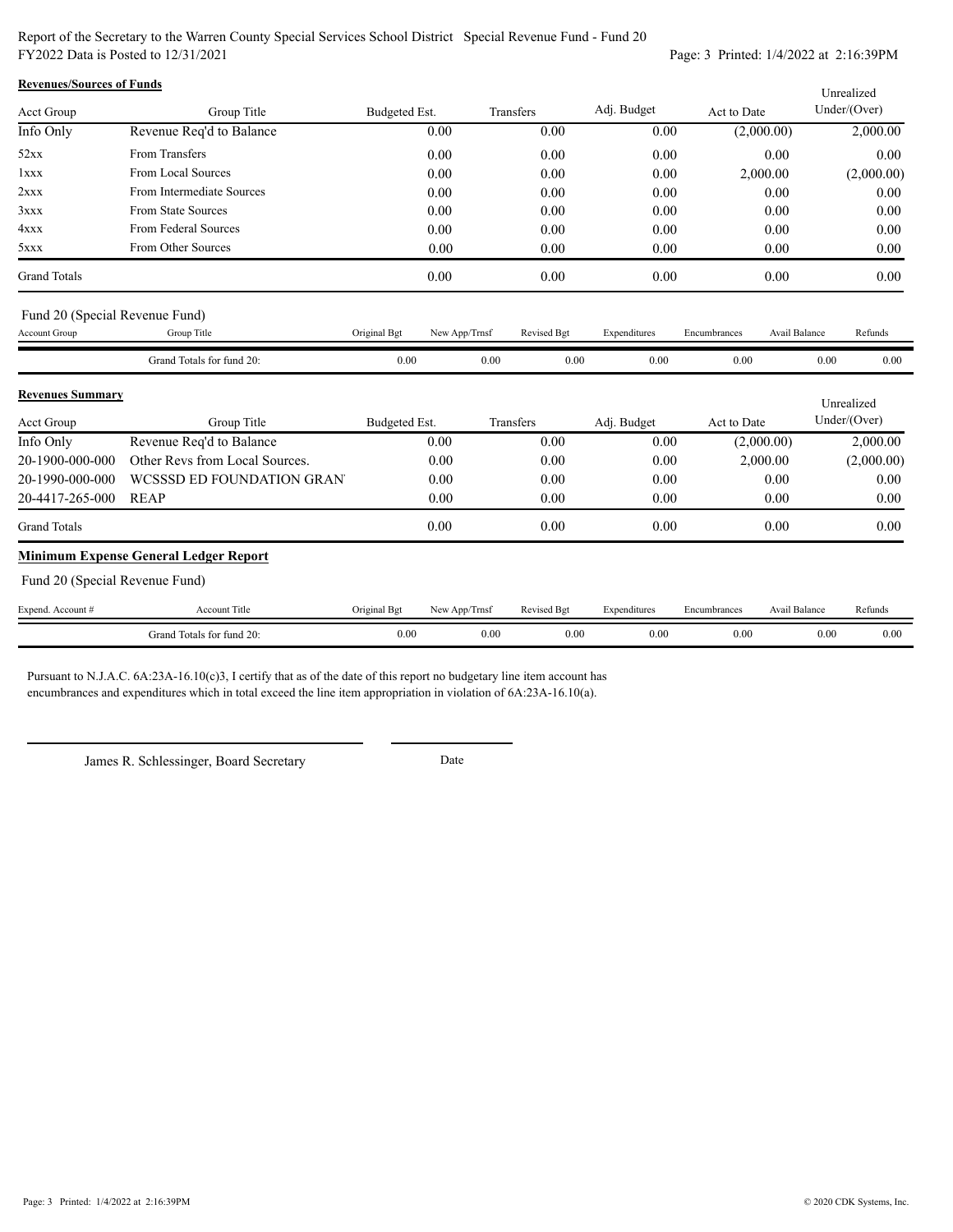#### **Interim Balance Sheet**

### **ASSETS AND RESOURCES**

| <b>ASSETS</b>                                            |                  |                            |
|----------------------------------------------------------|------------------|----------------------------|
| 101 Cash in checking account                             | \$(241,022.87)   |                            |
| 102-106 Other cash equivalents                           | \$(2,325.64)     |                            |
| Total cash                                               |                  | \$(243,348.51)             |
| 111 Investments                                          |                  | \$0.00                     |
| 114 Investment interest receivable                       |                  | \$0.00                     |
| 121 Tax levy receivable                                  |                  | \$0.00                     |
| Accounts receivable                                      |                  |                            |
| 132 Interfund                                            | \$0.00           |                            |
| 141 Intergovernmental - state                            | \$2,999.49       |                            |
| 142 Intergovernmental - federal                          | \$0.00           |                            |
| 143 Intergovernmental - other                            | \$6,329.70       |                            |
| 153 Other Accounts Receivable                            | \$473,232.00     |                            |
|                                                          |                  | \$482,561.19               |
| Loans receivable                                         |                  |                            |
| 131 Interfund                                            | \$0.00           |                            |
| 151 Other Loans Receivable                               | \$ 0.00          |                            |
|                                                          |                  | \$0.00                     |
| 199 Other current assets                                 |                  | \$113,814.00               |
| 241 Machinery and Equipment                              |                  | \$43,543.00                |
| 242 Accumulated Depreciation on Machinery and Equipment  |                  | \$(43,543.00)              |
| <b>RESOURCES</b>                                         |                  |                            |
| 301 Estimated revenues (from adjusted budget)            | \$6,875,000.00   |                            |
| 302 Less: revenues collected or accrued                  | \$(3,335,749.47) |                            |
|                                                          |                  | \$3,539,250.53             |
| TOTAL ASSETS AND RESOURCES                               |                  | \$3,892,277.21             |
|                                                          |                  |                            |
| <b>LIABILITIES AND FUND EQUITY</b><br><b>LIABILITIES</b> |                  |                            |
| 401 Interfund loans payable                              |                  | \$0.00                     |
| 402 Interfund accounts payable                           |                  | \$0.00                     |
| 411 Intergovernmental accounts payable - state           |                  | \$0.00                     |
| 412 Intergovernmental accounts payable - federal         |                  | \$0.00                     |
| 413 Intergovernmental accounts payable - other           |                  | \$ 0.00                    |
| 421 Accounts payable                                     |                  | \$97.38                    |
| 422 Judgments payable                                    |                  | \$0.00                     |
| 430 Compensated absences payable                         |                  | \$7,939.00                 |
| 431 Contracts payable                                    |                  | \$0.00                     |
| 451 Loans payable                                        |                  | \$1,049,592.00             |
| 481 Deferred revenues                                    |                  | \$1,555,765.00             |
| 499 Other current liabilities                            |                  | \$(103, 131.47)            |
| Total liabilities                                        |                  | $\overline{$}2,510,261.91$ |
|                                                          |                  |                            |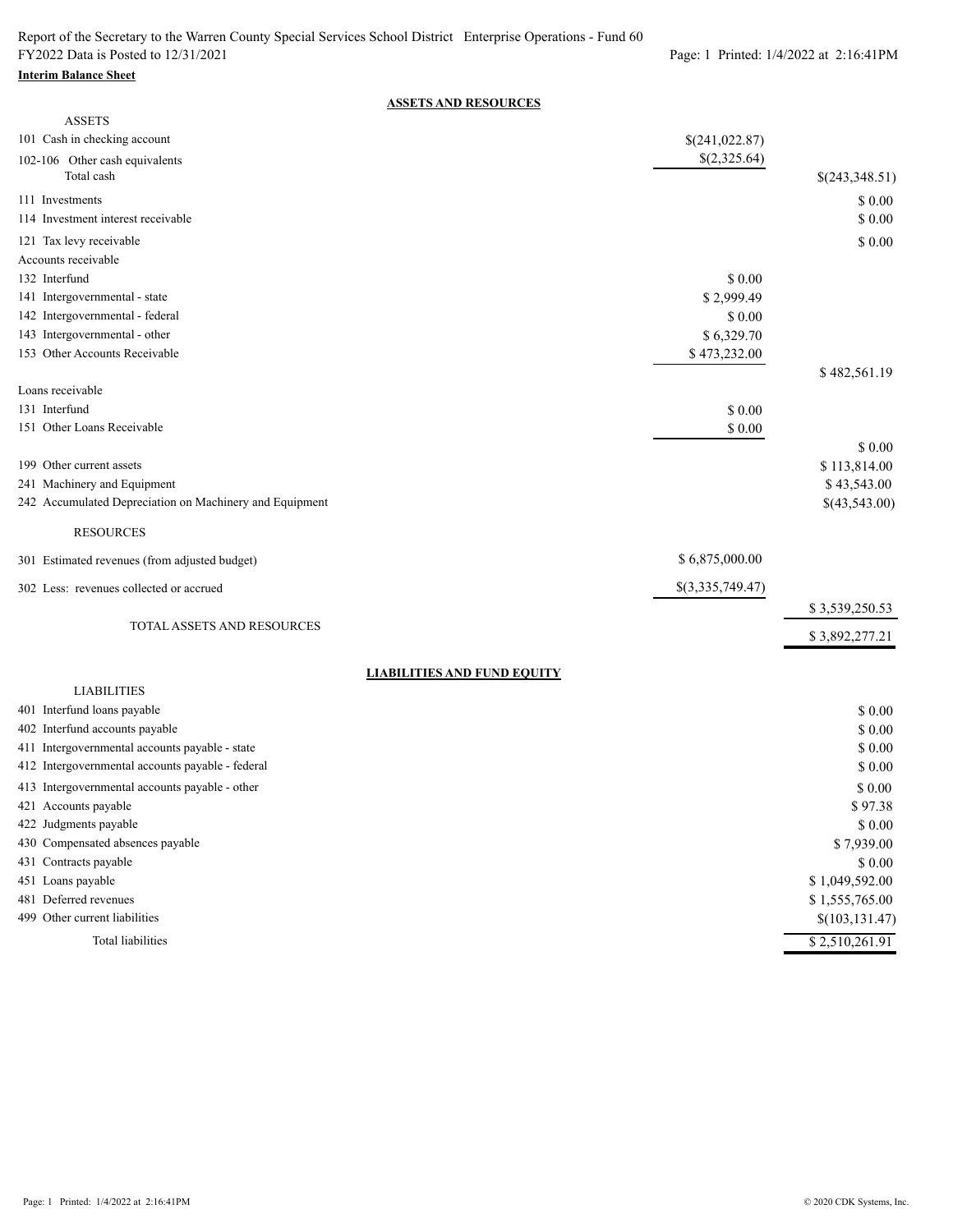| Report of the Secretary to the Warren County Special Services School District Enterprise Operations - Fund 60 |                |                  |                  |                                        |
|---------------------------------------------------------------------------------------------------------------|----------------|------------------|------------------|----------------------------------------|
| FY2022 Data is Posted to 12/31/2021                                                                           |                |                  |                  | Page: 2 Printed: 1/4/2022 at 2:16:41PM |
| <b>FUND EQUITY</b>                                                                                            |                |                  |                  |                                        |
| Appropriated:                                                                                                 |                |                  |                  |                                        |
| 753 Reserve for encumbrances - current year                                                                   |                |                  | \$3,415,427.79   |                                        |
| 754 Reserve for encumbrances - prior year                                                                     |                |                  | \$46,864.00      |                                        |
| 760 Other reserves                                                                                            |                |                  | \$0.00           |                                        |
| 771 Designated Fund Balance                                                                                   |                |                  | \$0.00           |                                        |
| 601 Appropriations                                                                                            |                | \$6,921,864.00   |                  |                                        |
| 602 Less: expenditures                                                                                        | \$2,960,900.58 |                  |                  |                                        |
| 603 Less: encumbrances                                                                                        | \$3,462,291.79 | \$(6,423,192.37) | \$498,671.63     |                                        |
| Appropriations less expenditures                                                                              |                |                  |                  | \$3,960,963.42                         |
| Unappropriated:                                                                                               |                |                  |                  |                                        |
| 770 Fund Balance, July 1, 2021                                                                                |                |                  | \$(2,578,948.12) |                                        |
| 303 Less: budgeted fund balance                                                                               |                |                  | \$0.00           |                                        |
| Unappropriated fund balance                                                                                   |                |                  |                  | \$(2,578,948.12)                       |
| Total fund equity                                                                                             |                |                  |                  | \$1,382,015.30                         |
| TOTAL LIABILITIES AND FUND EQUITY                                                                             |                |                  |                  | \$3,892,277.21                         |
| <b>RECAPITULATION OF FUND BALANCE - CURRENT YEAR ACTIVITY</b>                                                 |                | Budgeted         | Actual           | Variance                               |
| Appropriations                                                                                                |                | \$6,921,864.00   | \$6,423,192.37   | \$498,671.63                           |
| Less: Revenues                                                                                                |                | \$(6,875,000.00) | \$(3,335,749.47) | \$(3,539,250.53)                       |
| Subtotal                                                                                                      |                | \$46,864.00      | \$3,087,442.90   | \$(3,040,578.90)                       |
| Less: adjustment to appropriations for Prior Year Encumbrances                                                |                | \$(46,864.00)    | \$(46,864.00)    | \$ 0.00                                |
| Total current year budgeted fund balance                                                                      |                | \$ 0.00          | \$3,040,578.90   | \$(3,040,578.90)                       |
| Add: Unappropriated fund balance                                                                              |                |                  |                  | \$(2,578,948.12)                       |
| Total of budgeted and unappropriated fund balance                                                             |                |                  |                  | \$(5,619,527.02)                       |
|                                                                                                               |                |                  |                  |                                        |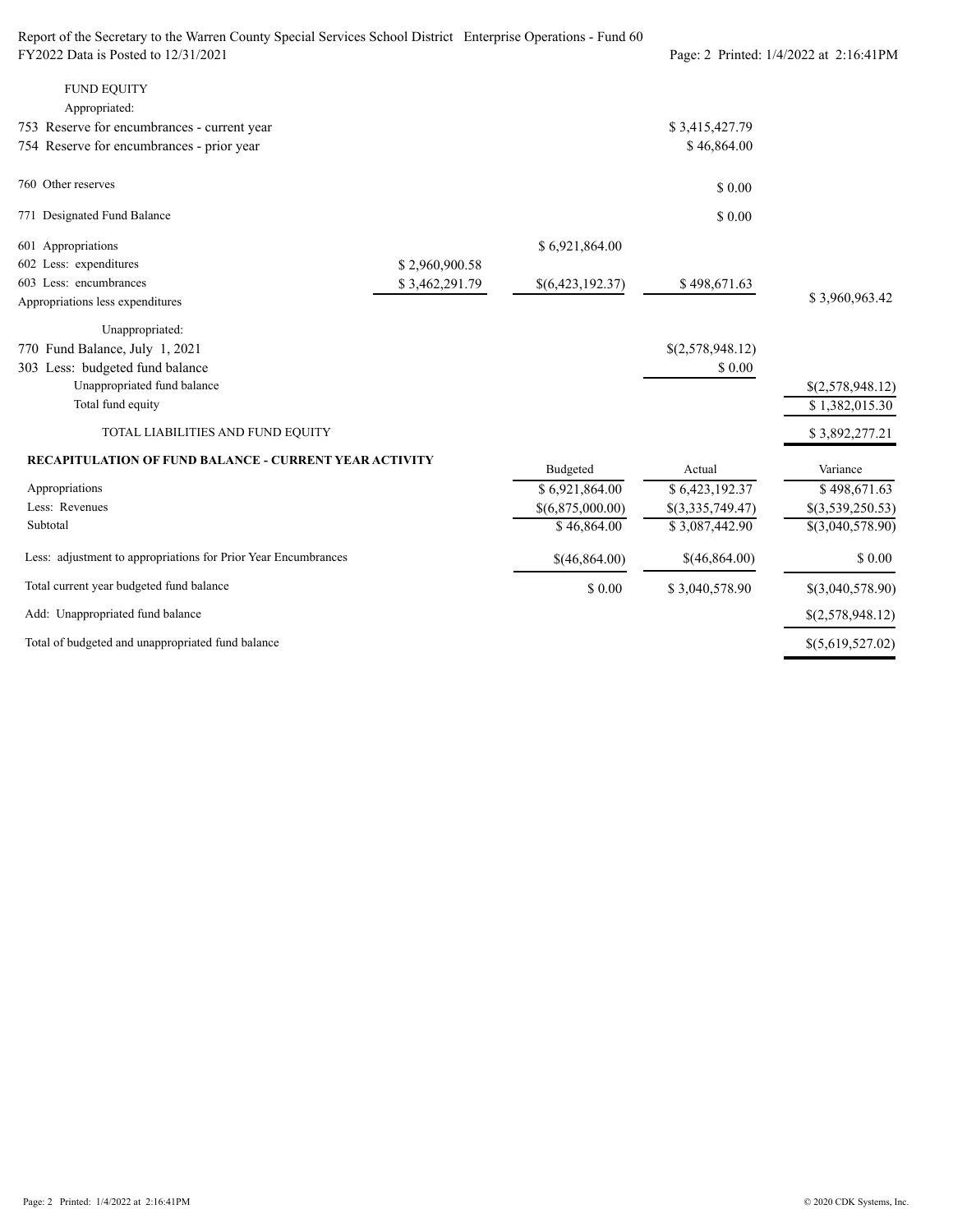Report of the Secretary to the Warren County Special Services School District Enterprise Operations - Fund 60 FY2022 Data is Posted to 12/31/2021 Page: 3 Printed: 1/4/2022 at 2:16:41PM

| <b>Revenues/Sources of Funds</b> |                            |               |           |              |              |                |  |  |
|----------------------------------|----------------------------|---------------|-----------|--------------|--------------|----------------|--|--|
| Acct Group                       | Group Title                | Budgeted Est. | Transfers | Adj. Budget  | Act to Date  | Under/(Over)   |  |  |
| Recap                            | From Recap of Fund Balance | 0.00          | 46,864.00 | 46,864.00    | 3,087,442.90 | (3,040,578.90) |  |  |
| 52xx                             | From Transfers             | 0.00          | 0.00      | 0.00         | 0.00         | 0.00           |  |  |
| 1xxx                             | From Local Sources         | 6,875,000.00  | 0.00      | 6,875,000.00 | 3,335,749.47 | 3,539,250.53   |  |  |
| 2xxx                             | From Intermediate Sources  | 0.00          | 0.00      | 0.00         | 0.00         | 0.00           |  |  |
| 3xxx                             | From State Sources         | 0.00          | 0.00      | 0.00         | 0.00         | 0.00           |  |  |
| 4xxx                             | From Federal Sources       | 0.00          | 0.00      | 0.00         | 0.00         | 0.00           |  |  |
| 5xxx                             | From Other Sources         | 0.00          | 0.00      | 0.00         | 0.00         | 0.00           |  |  |
| <b>Grand Totals</b>              |                            | 6,875,000.00  | 46,864.00 | 6.921.864.00 | 6,423,192.37 | 498,671.63     |  |  |

### Fund 60 (Enterprise Operations)

| Account Group              | Group Title               | Original Bgt | New App/Trnsf | Revised Bgt  | Expenditures | Encumbrances | Avail Balance | Refunds   |
|----------------------------|---------------------------|--------------|---------------|--------------|--------------|--------------|---------------|-----------|
| General Administration     |                           | 132,100.00   | 0.00          | 132,100.00   | 63,713.09    | 46,436.32    | 21,950.59     | 0.00      |
| <b>Business Office</b>     |                           | 139,500.00   | 46,864.00     | 186,364.00   | 75,311.47    | 107,877.23   | 3,175.30      | 0.00      |
| <b>Custodial Services</b>  |                           | 6,000.00     | 0.00          | 6,000.00     | 2,233.66     | 3,766.34     | 0.00          | 0.00      |
| <b>Employee Benefits</b>   |                           | 327,500.00   | 0.00          | 327,500.00   | 125,894.39   | 106,804.63   | 94,800.98     | 5,342.10  |
| Transportation of Students |                           | 5,591,900.00 | 0.00          | 5,591,900.00 | 2,502,847.32 | 2,794,689.43 | 294,363.25    | 7,557.32  |
| <b>Related Services</b>    |                           | 566,000.00   | 0.00          | 566,000.00   | 150.295.12   | 341,204.88   | 74,500.00     | 0.00      |
| Life Skills                |                           | 112,000.00   | 0.00          | 112,000.00   | 40,605.53    | 61.512.96    | 9,881.51      | 215.00    |
|                            | Grand Totals for fund 60: | 6,875,000.00 | 46,864.00     | 6.921.864.00 | 2.960.900.58 | 3,462,291.79 | 498,671.63    | 13.114.42 |

#### **Revenues Summary**

| <b>Revenues Summary</b> |                                |               |           |              |              | Unrealized     |
|-------------------------|--------------------------------|---------------|-----------|--------------|--------------|----------------|
| Acct Group              | Group Title                    | Budgeted Est. | Transfers | Adj. Budget  | Act to Date  | Under/(Over)   |
| Recap                   | From Recap of Fund Balance     | 0.00          | 46,864.00 | 46,864.00    | 3,087,442.90 | (3,040,578.90) |
| 60-1310-000-067         | Tuition from LEAs              | 40,000.00     | 0.00      | 40,000.00    | 2,200.00     | 37,800.00      |
| 60-1320-000-067         | Tuition from Individuals       | 75,000.00     | 0.00      | 75,000.00    | 48,000.00    | 27,000.00      |
| 60-1420-000-063         | <b>Transportation Revenue</b>  | 6,160,000.00  | 0.00      | 6,160,000.00 | 3.094.929.05 | 3,065,070.95   |
| 60-1950-000-065         | Services Provided Other LEAs   | 600,000.00    | 0.00      | 600,000.00   | 190,620.42   | 409,379.58     |
| 60-1980-000-000         | Refund of Prior Year's Expends | 0.00          | 0.00      | 0.00         | 0.00         | 0.00           |
| <b>Grand Totals</b>     |                                | 6,875,000.00  | 46,864.00 | 6,921,864.00 | 6,423,192.37 | 498,671.63     |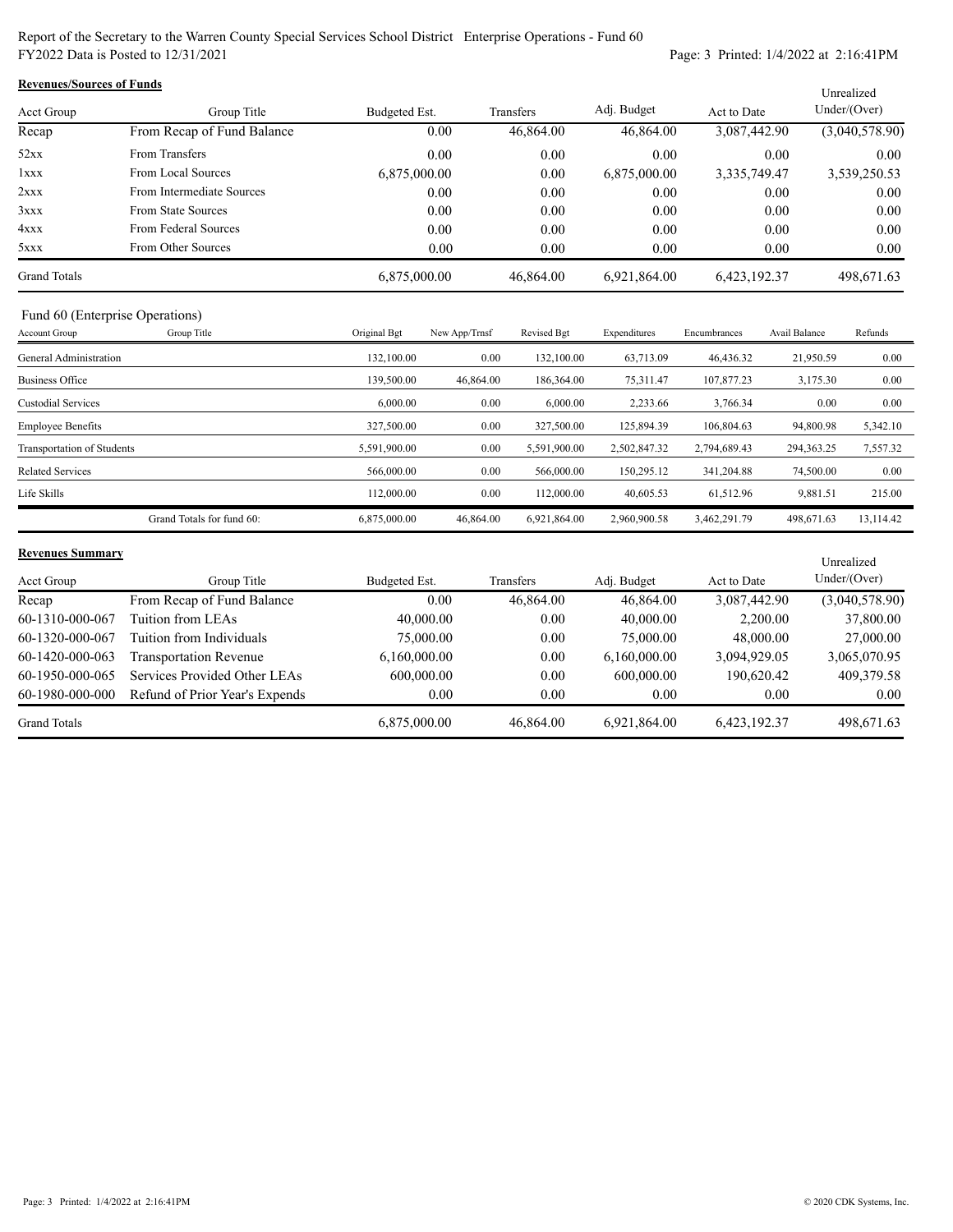# **Minimum Expense General Ledger Report**

Fund 60 (Enterprise Operations)

| 60-990-230-100<br>CSA/Superintendent Salaries<br>28,600.00<br>0.00<br>28,600.00<br>14,300.04<br>14,299.96<br>0.00<br>0.00<br>60-990-230-320<br>6,000.00<br>0.00<br>6,000.00<br>4,487.55<br>269.02<br>0.00<br><b>Purchased Prof Service</b><br>1,243.43<br>0.00<br>0.00<br>0.00<br>60-990-230-331<br>5,000.00<br>5,000.00<br>213.00<br>4,787.00<br>Legal<br>0.00<br>60-990-230-332<br>Audit<br>17,500.00<br>0.00<br>17,500.00<br>8,695.00<br>8,305.00<br>500.00<br>60-990-230-340<br>29,500.00<br>0.00<br><b>Purchased Tech Services</b><br>(1,821.80)<br>27,678.20<br>12,805.03<br>13,535.54<br>1,337.63<br>$0.00\,$<br>30,000.00<br>0.00<br>0.00<br>60-990-230-520<br>Insurance<br>30,000.00<br>11,273.39<br>18,726.61<br>6,000.00<br>(4,500.00)<br>1,000.00<br>500.00<br>0.00<br>60-990-230-530<br>Communications and telephone<br>1,500.00<br>0.00<br>2,000.00<br>(2,000.00)<br>0.00<br>0.00<br>0.00<br>0.00<br>0.00<br>60-990-230-585<br><b>BoE</b> Travel<br>41.00<br>0.00<br>60-990-230-590<br>Misc purchased services<br>0.00<br>7,000.00<br>7,000.00<br>3,193.61<br>3,765.39<br>60-990-230-600<br>2,000.00<br>0.00<br>2,000.00<br>1,003.67<br>0.00<br>996.33<br>0.00<br>Admin supplies<br>0.00<br>60-990-230-890<br>Miscellaneous exps<br>500.00<br>(420.00)<br>80.00<br>0.00<br>0.00<br>80.00<br>60-990-230-895<br>0.00<br>0.00<br>Dues and Fees<br>5,000.00<br>1,741.80<br>6,741.80<br>6,741.80<br>0.00<br>132,100.00<br>0.00<br>132,100.00<br>63,713.09<br>46,436.32<br>21,950.59<br>0.00<br>General Administration<br>60-990-251-100<br><b>Business Office Salaries</b><br>125,000.00<br>(1,500.00)<br>123,500.00<br>62,549.96<br>60,550.04<br>400.00<br>0.00<br>60-990-251-300<br>0.00<br>46,864.00<br>0.00<br>46,864.00<br>0.00<br>0.00<br>Professional Services - SBA<br>46,864.00<br>60-990-251-340<br>13,000.00<br>$0.00\,$<br>13,000.00<br>10,925.00<br>0.00<br>2,075.00<br>0.00<br>Business office tech services<br>1,799.70<br>60-990-251-600<br>500.00<br>2,299.70<br>1,836.51<br>463.19<br>0.00<br>0.00<br>Business office supplies<br>1,000.00<br>700.30<br>0.00<br>0.00<br>700.30<br>0.00<br>60-990-251-890<br>Business office other exps<br>(299.70)<br>139,500.00<br>75,311.47<br>107,877.23<br>0.00<br><b>Business Office</b><br>46,864.00<br>186,364.00<br>3,175.30<br>60-990-262-622<br>6,000.00<br>6,000.00<br>Electricity<br>0.00<br>2,233.66<br>3,766.34<br>0.00<br>0.00<br>6,000.00<br>0.00<br>6,000.00<br>0.00<br>0.00<br><b>Custodial Services</b><br>2,233.66<br>3,766.34<br>0.00<br>60-990-291-220<br>Social Security<br>42,000.00<br>0.00<br>42,000.00<br>24,293.66<br>17,706.34<br>0.00<br>0.00<br>60-990-291-241<br>PERS Contribution<br>62,000.00<br>62,000.00<br>5,358.64<br>7,641.36<br>49,000.00<br>0.00<br>3,500.00<br>39.00<br>3,539.00<br>1,555.31<br>1,983.69<br>0.00<br>60-990-291-250<br>Unemployment<br>0.00<br>195,994.64<br>79,473.24<br>60-990-291-270<br><b>Health Benefits</b><br>220,000.00<br>(24,005.36)<br>76,256.42<br>40,264.98<br>12,342.10<br>0.00<br>18,881.00<br>0.00<br>5,536.00<br>(7,000.00)<br>60-990-291-280<br><b>Tuition Reimbursement</b><br>18,881.00<br>13,345.00<br>60-990-291-290<br>Other benefits<br>0.00<br>5,085.36<br>5,085.36<br>5,085.36<br>0.00<br>0.00<br>0.00<br>327,500.00<br>0.00<br>106,804.63<br>94,800.98<br>327,500.00<br>125,894.39<br>5,342.10<br><b>Employee Benefits</b><br>45,000.00<br>60-993-270-106<br><b>Bus Aide Salaries</b><br>20,000.00<br>65,000.00<br>27,210.00<br>37,790.00<br>0.00<br>0.00<br>$0.00\,$<br>81,499.92<br>0.00<br>60-993-270-160<br><b>Transportation Coordinator</b><br>160,000.00<br>160,000.00<br>78,500.08<br>0.00<br>0.00<br>60-993-270-161<br><b>Bus Driver Salaries</b><br>279,900.00<br>(45,000.00)<br>234,900.00<br>102,967.31<br>131,932.69<br>0.00<br>60-993-270-320<br><b>Purchased Prof Services</b><br>90,000.00<br>1,196.96<br>91,196.96<br>34,672.75<br>49,159.19<br>7,365.02<br>7,557.32<br>60-993-270-340<br>(1, 196.96)<br>18,803.04<br>7,910.26<br>1,518.74<br>9,374.04<br>0.00<br><b>Purchased Tech Services</b><br>20,000.00<br>60-993-270-500<br>Contracted Bus Services<br>4,700,000.00<br>0.00<br>4,700,000.00<br>2,170,237.98<br>2,432,922.51<br>96,839.51<br>0.00<br>60-993-270-600<br><b>General Supplies</b><br>0.00<br>642.31<br>972.81<br>0.00<br>2,000.00<br>2,000.00<br>384.88<br>0.00<br>45,000.00<br>21,494.19<br>19,005.81<br>4,500.00<br>0.00<br>60-993-270-615<br>Supplies - Fuel & Tolls<br>45,000.00<br>0.00<br>60-993-270-890<br>Other Transportation Items<br>275,000.00<br>0.00<br>275,000.00<br>56,212.60<br>43,475.53<br>175,311.87<br>5,591,900.00<br>0.00<br>5,591,900.00<br>2,502,847.32<br>2,794,689.43<br>294,363.25<br>7,557.32<br>Transportation of Students<br>0.00<br>60-995-200-320<br>566,000.00<br>566,000.00<br>150,295.12<br>341,204.88<br>74,500.00<br>0.00<br><b>Purchased Prof Services</b><br>0.00<br>0.00<br><b>Related Services</b><br>566,000.00<br>566,000.00<br>150,295.12<br>341,204.88<br>74,500.00<br>8,000.00<br>60-997-200-100<br>Supervisor Salary<br>26,000.00<br>34,000.00<br>13,988.57<br>20,011.43<br>0.00<br>0.00<br>75,000.00<br>20,280.25<br>34,820.00<br>9,399.75<br>0.00<br>60-997-200-106<br>Aftercare staff<br>(10,500.00)<br>64,500.00<br>415.00<br>60-997-200-320<br><b>Purchased Prof Services</b><br>0.00<br>1,000.00<br>1,000.00<br>(96.53)<br>681.53<br>215.00<br>500.00<br>0.00<br>500.00<br>433.24<br>0.00<br>66.76<br>0.00<br>60-997-200-600<br>Supplies<br>60-997-262-441<br>10,500.00<br>1,500.00<br>12,000.00<br>6,000.00<br>6,000.00<br>0.00<br>0.00<br>Rent<br>Life Skills<br>112,000.00<br>0.00<br>112,000.00<br>40,605.53<br>61,512.96<br>9,881.51<br>215.00<br>Grand Totals for fund 60:<br>6,875,000.00<br>46,864.00<br>6,921,864.00<br>2,960,900.58<br>3,462,291.79<br>498,671.63<br>13.114.42 | Expend. Account # | Account Title | Original Bgt | New App/Trnsf | Revised Bgt | Expenditures | Encumbrances | Avail Balance | Refunds |
|------------------------------------------------------------------------------------------------------------------------------------------------------------------------------------------------------------------------------------------------------------------------------------------------------------------------------------------------------------------------------------------------------------------------------------------------------------------------------------------------------------------------------------------------------------------------------------------------------------------------------------------------------------------------------------------------------------------------------------------------------------------------------------------------------------------------------------------------------------------------------------------------------------------------------------------------------------------------------------------------------------------------------------------------------------------------------------------------------------------------------------------------------------------------------------------------------------------------------------------------------------------------------------------------------------------------------------------------------------------------------------------------------------------------------------------------------------------------------------------------------------------------------------------------------------------------------------------------------------------------------------------------------------------------------------------------------------------------------------------------------------------------------------------------------------------------------------------------------------------------------------------------------------------------------------------------------------------------------------------------------------------------------------------------------------------------------------------------------------------------------------------------------------------------------------------------------------------------------------------------------------------------------------------------------------------------------------------------------------------------------------------------------------------------------------------------------------------------------------------------------------------------------------------------------------------------------------------------------------------------------------------------------------------------------------------------------------------------------------------------------------------------------------------------------------------------------------------------------------------------------------------------------------------------------------------------------------------------------------------------------------------------------------------------------------------------------------------------------------------------------------------------------------------------------------------------------------------------------------------------------------------------------------------------------------------------------------------------------------------------------------------------------------------------------------------------------------------------------------------------------------------------------------------------------------------------------------------------------------------------------------------------------------------------------------------------------------------------------------------------------------------------------------------------------------------------------------------------------------------------------------------------------------------------------------------------------------------------------------------------------------------------------------------------------------------------------------------------------------------------------------------------------------------------------------------------------------------------------------------------------------------------------------------------------------------------------------------------------------------------------------------------------------------------------------------------------------------------------------------------------------------------------------------------------------------------------------------------------------------------------------------------------------------------------------------------------------------------------------------------------------------------------------------------------------------------------------------------------------------------------------------------------------------------------------------------------------------------------------------------------------------------------------------------------------------------------------------------------------------------------------------------------------------------------------------------------------------------------------------------------------------------------------------------------------------------------------------------------------------------------------------------------------------------------------------------------------------------------------------------------------------------------------------------------------------------------------------------------------------------------------------------------------------------------------------------------------------------------------------------------------------------------------------------------------------------------------|-------------------|---------------|--------------|---------------|-------------|--------------|--------------|---------------|---------|
|                                                                                                                                                                                                                                                                                                                                                                                                                                                                                                                                                                                                                                                                                                                                                                                                                                                                                                                                                                                                                                                                                                                                                                                                                                                                                                                                                                                                                                                                                                                                                                                                                                                                                                                                                                                                                                                                                                                                                                                                                                                                                                                                                                                                                                                                                                                                                                                                                                                                                                                                                                                                                                                                                                                                                                                                                                                                                                                                                                                                                                                                                                                                                                                                                                                                                                                                                                                                                                                                                                                                                                                                                                                                                                                                                                                                                                                                                                                                                                                                                                                                                                                                                                                                                                                                                                                                                                                                                                                                                                                                                                                                                                                                                                                                                                                                                                                                                                                                                                                                                                                                                                                                                                                                                                                                                                                                                                                                                                                                                                                                                                                                                                                                                                                                                                                                                                    |                   |               |              |               |             |              |              |               |         |
|                                                                                                                                                                                                                                                                                                                                                                                                                                                                                                                                                                                                                                                                                                                                                                                                                                                                                                                                                                                                                                                                                                                                                                                                                                                                                                                                                                                                                                                                                                                                                                                                                                                                                                                                                                                                                                                                                                                                                                                                                                                                                                                                                                                                                                                                                                                                                                                                                                                                                                                                                                                                                                                                                                                                                                                                                                                                                                                                                                                                                                                                                                                                                                                                                                                                                                                                                                                                                                                                                                                                                                                                                                                                                                                                                                                                                                                                                                                                                                                                                                                                                                                                                                                                                                                                                                                                                                                                                                                                                                                                                                                                                                                                                                                                                                                                                                                                                                                                                                                                                                                                                                                                                                                                                                                                                                                                                                                                                                                                                                                                                                                                                                                                                                                                                                                                                                    |                   |               |              |               |             |              |              |               |         |
|                                                                                                                                                                                                                                                                                                                                                                                                                                                                                                                                                                                                                                                                                                                                                                                                                                                                                                                                                                                                                                                                                                                                                                                                                                                                                                                                                                                                                                                                                                                                                                                                                                                                                                                                                                                                                                                                                                                                                                                                                                                                                                                                                                                                                                                                                                                                                                                                                                                                                                                                                                                                                                                                                                                                                                                                                                                                                                                                                                                                                                                                                                                                                                                                                                                                                                                                                                                                                                                                                                                                                                                                                                                                                                                                                                                                                                                                                                                                                                                                                                                                                                                                                                                                                                                                                                                                                                                                                                                                                                                                                                                                                                                                                                                                                                                                                                                                                                                                                                                                                                                                                                                                                                                                                                                                                                                                                                                                                                                                                                                                                                                                                                                                                                                                                                                                                                    |                   |               |              |               |             |              |              |               |         |
|                                                                                                                                                                                                                                                                                                                                                                                                                                                                                                                                                                                                                                                                                                                                                                                                                                                                                                                                                                                                                                                                                                                                                                                                                                                                                                                                                                                                                                                                                                                                                                                                                                                                                                                                                                                                                                                                                                                                                                                                                                                                                                                                                                                                                                                                                                                                                                                                                                                                                                                                                                                                                                                                                                                                                                                                                                                                                                                                                                                                                                                                                                                                                                                                                                                                                                                                                                                                                                                                                                                                                                                                                                                                                                                                                                                                                                                                                                                                                                                                                                                                                                                                                                                                                                                                                                                                                                                                                                                                                                                                                                                                                                                                                                                                                                                                                                                                                                                                                                                                                                                                                                                                                                                                                                                                                                                                                                                                                                                                                                                                                                                                                                                                                                                                                                                                                                    |                   |               |              |               |             |              |              |               |         |
|                                                                                                                                                                                                                                                                                                                                                                                                                                                                                                                                                                                                                                                                                                                                                                                                                                                                                                                                                                                                                                                                                                                                                                                                                                                                                                                                                                                                                                                                                                                                                                                                                                                                                                                                                                                                                                                                                                                                                                                                                                                                                                                                                                                                                                                                                                                                                                                                                                                                                                                                                                                                                                                                                                                                                                                                                                                                                                                                                                                                                                                                                                                                                                                                                                                                                                                                                                                                                                                                                                                                                                                                                                                                                                                                                                                                                                                                                                                                                                                                                                                                                                                                                                                                                                                                                                                                                                                                                                                                                                                                                                                                                                                                                                                                                                                                                                                                                                                                                                                                                                                                                                                                                                                                                                                                                                                                                                                                                                                                                                                                                                                                                                                                                                                                                                                                                                    |                   |               |              |               |             |              |              |               |         |
|                                                                                                                                                                                                                                                                                                                                                                                                                                                                                                                                                                                                                                                                                                                                                                                                                                                                                                                                                                                                                                                                                                                                                                                                                                                                                                                                                                                                                                                                                                                                                                                                                                                                                                                                                                                                                                                                                                                                                                                                                                                                                                                                                                                                                                                                                                                                                                                                                                                                                                                                                                                                                                                                                                                                                                                                                                                                                                                                                                                                                                                                                                                                                                                                                                                                                                                                                                                                                                                                                                                                                                                                                                                                                                                                                                                                                                                                                                                                                                                                                                                                                                                                                                                                                                                                                                                                                                                                                                                                                                                                                                                                                                                                                                                                                                                                                                                                                                                                                                                                                                                                                                                                                                                                                                                                                                                                                                                                                                                                                                                                                                                                                                                                                                                                                                                                                                    |                   |               |              |               |             |              |              |               |         |
|                                                                                                                                                                                                                                                                                                                                                                                                                                                                                                                                                                                                                                                                                                                                                                                                                                                                                                                                                                                                                                                                                                                                                                                                                                                                                                                                                                                                                                                                                                                                                                                                                                                                                                                                                                                                                                                                                                                                                                                                                                                                                                                                                                                                                                                                                                                                                                                                                                                                                                                                                                                                                                                                                                                                                                                                                                                                                                                                                                                                                                                                                                                                                                                                                                                                                                                                                                                                                                                                                                                                                                                                                                                                                                                                                                                                                                                                                                                                                                                                                                                                                                                                                                                                                                                                                                                                                                                                                                                                                                                                                                                                                                                                                                                                                                                                                                                                                                                                                                                                                                                                                                                                                                                                                                                                                                                                                                                                                                                                                                                                                                                                                                                                                                                                                                                                                                    |                   |               |              |               |             |              |              |               |         |
|                                                                                                                                                                                                                                                                                                                                                                                                                                                                                                                                                                                                                                                                                                                                                                                                                                                                                                                                                                                                                                                                                                                                                                                                                                                                                                                                                                                                                                                                                                                                                                                                                                                                                                                                                                                                                                                                                                                                                                                                                                                                                                                                                                                                                                                                                                                                                                                                                                                                                                                                                                                                                                                                                                                                                                                                                                                                                                                                                                                                                                                                                                                                                                                                                                                                                                                                                                                                                                                                                                                                                                                                                                                                                                                                                                                                                                                                                                                                                                                                                                                                                                                                                                                                                                                                                                                                                                                                                                                                                                                                                                                                                                                                                                                                                                                                                                                                                                                                                                                                                                                                                                                                                                                                                                                                                                                                                                                                                                                                                                                                                                                                                                                                                                                                                                                                                                    |                   |               |              |               |             |              |              |               |         |
|                                                                                                                                                                                                                                                                                                                                                                                                                                                                                                                                                                                                                                                                                                                                                                                                                                                                                                                                                                                                                                                                                                                                                                                                                                                                                                                                                                                                                                                                                                                                                                                                                                                                                                                                                                                                                                                                                                                                                                                                                                                                                                                                                                                                                                                                                                                                                                                                                                                                                                                                                                                                                                                                                                                                                                                                                                                                                                                                                                                                                                                                                                                                                                                                                                                                                                                                                                                                                                                                                                                                                                                                                                                                                                                                                                                                                                                                                                                                                                                                                                                                                                                                                                                                                                                                                                                                                                                                                                                                                                                                                                                                                                                                                                                                                                                                                                                                                                                                                                                                                                                                                                                                                                                                                                                                                                                                                                                                                                                                                                                                                                                                                                                                                                                                                                                                                                    |                   |               |              |               |             |              |              |               |         |
|                                                                                                                                                                                                                                                                                                                                                                                                                                                                                                                                                                                                                                                                                                                                                                                                                                                                                                                                                                                                                                                                                                                                                                                                                                                                                                                                                                                                                                                                                                                                                                                                                                                                                                                                                                                                                                                                                                                                                                                                                                                                                                                                                                                                                                                                                                                                                                                                                                                                                                                                                                                                                                                                                                                                                                                                                                                                                                                                                                                                                                                                                                                                                                                                                                                                                                                                                                                                                                                                                                                                                                                                                                                                                                                                                                                                                                                                                                                                                                                                                                                                                                                                                                                                                                                                                                                                                                                                                                                                                                                                                                                                                                                                                                                                                                                                                                                                                                                                                                                                                                                                                                                                                                                                                                                                                                                                                                                                                                                                                                                                                                                                                                                                                                                                                                                                                                    |                   |               |              |               |             |              |              |               |         |
|                                                                                                                                                                                                                                                                                                                                                                                                                                                                                                                                                                                                                                                                                                                                                                                                                                                                                                                                                                                                                                                                                                                                                                                                                                                                                                                                                                                                                                                                                                                                                                                                                                                                                                                                                                                                                                                                                                                                                                                                                                                                                                                                                                                                                                                                                                                                                                                                                                                                                                                                                                                                                                                                                                                                                                                                                                                                                                                                                                                                                                                                                                                                                                                                                                                                                                                                                                                                                                                                                                                                                                                                                                                                                                                                                                                                                                                                                                                                                                                                                                                                                                                                                                                                                                                                                                                                                                                                                                                                                                                                                                                                                                                                                                                                                                                                                                                                                                                                                                                                                                                                                                                                                                                                                                                                                                                                                                                                                                                                                                                                                                                                                                                                                                                                                                                                                                    |                   |               |              |               |             |              |              |               |         |
|                                                                                                                                                                                                                                                                                                                                                                                                                                                                                                                                                                                                                                                                                                                                                                                                                                                                                                                                                                                                                                                                                                                                                                                                                                                                                                                                                                                                                                                                                                                                                                                                                                                                                                                                                                                                                                                                                                                                                                                                                                                                                                                                                                                                                                                                                                                                                                                                                                                                                                                                                                                                                                                                                                                                                                                                                                                                                                                                                                                                                                                                                                                                                                                                                                                                                                                                                                                                                                                                                                                                                                                                                                                                                                                                                                                                                                                                                                                                                                                                                                                                                                                                                                                                                                                                                                                                                                                                                                                                                                                                                                                                                                                                                                                                                                                                                                                                                                                                                                                                                                                                                                                                                                                                                                                                                                                                                                                                                                                                                                                                                                                                                                                                                                                                                                                                                                    |                   |               |              |               |             |              |              |               |         |
|                                                                                                                                                                                                                                                                                                                                                                                                                                                                                                                                                                                                                                                                                                                                                                                                                                                                                                                                                                                                                                                                                                                                                                                                                                                                                                                                                                                                                                                                                                                                                                                                                                                                                                                                                                                                                                                                                                                                                                                                                                                                                                                                                                                                                                                                                                                                                                                                                                                                                                                                                                                                                                                                                                                                                                                                                                                                                                                                                                                                                                                                                                                                                                                                                                                                                                                                                                                                                                                                                                                                                                                                                                                                                                                                                                                                                                                                                                                                                                                                                                                                                                                                                                                                                                                                                                                                                                                                                                                                                                                                                                                                                                                                                                                                                                                                                                                                                                                                                                                                                                                                                                                                                                                                                                                                                                                                                                                                                                                                                                                                                                                                                                                                                                                                                                                                                                    |                   |               |              |               |             |              |              |               |         |
|                                                                                                                                                                                                                                                                                                                                                                                                                                                                                                                                                                                                                                                                                                                                                                                                                                                                                                                                                                                                                                                                                                                                                                                                                                                                                                                                                                                                                                                                                                                                                                                                                                                                                                                                                                                                                                                                                                                                                                                                                                                                                                                                                                                                                                                                                                                                                                                                                                                                                                                                                                                                                                                                                                                                                                                                                                                                                                                                                                                                                                                                                                                                                                                                                                                                                                                                                                                                                                                                                                                                                                                                                                                                                                                                                                                                                                                                                                                                                                                                                                                                                                                                                                                                                                                                                                                                                                                                                                                                                                                                                                                                                                                                                                                                                                                                                                                                                                                                                                                                                                                                                                                                                                                                                                                                                                                                                                                                                                                                                                                                                                                                                                                                                                                                                                                                                                    |                   |               |              |               |             |              |              |               |         |
|                                                                                                                                                                                                                                                                                                                                                                                                                                                                                                                                                                                                                                                                                                                                                                                                                                                                                                                                                                                                                                                                                                                                                                                                                                                                                                                                                                                                                                                                                                                                                                                                                                                                                                                                                                                                                                                                                                                                                                                                                                                                                                                                                                                                                                                                                                                                                                                                                                                                                                                                                                                                                                                                                                                                                                                                                                                                                                                                                                                                                                                                                                                                                                                                                                                                                                                                                                                                                                                                                                                                                                                                                                                                                                                                                                                                                                                                                                                                                                                                                                                                                                                                                                                                                                                                                                                                                                                                                                                                                                                                                                                                                                                                                                                                                                                                                                                                                                                                                                                                                                                                                                                                                                                                                                                                                                                                                                                                                                                                                                                                                                                                                                                                                                                                                                                                                                    |                   |               |              |               |             |              |              |               |         |
|                                                                                                                                                                                                                                                                                                                                                                                                                                                                                                                                                                                                                                                                                                                                                                                                                                                                                                                                                                                                                                                                                                                                                                                                                                                                                                                                                                                                                                                                                                                                                                                                                                                                                                                                                                                                                                                                                                                                                                                                                                                                                                                                                                                                                                                                                                                                                                                                                                                                                                                                                                                                                                                                                                                                                                                                                                                                                                                                                                                                                                                                                                                                                                                                                                                                                                                                                                                                                                                                                                                                                                                                                                                                                                                                                                                                                                                                                                                                                                                                                                                                                                                                                                                                                                                                                                                                                                                                                                                                                                                                                                                                                                                                                                                                                                                                                                                                                                                                                                                                                                                                                                                                                                                                                                                                                                                                                                                                                                                                                                                                                                                                                                                                                                                                                                                                                                    |                   |               |              |               |             |              |              |               |         |
|                                                                                                                                                                                                                                                                                                                                                                                                                                                                                                                                                                                                                                                                                                                                                                                                                                                                                                                                                                                                                                                                                                                                                                                                                                                                                                                                                                                                                                                                                                                                                                                                                                                                                                                                                                                                                                                                                                                                                                                                                                                                                                                                                                                                                                                                                                                                                                                                                                                                                                                                                                                                                                                                                                                                                                                                                                                                                                                                                                                                                                                                                                                                                                                                                                                                                                                                                                                                                                                                                                                                                                                                                                                                                                                                                                                                                                                                                                                                                                                                                                                                                                                                                                                                                                                                                                                                                                                                                                                                                                                                                                                                                                                                                                                                                                                                                                                                                                                                                                                                                                                                                                                                                                                                                                                                                                                                                                                                                                                                                                                                                                                                                                                                                                                                                                                                                                    |                   |               |              |               |             |              |              |               |         |
|                                                                                                                                                                                                                                                                                                                                                                                                                                                                                                                                                                                                                                                                                                                                                                                                                                                                                                                                                                                                                                                                                                                                                                                                                                                                                                                                                                                                                                                                                                                                                                                                                                                                                                                                                                                                                                                                                                                                                                                                                                                                                                                                                                                                                                                                                                                                                                                                                                                                                                                                                                                                                                                                                                                                                                                                                                                                                                                                                                                                                                                                                                                                                                                                                                                                                                                                                                                                                                                                                                                                                                                                                                                                                                                                                                                                                                                                                                                                                                                                                                                                                                                                                                                                                                                                                                                                                                                                                                                                                                                                                                                                                                                                                                                                                                                                                                                                                                                                                                                                                                                                                                                                                                                                                                                                                                                                                                                                                                                                                                                                                                                                                                                                                                                                                                                                                                    |                   |               |              |               |             |              |              |               |         |
|                                                                                                                                                                                                                                                                                                                                                                                                                                                                                                                                                                                                                                                                                                                                                                                                                                                                                                                                                                                                                                                                                                                                                                                                                                                                                                                                                                                                                                                                                                                                                                                                                                                                                                                                                                                                                                                                                                                                                                                                                                                                                                                                                                                                                                                                                                                                                                                                                                                                                                                                                                                                                                                                                                                                                                                                                                                                                                                                                                                                                                                                                                                                                                                                                                                                                                                                                                                                                                                                                                                                                                                                                                                                                                                                                                                                                                                                                                                                                                                                                                                                                                                                                                                                                                                                                                                                                                                                                                                                                                                                                                                                                                                                                                                                                                                                                                                                                                                                                                                                                                                                                                                                                                                                                                                                                                                                                                                                                                                                                                                                                                                                                                                                                                                                                                                                                                    |                   |               |              |               |             |              |              |               |         |
|                                                                                                                                                                                                                                                                                                                                                                                                                                                                                                                                                                                                                                                                                                                                                                                                                                                                                                                                                                                                                                                                                                                                                                                                                                                                                                                                                                                                                                                                                                                                                                                                                                                                                                                                                                                                                                                                                                                                                                                                                                                                                                                                                                                                                                                                                                                                                                                                                                                                                                                                                                                                                                                                                                                                                                                                                                                                                                                                                                                                                                                                                                                                                                                                                                                                                                                                                                                                                                                                                                                                                                                                                                                                                                                                                                                                                                                                                                                                                                                                                                                                                                                                                                                                                                                                                                                                                                                                                                                                                                                                                                                                                                                                                                                                                                                                                                                                                                                                                                                                                                                                                                                                                                                                                                                                                                                                                                                                                                                                                                                                                                                                                                                                                                                                                                                                                                    |                   |               |              |               |             |              |              |               |         |
|                                                                                                                                                                                                                                                                                                                                                                                                                                                                                                                                                                                                                                                                                                                                                                                                                                                                                                                                                                                                                                                                                                                                                                                                                                                                                                                                                                                                                                                                                                                                                                                                                                                                                                                                                                                                                                                                                                                                                                                                                                                                                                                                                                                                                                                                                                                                                                                                                                                                                                                                                                                                                                                                                                                                                                                                                                                                                                                                                                                                                                                                                                                                                                                                                                                                                                                                                                                                                                                                                                                                                                                                                                                                                                                                                                                                                                                                                                                                                                                                                                                                                                                                                                                                                                                                                                                                                                                                                                                                                                                                                                                                                                                                                                                                                                                                                                                                                                                                                                                                                                                                                                                                                                                                                                                                                                                                                                                                                                                                                                                                                                                                                                                                                                                                                                                                                                    |                   |               |              |               |             |              |              |               |         |
|                                                                                                                                                                                                                                                                                                                                                                                                                                                                                                                                                                                                                                                                                                                                                                                                                                                                                                                                                                                                                                                                                                                                                                                                                                                                                                                                                                                                                                                                                                                                                                                                                                                                                                                                                                                                                                                                                                                                                                                                                                                                                                                                                                                                                                                                                                                                                                                                                                                                                                                                                                                                                                                                                                                                                                                                                                                                                                                                                                                                                                                                                                                                                                                                                                                                                                                                                                                                                                                                                                                                                                                                                                                                                                                                                                                                                                                                                                                                                                                                                                                                                                                                                                                                                                                                                                                                                                                                                                                                                                                                                                                                                                                                                                                                                                                                                                                                                                                                                                                                                                                                                                                                                                                                                                                                                                                                                                                                                                                                                                                                                                                                                                                                                                                                                                                                                                    |                   |               |              |               |             |              |              |               |         |
|                                                                                                                                                                                                                                                                                                                                                                                                                                                                                                                                                                                                                                                                                                                                                                                                                                                                                                                                                                                                                                                                                                                                                                                                                                                                                                                                                                                                                                                                                                                                                                                                                                                                                                                                                                                                                                                                                                                                                                                                                                                                                                                                                                                                                                                                                                                                                                                                                                                                                                                                                                                                                                                                                                                                                                                                                                                                                                                                                                                                                                                                                                                                                                                                                                                                                                                                                                                                                                                                                                                                                                                                                                                                                                                                                                                                                                                                                                                                                                                                                                                                                                                                                                                                                                                                                                                                                                                                                                                                                                                                                                                                                                                                                                                                                                                                                                                                                                                                                                                                                                                                                                                                                                                                                                                                                                                                                                                                                                                                                                                                                                                                                                                                                                                                                                                                                                    |                   |               |              |               |             |              |              |               |         |
|                                                                                                                                                                                                                                                                                                                                                                                                                                                                                                                                                                                                                                                                                                                                                                                                                                                                                                                                                                                                                                                                                                                                                                                                                                                                                                                                                                                                                                                                                                                                                                                                                                                                                                                                                                                                                                                                                                                                                                                                                                                                                                                                                                                                                                                                                                                                                                                                                                                                                                                                                                                                                                                                                                                                                                                                                                                                                                                                                                                                                                                                                                                                                                                                                                                                                                                                                                                                                                                                                                                                                                                                                                                                                                                                                                                                                                                                                                                                                                                                                                                                                                                                                                                                                                                                                                                                                                                                                                                                                                                                                                                                                                                                                                                                                                                                                                                                                                                                                                                                                                                                                                                                                                                                                                                                                                                                                                                                                                                                                                                                                                                                                                                                                                                                                                                                                                    |                   |               |              |               |             |              |              |               |         |
|                                                                                                                                                                                                                                                                                                                                                                                                                                                                                                                                                                                                                                                                                                                                                                                                                                                                                                                                                                                                                                                                                                                                                                                                                                                                                                                                                                                                                                                                                                                                                                                                                                                                                                                                                                                                                                                                                                                                                                                                                                                                                                                                                                                                                                                                                                                                                                                                                                                                                                                                                                                                                                                                                                                                                                                                                                                                                                                                                                                                                                                                                                                                                                                                                                                                                                                                                                                                                                                                                                                                                                                                                                                                                                                                                                                                                                                                                                                                                                                                                                                                                                                                                                                                                                                                                                                                                                                                                                                                                                                                                                                                                                                                                                                                                                                                                                                                                                                                                                                                                                                                                                                                                                                                                                                                                                                                                                                                                                                                                                                                                                                                                                                                                                                                                                                                                                    |                   |               |              |               |             |              |              |               |         |
|                                                                                                                                                                                                                                                                                                                                                                                                                                                                                                                                                                                                                                                                                                                                                                                                                                                                                                                                                                                                                                                                                                                                                                                                                                                                                                                                                                                                                                                                                                                                                                                                                                                                                                                                                                                                                                                                                                                                                                                                                                                                                                                                                                                                                                                                                                                                                                                                                                                                                                                                                                                                                                                                                                                                                                                                                                                                                                                                                                                                                                                                                                                                                                                                                                                                                                                                                                                                                                                                                                                                                                                                                                                                                                                                                                                                                                                                                                                                                                                                                                                                                                                                                                                                                                                                                                                                                                                                                                                                                                                                                                                                                                                                                                                                                                                                                                                                                                                                                                                                                                                                                                                                                                                                                                                                                                                                                                                                                                                                                                                                                                                                                                                                                                                                                                                                                                    |                   |               |              |               |             |              |              |               |         |
|                                                                                                                                                                                                                                                                                                                                                                                                                                                                                                                                                                                                                                                                                                                                                                                                                                                                                                                                                                                                                                                                                                                                                                                                                                                                                                                                                                                                                                                                                                                                                                                                                                                                                                                                                                                                                                                                                                                                                                                                                                                                                                                                                                                                                                                                                                                                                                                                                                                                                                                                                                                                                                                                                                                                                                                                                                                                                                                                                                                                                                                                                                                                                                                                                                                                                                                                                                                                                                                                                                                                                                                                                                                                                                                                                                                                                                                                                                                                                                                                                                                                                                                                                                                                                                                                                                                                                                                                                                                                                                                                                                                                                                                                                                                                                                                                                                                                                                                                                                                                                                                                                                                                                                                                                                                                                                                                                                                                                                                                                                                                                                                                                                                                                                                                                                                                                                    |                   |               |              |               |             |              |              |               |         |
|                                                                                                                                                                                                                                                                                                                                                                                                                                                                                                                                                                                                                                                                                                                                                                                                                                                                                                                                                                                                                                                                                                                                                                                                                                                                                                                                                                                                                                                                                                                                                                                                                                                                                                                                                                                                                                                                                                                                                                                                                                                                                                                                                                                                                                                                                                                                                                                                                                                                                                                                                                                                                                                                                                                                                                                                                                                                                                                                                                                                                                                                                                                                                                                                                                                                                                                                                                                                                                                                                                                                                                                                                                                                                                                                                                                                                                                                                                                                                                                                                                                                                                                                                                                                                                                                                                                                                                                                                                                                                                                                                                                                                                                                                                                                                                                                                                                                                                                                                                                                                                                                                                                                                                                                                                                                                                                                                                                                                                                                                                                                                                                                                                                                                                                                                                                                                                    |                   |               |              |               |             |              |              |               |         |
|                                                                                                                                                                                                                                                                                                                                                                                                                                                                                                                                                                                                                                                                                                                                                                                                                                                                                                                                                                                                                                                                                                                                                                                                                                                                                                                                                                                                                                                                                                                                                                                                                                                                                                                                                                                                                                                                                                                                                                                                                                                                                                                                                                                                                                                                                                                                                                                                                                                                                                                                                                                                                                                                                                                                                                                                                                                                                                                                                                                                                                                                                                                                                                                                                                                                                                                                                                                                                                                                                                                                                                                                                                                                                                                                                                                                                                                                                                                                                                                                                                                                                                                                                                                                                                                                                                                                                                                                                                                                                                                                                                                                                                                                                                                                                                                                                                                                                                                                                                                                                                                                                                                                                                                                                                                                                                                                                                                                                                                                                                                                                                                                                                                                                                                                                                                                                                    |                   |               |              |               |             |              |              |               |         |
|                                                                                                                                                                                                                                                                                                                                                                                                                                                                                                                                                                                                                                                                                                                                                                                                                                                                                                                                                                                                                                                                                                                                                                                                                                                                                                                                                                                                                                                                                                                                                                                                                                                                                                                                                                                                                                                                                                                                                                                                                                                                                                                                                                                                                                                                                                                                                                                                                                                                                                                                                                                                                                                                                                                                                                                                                                                                                                                                                                                                                                                                                                                                                                                                                                                                                                                                                                                                                                                                                                                                                                                                                                                                                                                                                                                                                                                                                                                                                                                                                                                                                                                                                                                                                                                                                                                                                                                                                                                                                                                                                                                                                                                                                                                                                                                                                                                                                                                                                                                                                                                                                                                                                                                                                                                                                                                                                                                                                                                                                                                                                                                                                                                                                                                                                                                                                                    |                   |               |              |               |             |              |              |               |         |
|                                                                                                                                                                                                                                                                                                                                                                                                                                                                                                                                                                                                                                                                                                                                                                                                                                                                                                                                                                                                                                                                                                                                                                                                                                                                                                                                                                                                                                                                                                                                                                                                                                                                                                                                                                                                                                                                                                                                                                                                                                                                                                                                                                                                                                                                                                                                                                                                                                                                                                                                                                                                                                                                                                                                                                                                                                                                                                                                                                                                                                                                                                                                                                                                                                                                                                                                                                                                                                                                                                                                                                                                                                                                                                                                                                                                                                                                                                                                                                                                                                                                                                                                                                                                                                                                                                                                                                                                                                                                                                                                                                                                                                                                                                                                                                                                                                                                                                                                                                                                                                                                                                                                                                                                                                                                                                                                                                                                                                                                                                                                                                                                                                                                                                                                                                                                                                    |                   |               |              |               |             |              |              |               |         |
|                                                                                                                                                                                                                                                                                                                                                                                                                                                                                                                                                                                                                                                                                                                                                                                                                                                                                                                                                                                                                                                                                                                                                                                                                                                                                                                                                                                                                                                                                                                                                                                                                                                                                                                                                                                                                                                                                                                                                                                                                                                                                                                                                                                                                                                                                                                                                                                                                                                                                                                                                                                                                                                                                                                                                                                                                                                                                                                                                                                                                                                                                                                                                                                                                                                                                                                                                                                                                                                                                                                                                                                                                                                                                                                                                                                                                                                                                                                                                                                                                                                                                                                                                                                                                                                                                                                                                                                                                                                                                                                                                                                                                                                                                                                                                                                                                                                                                                                                                                                                                                                                                                                                                                                                                                                                                                                                                                                                                                                                                                                                                                                                                                                                                                                                                                                                                                    |                   |               |              |               |             |              |              |               |         |
|                                                                                                                                                                                                                                                                                                                                                                                                                                                                                                                                                                                                                                                                                                                                                                                                                                                                                                                                                                                                                                                                                                                                                                                                                                                                                                                                                                                                                                                                                                                                                                                                                                                                                                                                                                                                                                                                                                                                                                                                                                                                                                                                                                                                                                                                                                                                                                                                                                                                                                                                                                                                                                                                                                                                                                                                                                                                                                                                                                                                                                                                                                                                                                                                                                                                                                                                                                                                                                                                                                                                                                                                                                                                                                                                                                                                                                                                                                                                                                                                                                                                                                                                                                                                                                                                                                                                                                                                                                                                                                                                                                                                                                                                                                                                                                                                                                                                                                                                                                                                                                                                                                                                                                                                                                                                                                                                                                                                                                                                                                                                                                                                                                                                                                                                                                                                                                    |                   |               |              |               |             |              |              |               |         |
|                                                                                                                                                                                                                                                                                                                                                                                                                                                                                                                                                                                                                                                                                                                                                                                                                                                                                                                                                                                                                                                                                                                                                                                                                                                                                                                                                                                                                                                                                                                                                                                                                                                                                                                                                                                                                                                                                                                                                                                                                                                                                                                                                                                                                                                                                                                                                                                                                                                                                                                                                                                                                                                                                                                                                                                                                                                                                                                                                                                                                                                                                                                                                                                                                                                                                                                                                                                                                                                                                                                                                                                                                                                                                                                                                                                                                                                                                                                                                                                                                                                                                                                                                                                                                                                                                                                                                                                                                                                                                                                                                                                                                                                                                                                                                                                                                                                                                                                                                                                                                                                                                                                                                                                                                                                                                                                                                                                                                                                                                                                                                                                                                                                                                                                                                                                                                                    |                   |               |              |               |             |              |              |               |         |
|                                                                                                                                                                                                                                                                                                                                                                                                                                                                                                                                                                                                                                                                                                                                                                                                                                                                                                                                                                                                                                                                                                                                                                                                                                                                                                                                                                                                                                                                                                                                                                                                                                                                                                                                                                                                                                                                                                                                                                                                                                                                                                                                                                                                                                                                                                                                                                                                                                                                                                                                                                                                                                                                                                                                                                                                                                                                                                                                                                                                                                                                                                                                                                                                                                                                                                                                                                                                                                                                                                                                                                                                                                                                                                                                                                                                                                                                                                                                                                                                                                                                                                                                                                                                                                                                                                                                                                                                                                                                                                                                                                                                                                                                                                                                                                                                                                                                                                                                                                                                                                                                                                                                                                                                                                                                                                                                                                                                                                                                                                                                                                                                                                                                                                                                                                                                                                    |                   |               |              |               |             |              |              |               |         |
|                                                                                                                                                                                                                                                                                                                                                                                                                                                                                                                                                                                                                                                                                                                                                                                                                                                                                                                                                                                                                                                                                                                                                                                                                                                                                                                                                                                                                                                                                                                                                                                                                                                                                                                                                                                                                                                                                                                                                                                                                                                                                                                                                                                                                                                                                                                                                                                                                                                                                                                                                                                                                                                                                                                                                                                                                                                                                                                                                                                                                                                                                                                                                                                                                                                                                                                                                                                                                                                                                                                                                                                                                                                                                                                                                                                                                                                                                                                                                                                                                                                                                                                                                                                                                                                                                                                                                                                                                                                                                                                                                                                                                                                                                                                                                                                                                                                                                                                                                                                                                                                                                                                                                                                                                                                                                                                                                                                                                                                                                                                                                                                                                                                                                                                                                                                                                                    |                   |               |              |               |             |              |              |               |         |
|                                                                                                                                                                                                                                                                                                                                                                                                                                                                                                                                                                                                                                                                                                                                                                                                                                                                                                                                                                                                                                                                                                                                                                                                                                                                                                                                                                                                                                                                                                                                                                                                                                                                                                                                                                                                                                                                                                                                                                                                                                                                                                                                                                                                                                                                                                                                                                                                                                                                                                                                                                                                                                                                                                                                                                                                                                                                                                                                                                                                                                                                                                                                                                                                                                                                                                                                                                                                                                                                                                                                                                                                                                                                                                                                                                                                                                                                                                                                                                                                                                                                                                                                                                                                                                                                                                                                                                                                                                                                                                                                                                                                                                                                                                                                                                                                                                                                                                                                                                                                                                                                                                                                                                                                                                                                                                                                                                                                                                                                                                                                                                                                                                                                                                                                                                                                                                    |                   |               |              |               |             |              |              |               |         |
|                                                                                                                                                                                                                                                                                                                                                                                                                                                                                                                                                                                                                                                                                                                                                                                                                                                                                                                                                                                                                                                                                                                                                                                                                                                                                                                                                                                                                                                                                                                                                                                                                                                                                                                                                                                                                                                                                                                                                                                                                                                                                                                                                                                                                                                                                                                                                                                                                                                                                                                                                                                                                                                                                                                                                                                                                                                                                                                                                                                                                                                                                                                                                                                                                                                                                                                                                                                                                                                                                                                                                                                                                                                                                                                                                                                                                                                                                                                                                                                                                                                                                                                                                                                                                                                                                                                                                                                                                                                                                                                                                                                                                                                                                                                                                                                                                                                                                                                                                                                                                                                                                                                                                                                                                                                                                                                                                                                                                                                                                                                                                                                                                                                                                                                                                                                                                                    |                   |               |              |               |             |              |              |               |         |
|                                                                                                                                                                                                                                                                                                                                                                                                                                                                                                                                                                                                                                                                                                                                                                                                                                                                                                                                                                                                                                                                                                                                                                                                                                                                                                                                                                                                                                                                                                                                                                                                                                                                                                                                                                                                                                                                                                                                                                                                                                                                                                                                                                                                                                                                                                                                                                                                                                                                                                                                                                                                                                                                                                                                                                                                                                                                                                                                                                                                                                                                                                                                                                                                                                                                                                                                                                                                                                                                                                                                                                                                                                                                                                                                                                                                                                                                                                                                                                                                                                                                                                                                                                                                                                                                                                                                                                                                                                                                                                                                                                                                                                                                                                                                                                                                                                                                                                                                                                                                                                                                                                                                                                                                                                                                                                                                                                                                                                                                                                                                                                                                                                                                                                                                                                                                                                    |                   |               |              |               |             |              |              |               |         |
|                                                                                                                                                                                                                                                                                                                                                                                                                                                                                                                                                                                                                                                                                                                                                                                                                                                                                                                                                                                                                                                                                                                                                                                                                                                                                                                                                                                                                                                                                                                                                                                                                                                                                                                                                                                                                                                                                                                                                                                                                                                                                                                                                                                                                                                                                                                                                                                                                                                                                                                                                                                                                                                                                                                                                                                                                                                                                                                                                                                                                                                                                                                                                                                                                                                                                                                                                                                                                                                                                                                                                                                                                                                                                                                                                                                                                                                                                                                                                                                                                                                                                                                                                                                                                                                                                                                                                                                                                                                                                                                                                                                                                                                                                                                                                                                                                                                                                                                                                                                                                                                                                                                                                                                                                                                                                                                                                                                                                                                                                                                                                                                                                                                                                                                                                                                                                                    |                   |               |              |               |             |              |              |               |         |
|                                                                                                                                                                                                                                                                                                                                                                                                                                                                                                                                                                                                                                                                                                                                                                                                                                                                                                                                                                                                                                                                                                                                                                                                                                                                                                                                                                                                                                                                                                                                                                                                                                                                                                                                                                                                                                                                                                                                                                                                                                                                                                                                                                                                                                                                                                                                                                                                                                                                                                                                                                                                                                                                                                                                                                                                                                                                                                                                                                                                                                                                                                                                                                                                                                                                                                                                                                                                                                                                                                                                                                                                                                                                                                                                                                                                                                                                                                                                                                                                                                                                                                                                                                                                                                                                                                                                                                                                                                                                                                                                                                                                                                                                                                                                                                                                                                                                                                                                                                                                                                                                                                                                                                                                                                                                                                                                                                                                                                                                                                                                                                                                                                                                                                                                                                                                                                    |                   |               |              |               |             |              |              |               |         |
|                                                                                                                                                                                                                                                                                                                                                                                                                                                                                                                                                                                                                                                                                                                                                                                                                                                                                                                                                                                                                                                                                                                                                                                                                                                                                                                                                                                                                                                                                                                                                                                                                                                                                                                                                                                                                                                                                                                                                                                                                                                                                                                                                                                                                                                                                                                                                                                                                                                                                                                                                                                                                                                                                                                                                                                                                                                                                                                                                                                                                                                                                                                                                                                                                                                                                                                                                                                                                                                                                                                                                                                                                                                                                                                                                                                                                                                                                                                                                                                                                                                                                                                                                                                                                                                                                                                                                                                                                                                                                                                                                                                                                                                                                                                                                                                                                                                                                                                                                                                                                                                                                                                                                                                                                                                                                                                                                                                                                                                                                                                                                                                                                                                                                                                                                                                                                                    |                   |               |              |               |             |              |              |               |         |
|                                                                                                                                                                                                                                                                                                                                                                                                                                                                                                                                                                                                                                                                                                                                                                                                                                                                                                                                                                                                                                                                                                                                                                                                                                                                                                                                                                                                                                                                                                                                                                                                                                                                                                                                                                                                                                                                                                                                                                                                                                                                                                                                                                                                                                                                                                                                                                                                                                                                                                                                                                                                                                                                                                                                                                                                                                                                                                                                                                                                                                                                                                                                                                                                                                                                                                                                                                                                                                                                                                                                                                                                                                                                                                                                                                                                                                                                                                                                                                                                                                                                                                                                                                                                                                                                                                                                                                                                                                                                                                                                                                                                                                                                                                                                                                                                                                                                                                                                                                                                                                                                                                                                                                                                                                                                                                                                                                                                                                                                                                                                                                                                                                                                                                                                                                                                                                    |                   |               |              |               |             |              |              |               |         |
|                                                                                                                                                                                                                                                                                                                                                                                                                                                                                                                                                                                                                                                                                                                                                                                                                                                                                                                                                                                                                                                                                                                                                                                                                                                                                                                                                                                                                                                                                                                                                                                                                                                                                                                                                                                                                                                                                                                                                                                                                                                                                                                                                                                                                                                                                                                                                                                                                                                                                                                                                                                                                                                                                                                                                                                                                                                                                                                                                                                                                                                                                                                                                                                                                                                                                                                                                                                                                                                                                                                                                                                                                                                                                                                                                                                                                                                                                                                                                                                                                                                                                                                                                                                                                                                                                                                                                                                                                                                                                                                                                                                                                                                                                                                                                                                                                                                                                                                                                                                                                                                                                                                                                                                                                                                                                                                                                                                                                                                                                                                                                                                                                                                                                                                                                                                                                                    |                   |               |              |               |             |              |              |               |         |
|                                                                                                                                                                                                                                                                                                                                                                                                                                                                                                                                                                                                                                                                                                                                                                                                                                                                                                                                                                                                                                                                                                                                                                                                                                                                                                                                                                                                                                                                                                                                                                                                                                                                                                                                                                                                                                                                                                                                                                                                                                                                                                                                                                                                                                                                                                                                                                                                                                                                                                                                                                                                                                                                                                                                                                                                                                                                                                                                                                                                                                                                                                                                                                                                                                                                                                                                                                                                                                                                                                                                                                                                                                                                                                                                                                                                                                                                                                                                                                                                                                                                                                                                                                                                                                                                                                                                                                                                                                                                                                                                                                                                                                                                                                                                                                                                                                                                                                                                                                                                                                                                                                                                                                                                                                                                                                                                                                                                                                                                                                                                                                                                                                                                                                                                                                                                                                    |                   |               |              |               |             |              |              |               |         |
|                                                                                                                                                                                                                                                                                                                                                                                                                                                                                                                                                                                                                                                                                                                                                                                                                                                                                                                                                                                                                                                                                                                                                                                                                                                                                                                                                                                                                                                                                                                                                                                                                                                                                                                                                                                                                                                                                                                                                                                                                                                                                                                                                                                                                                                                                                                                                                                                                                                                                                                                                                                                                                                                                                                                                                                                                                                                                                                                                                                                                                                                                                                                                                                                                                                                                                                                                                                                                                                                                                                                                                                                                                                                                                                                                                                                                                                                                                                                                                                                                                                                                                                                                                                                                                                                                                                                                                                                                                                                                                                                                                                                                                                                                                                                                                                                                                                                                                                                                                                                                                                                                                                                                                                                                                                                                                                                                                                                                                                                                                                                                                                                                                                                                                                                                                                                                                    |                   |               |              |               |             |              |              |               |         |
|                                                                                                                                                                                                                                                                                                                                                                                                                                                                                                                                                                                                                                                                                                                                                                                                                                                                                                                                                                                                                                                                                                                                                                                                                                                                                                                                                                                                                                                                                                                                                                                                                                                                                                                                                                                                                                                                                                                                                                                                                                                                                                                                                                                                                                                                                                                                                                                                                                                                                                                                                                                                                                                                                                                                                                                                                                                                                                                                                                                                                                                                                                                                                                                                                                                                                                                                                                                                                                                                                                                                                                                                                                                                                                                                                                                                                                                                                                                                                                                                                                                                                                                                                                                                                                                                                                                                                                                                                                                                                                                                                                                                                                                                                                                                                                                                                                                                                                                                                                                                                                                                                                                                                                                                                                                                                                                                                                                                                                                                                                                                                                                                                                                                                                                                                                                                                                    |                   |               |              |               |             |              |              |               |         |
|                                                                                                                                                                                                                                                                                                                                                                                                                                                                                                                                                                                                                                                                                                                                                                                                                                                                                                                                                                                                                                                                                                                                                                                                                                                                                                                                                                                                                                                                                                                                                                                                                                                                                                                                                                                                                                                                                                                                                                                                                                                                                                                                                                                                                                                                                                                                                                                                                                                                                                                                                                                                                                                                                                                                                                                                                                                                                                                                                                                                                                                                                                                                                                                                                                                                                                                                                                                                                                                                                                                                                                                                                                                                                                                                                                                                                                                                                                                                                                                                                                                                                                                                                                                                                                                                                                                                                                                                                                                                                                                                                                                                                                                                                                                                                                                                                                                                                                                                                                                                                                                                                                                                                                                                                                                                                                                                                                                                                                                                                                                                                                                                                                                                                                                                                                                                                                    |                   |               |              |               |             |              |              |               |         |

Pursuant to N.J.A.C. 6A:23A-16.10(c)3, I certify that as of the date of this report no budgetary line item account has encumbrances and expenditures which in total exceed the line item appropriation in violation of 6A:23A-16.10(a).

James R. Schlessinger, Board Secretary Date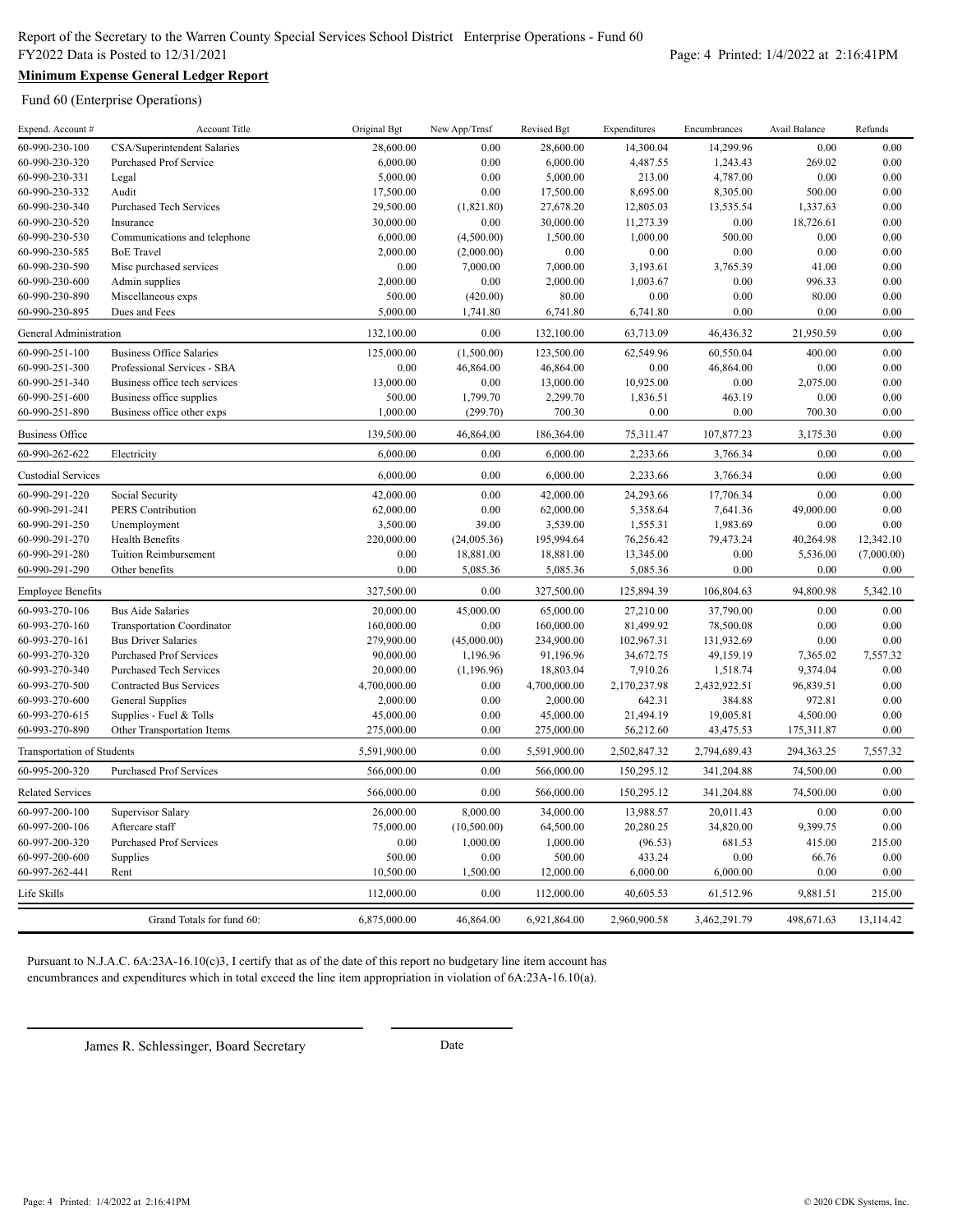#### **Interim Balance Sheet**

### **ASSETS AND RESOURCES**

| <b>ASSETS</b>                                                                    |             |                           |
|----------------------------------------------------------------------------------|-------------|---------------------------|
| 101 Cash in checking account                                                     | \$12,842.90 |                           |
| 102-106 Other cash equivalents<br>Total cash                                     | $\$$ 0.00   | \$12,842.90               |
| 111 Investments                                                                  |             | $\$$ 0.00                 |
| 114 Investment interest receivable                                               |             | \$0.00                    |
| 121 Tax levy receivable                                                          |             | \$0.00                    |
| Accounts receivable                                                              |             |                           |
| 132 Interfund                                                                    | \$ 0.00     |                           |
| 141 Intergovernmental - state                                                    | \$0.00      |                           |
| 142 Intergovernmental - federal                                                  | \$ 0.00     |                           |
| 143 Intergovernmental - other                                                    | \$0.00      |                           |
| 153 Other Accounts Receivable                                                    | \$50.00     |                           |
|                                                                                  |             | \$50.00                   |
| Loans receivable                                                                 |             |                           |
| 131 Interfund                                                                    | \$0.00      |                           |
| 151 Other Loans Receivable                                                       | $\$$ 0.00   |                           |
|                                                                                  |             | \$0.00                    |
| 199 Other current assets                                                         |             | \$0.00                    |
| <b>RESOURCES</b>                                                                 |             |                           |
| 301 Estimated revenues (from adjusted budget)                                    | \$0.00      |                           |
| 302 Less: revenues collected or accrued                                          | \$0.00      |                           |
|                                                                                  |             | \$ 0.00                   |
| TOTAL ASSETS AND RESOURCES                                                       |             | \$12,892.90               |
|                                                                                  |             |                           |
| <b>LIABILITIES AND FUND EQUITY</b>                                               |             |                           |
| <b>LIABILITIES</b>                                                               |             |                           |
| 401 Interfund loans payable                                                      |             | \$0.00                    |
| 402 Interfund accounts payable<br>411 Intergovernmental accounts payable - state |             | \$ 0.00                   |
| 412 Intergovernmental accounts payable - federal                                 |             | \$ 0.00<br>\$ 0.00        |
|                                                                                  |             |                           |
| 413 Intergovernmental accounts payable - other                                   |             | \$0.00                    |
| 421 Accounts payable                                                             |             | \$0.00                    |
| 422 Judgments payable<br>430 Compensated absences payable                        |             | \$0.00                    |
| 431 Contracts payable                                                            |             | \$ 0.00                   |
| 451 Loans payable                                                                |             | \$ 0.00<br>\$ 0.00        |
| 481 Deferred revenues                                                            |             | \$0.00                    |
| 499 Other current liabilities                                                    |             | \$(2,260.00)              |
|                                                                                  |             |                           |
| Total liabilities                                                                |             | $\overline{\$(2,260.00)}$ |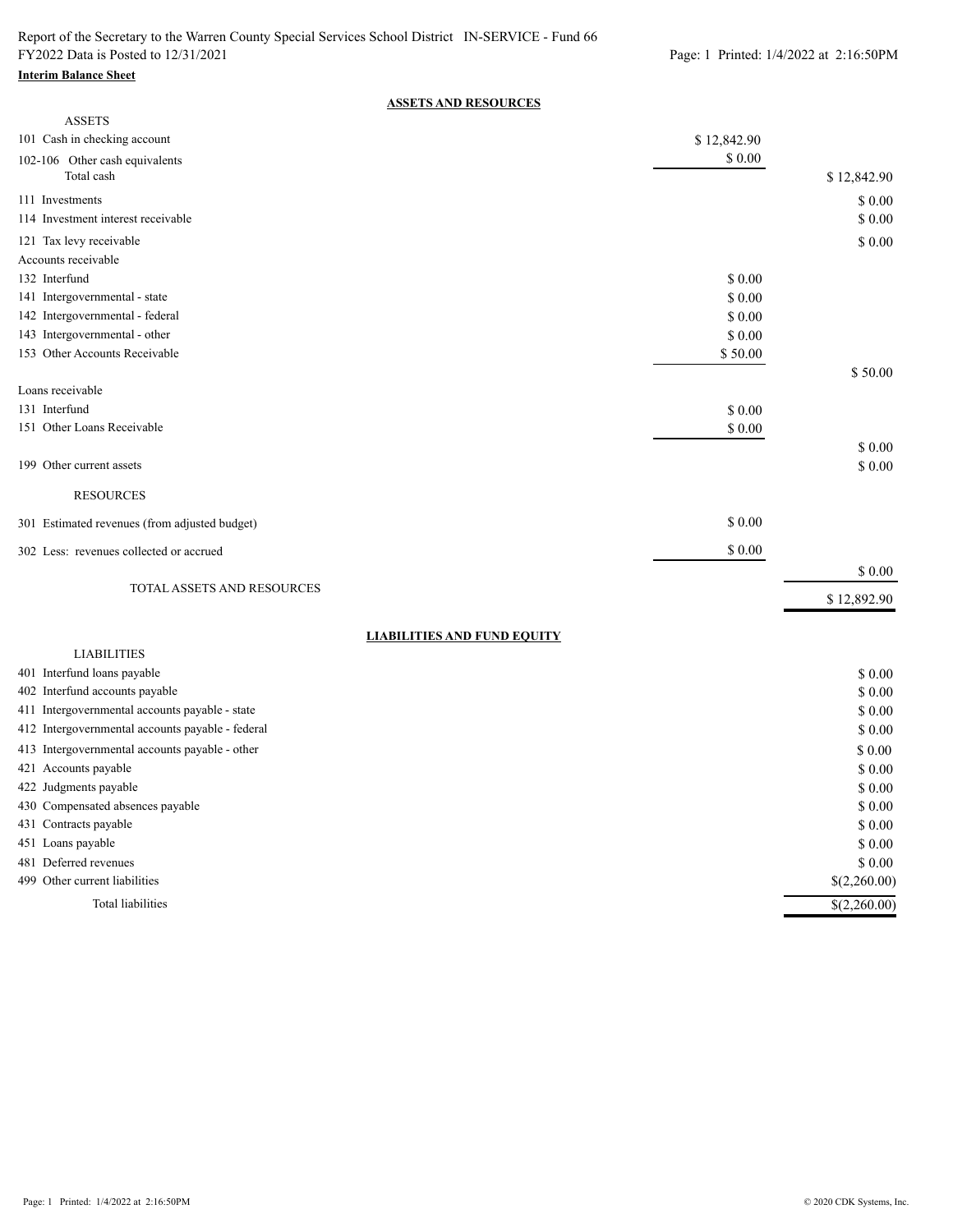| Report of the Secretary to the Warren County Special Services School District IN-SERVICE - Fund 66 |                                        |          |             |             |
|----------------------------------------------------------------------------------------------------|----------------------------------------|----------|-------------|-------------|
| FY2022 Data is Posted to 12/31/2021                                                                | Page: 2 Printed: 1/4/2022 at 2:16:50PM |          |             |             |
| <b>FUND EQUITY</b>                                                                                 |                                        |          |             |             |
| Appropriated:                                                                                      |                                        |          |             |             |
| 753 Reserve for encumbrances - current year                                                        |                                        |          | \$0.00      |             |
| 754 Reserve for encumbrances - prior year                                                          |                                        |          | \$ 0.00     |             |
| 760 Other reserves                                                                                 |                                        |          | \$0.00      |             |
| 771 Designated Fund Balance                                                                        |                                        |          | \$0.00      |             |
| 601 Appropriations                                                                                 |                                        | \$0.00   |             |             |
| 602 Less: expenditures                                                                             | \$0.00                                 |          |             |             |
| 603 Less: encumbrances                                                                             | \$0.00                                 | \$0.00   | \$0.00      |             |
| Appropriations less expenditures                                                                   |                                        |          |             | \$0.00      |
| Unappropriated:                                                                                    |                                        |          |             |             |
| 770 Fund Balance, July 1, 2021                                                                     |                                        |          | \$15,152.90 |             |
| 303 Less: budgeted fund balance                                                                    |                                        |          | \$0.00      |             |
| Unappropriated fund balance                                                                        |                                        |          |             | \$15,152.90 |
| Total fund equity                                                                                  |                                        |          |             | \$15,152.90 |
| TOTAL LIABILITIES AND FUND EQUITY                                                                  |                                        |          |             | \$12,892.90 |
| <b>RECAPITULATION OF FUND BALANCE - CURRENT YEAR ACTIVITY</b>                                      |                                        | Budgeted | Actual      | Variance    |
| Appropriations                                                                                     |                                        | \$0.00   | \$0.00      | \$0.00      |
| Less: Revenues                                                                                     |                                        | \$ 0.00  | \$0.00      | \$0.00      |
| Subtotal                                                                                           |                                        | \$0.00   | \$0.00      | \$0.00      |
| Less: adjustment to appropriations for Prior Year Encumbrances                                     |                                        | \$0.00   | $\$$ $0.00$ | \$ 0.00     |
| Total current year budgeted fund balance                                                           |                                        | \$0.00   | \$0.00      | \$0.00      |
| Add: Unappropriated fund balance                                                                   |                                        |          |             | \$15,152.90 |
| Total of budgeted and unappropriated fund balance                                                  |                                        |          |             | \$15,152.90 |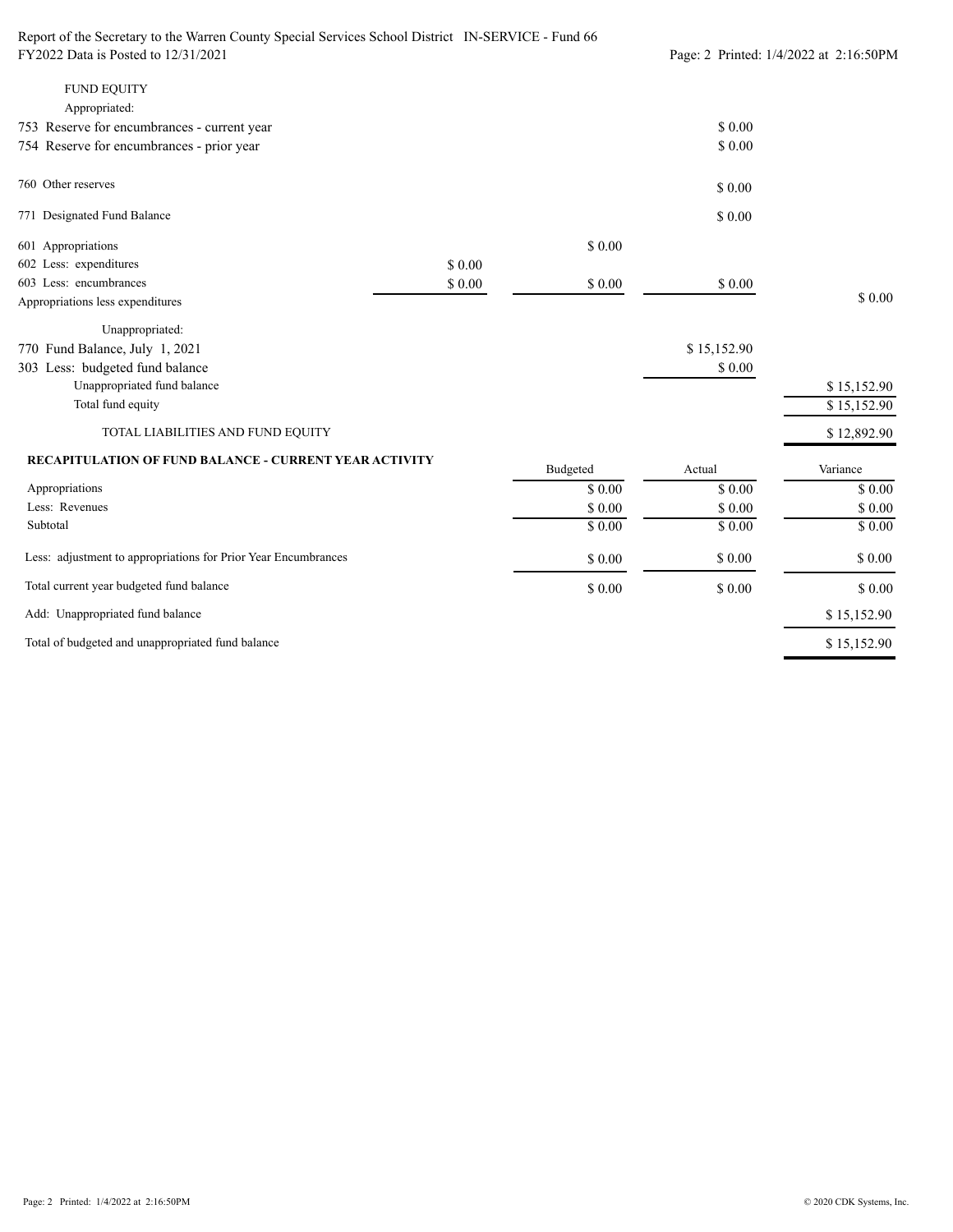Report of the Secretary to the Warren County Special Services School District IN-SERVICE - Fund 66 FY2022 Data is Posted to 12/31/2021 Page: 3 Printed: 1/4/2022 at 2:16:50PM

| <b>Revenues/Sources of Funds</b> |                                              |               |               |           |             |              |              |                      | Unrealized   |         |
|----------------------------------|----------------------------------------------|---------------|---------------|-----------|-------------|--------------|--------------|----------------------|--------------|---------|
| Acct Group                       | Group Title                                  | Budgeted Est. |               | Transfers |             | Adj. Budget  | Act to Date  |                      | Under/(Over) |         |
| Recap                            | From Recap of Fund Balance                   |               | 0.00          |           | 0.00        | 0.00         |              | 0.00                 |              | 0.00    |
| 52xx                             | From Transfers                               |               | 0.00          |           | 0.00        | 0.00         |              | 0.00                 |              | 0.00    |
| lxxx                             | From Local Sources                           |               | 0.00          |           | 0.00        | 0.00         |              | 0.00                 |              | 0.00    |
| 2xxx                             | From Intermediate Sources                    |               | 0.00          |           | 0.00        | 0.00         |              | 0.00                 |              | 0.00    |
| 3xxx                             | From State Sources                           |               | 0.00          |           | 0.00        | 0.00         |              | 0.00                 |              | 0.00    |
| 4xxx                             | From Federal Sources                         |               | 0.00          |           | 0.00        | 0.00         |              | 0.00                 |              | 0.00    |
| 5xxx                             | From Other Sources                           |               | 0.00          |           | 0.00        | 0.00         |              | 0.00                 |              | 0.00    |
| <b>Grand Totals</b>              |                                              |               | 0.00          |           | 0.00        | 0.00         |              | 0.00                 |              | 0.00    |
| Fund 66 (IN-SERVICE)             |                                              |               |               |           |             |              |              |                      |              |         |
| Account Group                    | Group Title                                  | Original Bgt  | New App/Trnsf |           | Revised Bgt | Expenditures | Encumbrances | <b>Avail Balance</b> |              | Refunds |
|                                  | Grand Totals for fund 66:                    | 0.00          |               | 0.00      | 0.00        | 0.00         | 0.00         |                      | 0.00         | 0.00    |
| <b>Revenues Summary</b>          |                                              |               |               |           |             |              |              |                      | Unrealized   |         |
| <b>Acct Group</b>                | Group Title                                  | Budgeted Est. |               | Transfers |             | Adj. Budget  | Act to Date  |                      | Under/(Over) |         |
| Recap                            | From Recap of Fund Balance                   |               | 0.00          |           | 0.00        | 0.00         |              | 0.00                 |              | 0.00    |
| 66-5200-000-000                  | <b>INTERFUND TRANSFER</b>                    |               | 0.00          |           | 0.00        | 0.00         |              | 0.00                 |              | 0.00    |
| 66-1510-000-000                  | UNRSTD MISC REVENUE                          |               | 0.00          |           | 0.00        | 0.00         |              | 0.00                 |              | 0.00    |
| <b>Grand Totals</b>              |                                              |               | 0.00          |           | 0.00        | 0.00         |              | 0.00                 |              | 0.00    |
|                                  | <b>Minimum Expense General Ledger Report</b> |               |               |           |             |              |              |                      |              |         |
| Fund 66 (IN-SERVICE)             |                                              |               |               |           |             |              |              |                      |              |         |
| Expend. Account #                | <b>Account Title</b>                         | Original Bgt  | New App/Trnsf |           | Revised Bgt | Expenditures | Encumbrances | Avail Balance        |              | Refunds |
|                                  | Grand Totals for fund 66:                    | 0.00          |               | 0.00      | 0.00        | 0.00         | 0.00         |                      | 0.00         | 0.00    |

Pursuant to N.J.A.C. 6A:23A-16.10(c)3, I certify that as of the date of this report no budgetary line item account has encumbrances and expenditures which in total exceed the line item appropriation in violation of 6A:23A-16.10(a).

James R. Schlessinger, Board Secretary Date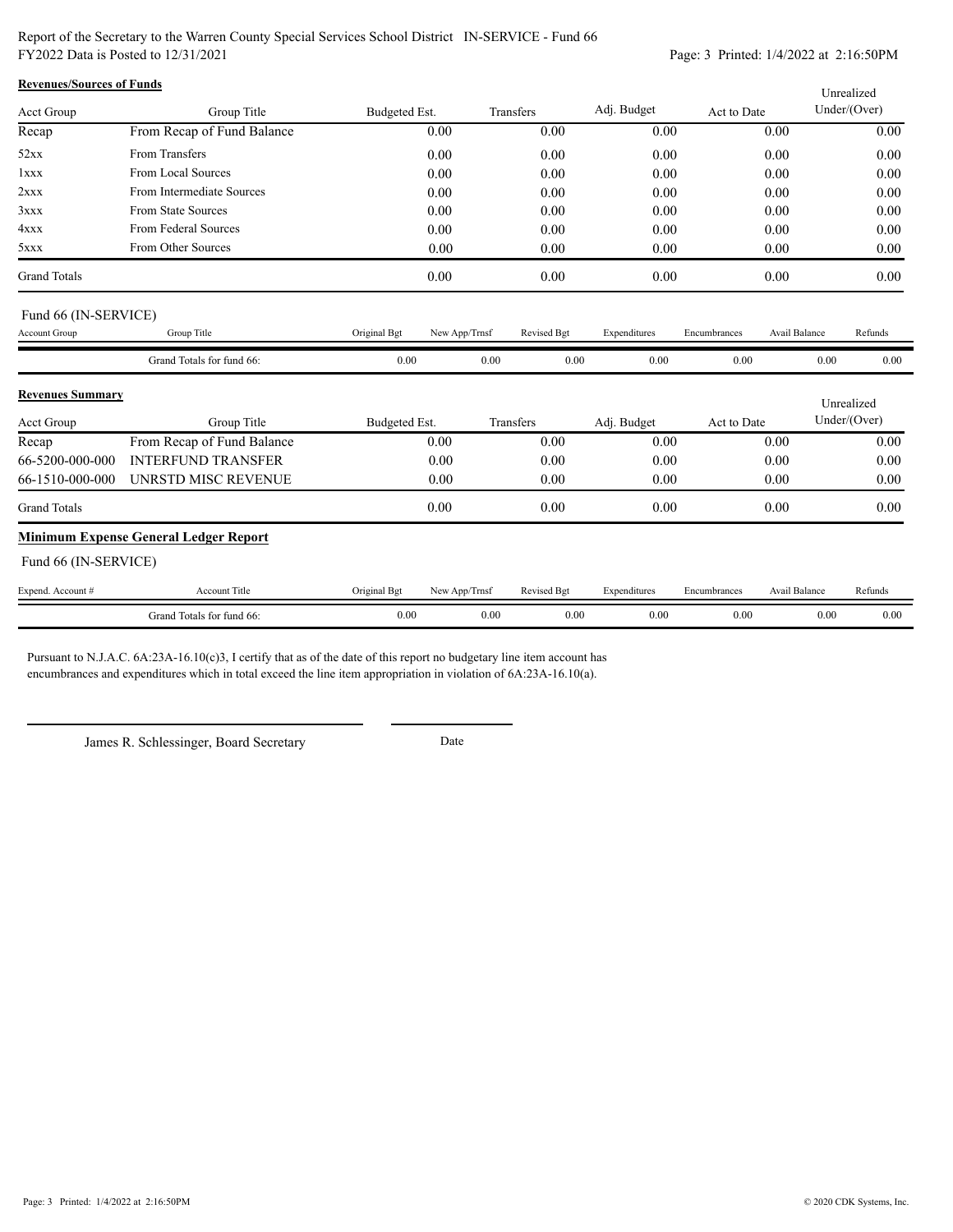|         | All Bank Accounts Included |                                                                                                                                                                                                                                                                                                                                                                                                          |                                                                                                                                                                  |                                                                                                                                                                                                  |                                                                                                                                                                                                                                                                                                                                                             |
|---------|----------------------------|----------------------------------------------------------------------------------------------------------------------------------------------------------------------------------------------------------------------------------------------------------------------------------------------------------------------------------------------------------------------------------------------------------|------------------------------------------------------------------------------------------------------------------------------------------------------------------|--------------------------------------------------------------------------------------------------------------------------------------------------------------------------------------------------|-------------------------------------------------------------------------------------------------------------------------------------------------------------------------------------------------------------------------------------------------------------------------------------------------------------------------------------------------------------|
| Check#  | Date                       | Vendor (Payee)/Check Line Comments                                                                                                                                                                                                                                                                                                                                                                       | Amount                                                                                                                                                           | PO or Bal Sht                                                                                                                                                                                    | Exp. Acct. or Balance Sheet Title                                                                                                                                                                                                                                                                                                                           |
| A:20132 | 11/23/21                   | <b>CASSIDY TRANSPINC</b><br>2021-2022 Transportation Fees                                                                                                                                                                                                                                                                                                                                                | Check voided on 12/7/2021<br>(37,710.36)                                                                                                                         | P202200015                                                                                                                                                                                       | 60-993-270-500-000-000                                                                                                                                                                                                                                                                                                                                      |
| A:N0739 | 12/2/21                    | PNC BANK<br>Online Payment Portal Fees                                                                                                                                                                                                                                                                                                                                                                   | 74.28                                                                                                                                                            | P202200010                                                                                                                                                                                       | 60-997-200-320-000-000                                                                                                                                                                                                                                                                                                                                      |
| A:N0740 | 12/6/21                    | KS STATEBANK - GOV FINANCE DEPT<br>Bus 20 (pmt 4/5, due Dec'21)<br>Bus 21 (pmt 4/5, due Dec'21)<br>Total Check Amount:                                                                                                                                                                                                                                                                                   | 16,334.95<br>13,199.50<br>29,534.45                                                                                                                              | P202200002<br>P202200002                                                                                                                                                                         | 60-993-270-890-000-000<br>60-993-270-890-000-000                                                                                                                                                                                                                                                                                                            |
|         |                            |                                                                                                                                                                                                                                                                                                                                                                                                          |                                                                                                                                                                  |                                                                                                                                                                                                  |                                                                                                                                                                                                                                                                                                                                                             |
| A:20139 | 12/7/21                    | <b>CASSIDY TRANSP INC</b><br>2021-2022 Transportation Fees                                                                                                                                                                                                                                                                                                                                               | 31,393.10                                                                                                                                                        | P202200015                                                                                                                                                                                       | 60-993-270-500-000-000                                                                                                                                                                                                                                                                                                                                      |
| A:20140 | 12/14/21                   | <b>EXXONMOBILE OIL CORP</b><br>2021-2022 Fuel                                                                                                                                                                                                                                                                                                                                                            | 2,078.89                                                                                                                                                         | P202200032                                                                                                                                                                                       | 60-993-270-615-000-000                                                                                                                                                                                                                                                                                                                                      |
| A:20141 | 12/14/21                   | WEX BANK<br>2021-2022 Fuel                                                                                                                                                                                                                                                                                                                                                                               | 444.02                                                                                                                                                           | P202200051                                                                                                                                                                                       | 60-993-270-615-000-000                                                                                                                                                                                                                                                                                                                                      |
| A:20142 | 12/14/21                   | <b>WEX BANK</b><br>2021-2022 Fuel                                                                                                                                                                                                                                                                                                                                                                        | 2,571.27                                                                                                                                                         | P202200058                                                                                                                                                                                       | 60-993-270-615-000-000                                                                                                                                                                                                                                                                                                                                      |
| A:N0738 | 12/15/21                   | STATE OF NJ DIVISION OF PENSIONS AND BENE<br>2021-2022 Health Benefits- Erin<br>2021-2022 Health Benefits- Transportation                                                                                                                                                                                                                                                                                | 1,007.12<br>12,098.32                                                                                                                                            | P202200003<br>P202200003                                                                                                                                                                         | 60-990-291-270-000-000<br>60-990-291-270-000-063                                                                                                                                                                                                                                                                                                            |
|         |                            | Total Check Amount:                                                                                                                                                                                                                                                                                                                                                                                      | 13,105.44                                                                                                                                                        |                                                                                                                                                                                                  |                                                                                                                                                                                                                                                                                                                                                             |
| A:N1215 | 12/15/21                   | WCSSSD PAYROLL ACCOUNT<br><b>STATE A/R</b><br>CSA/Superintendent Salaries<br><b>Business Office Salaries</b><br>Social Security<br>Social Security<br>Pension Contribution<br>Pension Contribution<br>Pension Contribution<br>Unemployment<br><b>Bus Aide Salaries</b><br><b>Transportation Coordinator</b><br><b>Bus Driver Salaries</b><br>Supervisor Salary<br>Aftercare staff<br>Total Check Amount: | 0.00<br>1,191.67<br>6,045.83<br>2,417.03<br>0.01<br>380.42<br>93.83<br>39.32<br>138.76<br>3,011.25<br>6,791.66<br>10,087.00<br>3,317.86<br>2,250.00<br>35,764.64 | $60 - 141$<br>P202200001<br>P202200001<br>P202200001<br>P202200001<br>P202200001<br>P202200001<br>P202200001<br>P202200001<br>P202200001<br>P202200001<br>P202200001<br>P202200001<br>P202200001 | STATE A/R<br>60-990-230-100-000-000<br>60-990-251-100-000-000<br>60-990-291-220-000-000<br>60-990-291-220-000-000<br>60-990-291-241-000-000<br>60-990-291-241-000-000<br>60-990-291-241-000-000<br>60-990-291-250-000-000<br>60-993-270-106-000-000<br>60-993-270-160-000-000<br>60-993-270-161-000-000<br>60-997-200-100-000-000<br>60-997-200-106-000-000 |
| A:20143 | 12/21/21                   | Robert Mazellan<br>2021-2022 Bus Detailing and Cleaning Services                                                                                                                                                                                                                                                                                                                                         | 3,325.00                                                                                                                                                         | P202200082                                                                                                                                                                                       | 60-993-270-890-000-000                                                                                                                                                                                                                                                                                                                                      |
| A:20144 | 12/21/21                   | CDW Government<br>Cables and adapters                                                                                                                                                                                                                                                                                                                                                                    | 171.57                                                                                                                                                           | P202200091                                                                                                                                                                                       | 60-990-230-600-000-000                                                                                                                                                                                                                                                                                                                                      |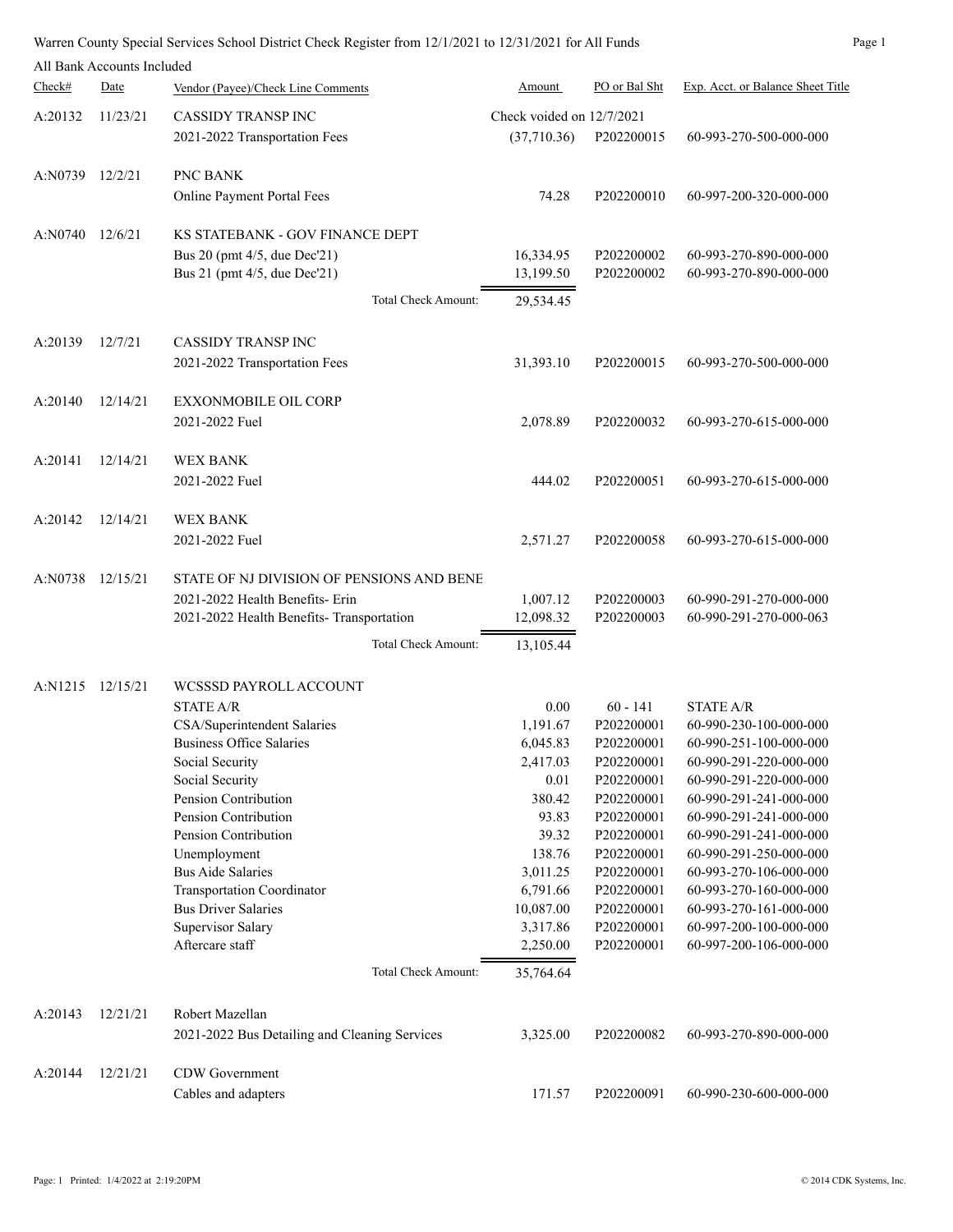|         | All Bank Accounts Included |                                                                                                                                        |                                    |                                        |                                                                            |
|---------|----------------------------|----------------------------------------------------------------------------------------------------------------------------------------|------------------------------------|----------------------------------------|----------------------------------------------------------------------------|
| Check#  | Date                       | Vendor (Payee)/Check Line Comments                                                                                                     | Amount                             | PO or Bal Sht                          | Exp. Acct. or Balance Sheet Title                                          |
| A:20145 | 12/21/21                   | Centenary College ATTN: CFO<br>2021-2022 Rent                                                                                          | 1,000.00                           | P202200025                             | 60-997-262-441-000-000                                                     |
| A:20146 | 12/21/21                   | COMCAST<br>2021-2022 Internet                                                                                                          | 30.89                              | P202200027                             | 60-993-270-320-000-000                                                     |
| A:20147 | 12/21/21                   | <b>COMCAST BUSINESS</b><br>2021-2022 Voice                                                                                             | 478.78                             | P202200028                             | 60-990-230-340-000-000                                                     |
| A:20148 | 12/21/21                   | CUNNINGHAM, JANET<br><b>Aftercare Supplies</b>                                                                                         | 48.89                              | P202200097                             | 60-997-200-600-000-000                                                     |
| A:20149 | 12/21/21                   | DELTA DENTAL OF NJ, INC<br>2021-2022 Dental - ES<br>2021-2022 Dental-Trivedi<br>2021-2022 Dental Transportation<br>Total Check Amount: | 45.06<br>84.00<br>624.02<br>753.08 | P202200030<br>P202200030<br>P202200030 | 60-990-291-270-111-000<br>60-990-291-270-111-000<br>60-990-291-270-111-063 |
|         |                            |                                                                                                                                        |                                    |                                        |                                                                            |
| A:20150 | 12/21/21                   | WEX Health, INC.<br>2021-2022 FSA Fees                                                                                                 | 50.00                              | P202200031                             | 60-990-291-270-000-000                                                     |
| A:20151 | 12/21/21                   | FLORIO, PERRUCCI, STEINHARDT & FADER, L.L<br>2021-2022 Legal Services                                                                  | 43.50                              | P202200034                             | 60-990-230-331-000-000                                                     |
| A:20152 | 12/21/21                   | Gannett NJ Newspapers<br>2021-2022 Advertising                                                                                         | 62.52                              | P202200035                             | 60-990-230-331-000-000                                                     |
| A:20153 | 12/21/21                   | J & B THERAPY, LLC<br>2021-2022 Related Services                                                                                       | 15,106.50                          | P202200036                             | 60-995-200-320-000-000                                                     |
| A:20154 | 12/21/21                   | <b>J &amp; B THERAPY, LLC</b><br>2021-2022 Related Services                                                                            | 17,305.63                          | P202200036                             | 60-995-200-320-000-000                                                     |
| A:20155 | 12/21/21                   | JCP&L<br>2021-2022 Electricity                                                                                                         | 445.75                             | P202200037                             | 60-990-262-622-000-000                                                     |
| A:20156 | 12/21/21                   | NJ Advance Media<br><b>SBA Public Notice</b>                                                                                           | 192.30                             | P202200098                             | 60-993-270-320-000-000                                                     |
| A:20157 | 12/21/21                   | New Jersey Motor Vehicle Commission<br>2021-2022 Vehicle Registrations/Inspections                                                     | 50.00                              | P202200043                             | 60-993-270-320-000-000                                                     |
| A:20158 | 12/21/21                   | NJMVC - New Jersey Motor Vehicle Commission<br>2022 CAIR Program                                                                       | 150.00                             | P202200099                             | 60-993-270-890-000-000                                                     |
| A:20159 | 12/21/21                   | PERFORMANCE PEDIATRICS<br>2021-2022 Related Services<br>2021-2022 Related Services<br>Total Check Amount:                              | 3,535.00<br>404.00<br>3,939.00     | P202200046<br>P202200046               | 60-995-200-320-000-000<br>60-995-200-320-000-000                           |
|         |                            |                                                                                                                                        |                                    |                                        |                                                                            |
| A:20160 | 12/21/21                   | PREVENTION SPECIALISTS, INC.<br>2021-2022 Drug/Alcohol Screening Services                                                              | 213.00                             | P202200047                             | 60-993-270-320-000-000                                                     |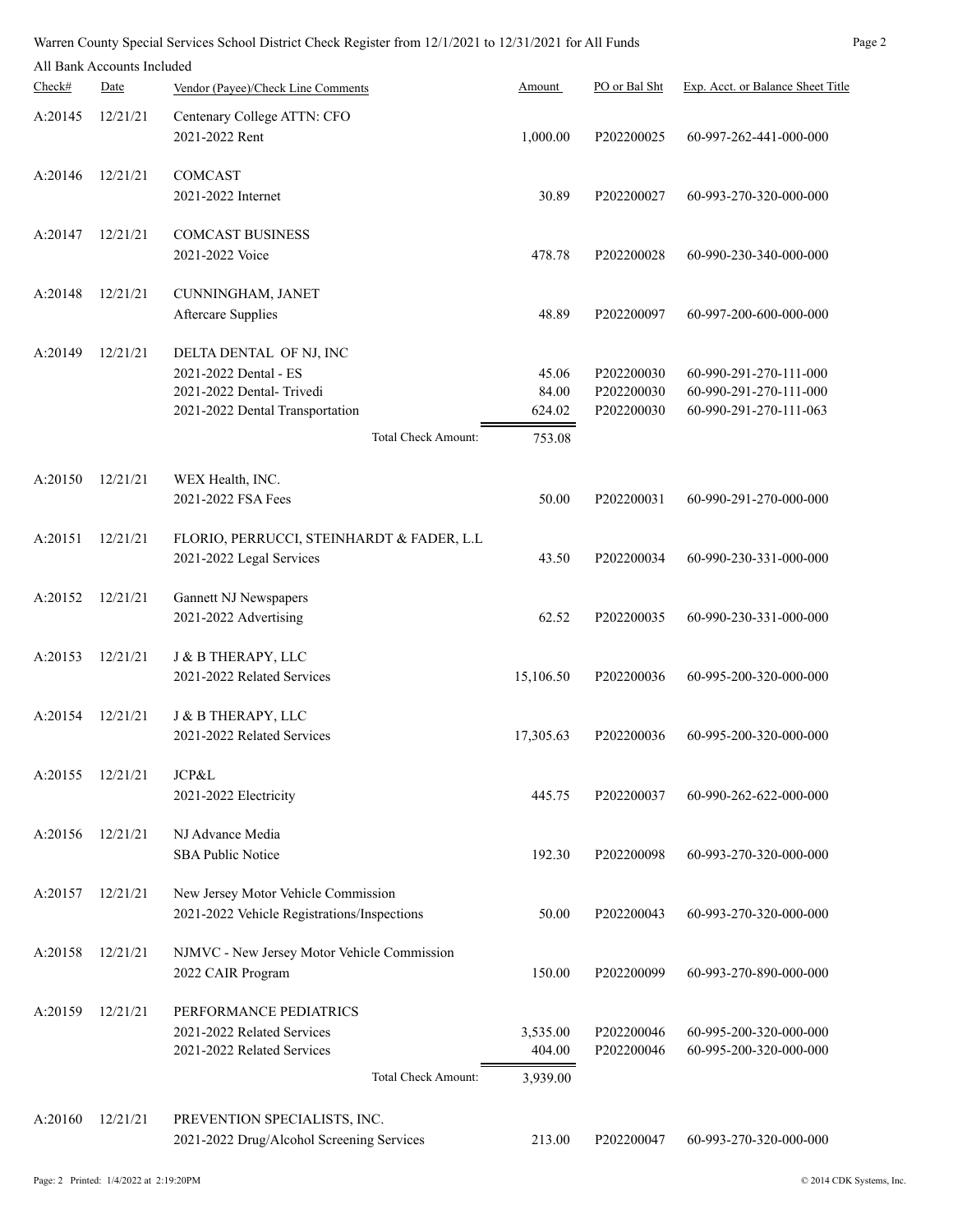|         |                            | Warren County Special Services School District Check Register from 12/1/2021 to 12/31/2021 for All Funds |                            |           |               | Page 3                            |
|---------|----------------------------|----------------------------------------------------------------------------------------------------------|----------------------------|-----------|---------------|-----------------------------------|
|         | All Bank Accounts Included |                                                                                                          |                            |           |               |                                   |
| Check#  | Date                       | Vendor (Payee)/Check Line Comments                                                                       |                            | Amount    | PO or Bal Sht | Exp. Acct. or Balance Sheet Title |
| A:20161 | 12/21/21                   | Proulx, Catherine                                                                                        |                            |           |               |                                   |
|         |                            | 2021-2022 Psychology Services                                                                            |                            | 1,237.50  | P202200048    | 60-995-200-320-000-000            |
|         |                            |                                                                                                          |                            |           |               |                                   |
| A:20162 | 12/21/21                   | R&L DATACENTERS, INC.                                                                                    |                            |           |               |                                   |
|         |                            | 2021-2022 Payroll Services                                                                               |                            | 458.20    | P202200049    | 60-995-200-320-000-000            |
|         |                            |                                                                                                          |                            |           |               |                                   |
| A:20163 | 12/21/21                   | SHOPRITE-RONETCO SUPERMARKET INC.<br>Office Supplies/Driver Meeting                                      |                            | 164.70    | P202200101    | 60-993-270-600-000-000            |
|         |                            | <b>Aftercare Supplies</b>                                                                                |                            | 23.15     | P202200101    | 60-997-200-600-000-000            |
|         |                            |                                                                                                          | <b>Total Check Amount:</b> |           |               |                                   |
|         |                            |                                                                                                          |                            | 187.85    |               |                                   |
| A:20164 | 12/21/21                   | STAPLES BUSINESS ADVANTAGE                                                                               |                            |           |               |                                   |
|         |                            | 2021-2022 Supplies                                                                                       |                            | 434.65    | P202200053    | 60-990-251-600-000-000            |
|         |                            |                                                                                                          |                            |           |               |                                   |
| A:20165 | 12/21/21                   | Kiersten A. Steidle                                                                                      |                            |           |               |                                   |
|         |                            | 2021-2022 OT Services                                                                                    |                            | 480.00    | P202200054    | 60-995-200-320-000-000            |
|         |                            | 2021-2022 OT Services                                                                                    |                            | 3,680.00  | P202200054    | 60-995-200-320-000-000            |
|         |                            |                                                                                                          | <b>Total Check Amount:</b> | 4,160.00  |               |                                   |
|         |                            |                                                                                                          |                            |           |               |                                   |
| A:20166 | 12/21/21                   | THE JDM GROUP                                                                                            |                            |           |               |                                   |
|         |                            | 2021-2022 Tech Services                                                                                  |                            | 1,450.00  | P202200055    | 60-990-230-340-000-000            |
| A:20167 | 12/21/21                   | <b>VERIZON WIRELESS</b>                                                                                  |                            |           |               |                                   |
|         |                            | 2021-2022 Cell Phone Services                                                                            |                            | 155.00    | P202200056    | 60-990-230-340-000-000            |
|         |                            |                                                                                                          |                            |           |               |                                   |
| A:20168 | 12/21/21                   | WageWorks, Inc.                                                                                          |                            |           |               |                                   |
|         |                            | 2021-2022 Cobra Coverage                                                                                 |                            | 123.04    | P202200057    | 60-990-230-320-000-000            |
|         |                            |                                                                                                          |                            |           |               |                                   |
| A:20169 | 12/21/21                   | <b>XEROX FINANCIAL SERVICES</b><br>2021-2022 Copier Leases                                               |                            | 108.01    | P202200059    | 60-990-230-590-000-000            |
|         |                            | 2021-2022 Copier Leases                                                                                  |                            | 390.50    | P202200059    | 60-990-230-590-000-000            |
|         |                            |                                                                                                          | <b>Total Check Amount:</b> | 498.51    |               |                                   |
|         |                            |                                                                                                          |                            |           |               |                                   |
| A:20170 | 12/21/21                   | ZONAR Systems INC.                                                                                       |                            |           |               |                                   |
|         |                            | 2021-2022 Home Base Services                                                                             |                            | 231.00    | P202200060    | 60-993-270-340-000-000            |
|         |                            |                                                                                                          |                            |           |               |                                   |
| A:20171 | 12/21/21                   | ZONAR Systems INC.                                                                                       |                            |           |               |                                   |
|         |                            | System/Equipment Update/ Upgrade                                                                         |                            | 850.00    | P202200100    | 60-993-270-340-000-000            |
|         |                            |                                                                                                          |                            |           |               |                                   |
| A:20172 | 12/21/21                   | <b>AKAB INC</b><br>2021-2022 Transportation Fees                                                         |                            | 31,150.00 | P202200012    | 60-993-270-500-000-000            |
|         |                            |                                                                                                          |                            |           |               |                                   |
| A:20173 | 12/21/21                   | <b>AKAB INC</b>                                                                                          |                            |           |               |                                   |
|         |                            | 2021-2022 Transportation Fees                                                                            |                            | 31,150.00 | P202200012    | 60-993-270-500-000-000            |
|         |                            |                                                                                                          |                            |           |               |                                   |
| A:20174 | 12/21/21                   | <b>B &amp; K DALRYMPLE, INC.</b>                                                                         |                            |           |               |                                   |
|         |                            | 2021-2022 Transportation Fees                                                                            |                            | 20,888.82 | P202200013    | 60-993-270-500-000-000            |
| A:20175 | 12/21/21                   | BERKSHIRE TRANSPORTATION CORPORATION                                                                     |                            |           |               |                                   |
|         |                            | 2021-2022 Transportation Fees                                                                            |                            | 11,646.72 | P202200014    | 60-993-270-500-000-000            |
|         |                            |                                                                                                          |                            |           |               |                                   |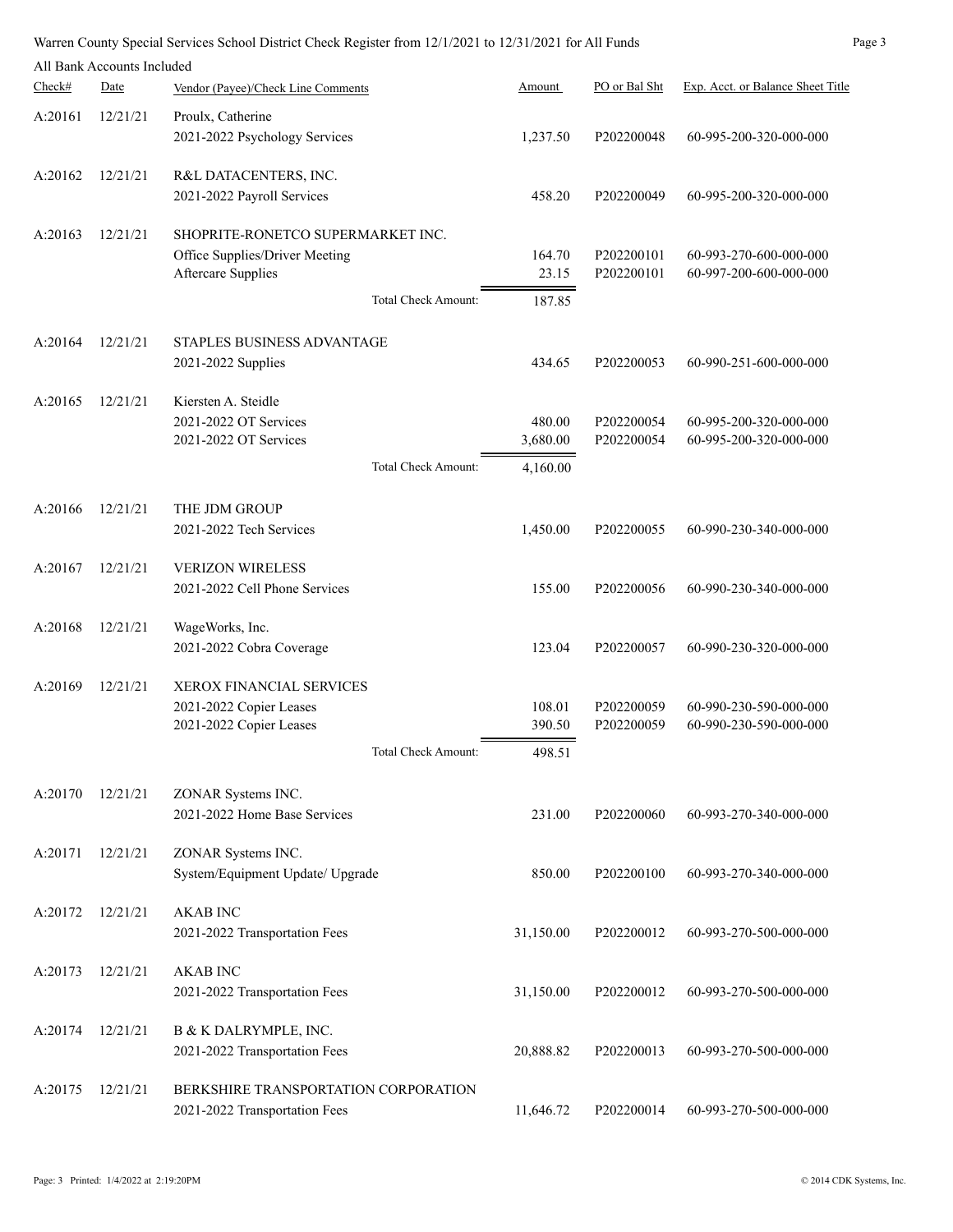| Page 4<br>Warren County Special Services School District Check Register from 12/1/2021 to 12/31/2021 for All Funds |                            |                                                                |                     |                          |                                                  |  |
|--------------------------------------------------------------------------------------------------------------------|----------------------------|----------------------------------------------------------------|---------------------|--------------------------|--------------------------------------------------|--|
|                                                                                                                    | All Bank Accounts Included |                                                                |                     |                          |                                                  |  |
| Check#                                                                                                             | Date                       | Vendor (Payee)/Check Line Comments                             | Amount              | PO or Bal Sht            | Exp. Acct. or Balance Sheet Title                |  |
| A:20176                                                                                                            | 12/21/21                   | <b>CASSIDY TRANSP INC</b>                                      |                     |                          |                                                  |  |
|                                                                                                                    |                            | 2021-2022 Transportation Fees                                  | 39,816.56           | P202200015               | 60-993-270-500-000-000                           |  |
| A:20177                                                                                                            | 12/21/21                   | <b>CASSIDY TRANSP INC</b>                                      |                     |                          |                                                  |  |
|                                                                                                                    |                            | 2021-2022 Transportation Fees                                  | 39,816.54           | P202200015               | 60-993-270-500-000-000                           |  |
| A:20178                                                                                                            | 12/21/21                   | <b>CASSIDY TRANSPINC</b>                                       |                     |                          |                                                  |  |
|                                                                                                                    |                            | 2021-2022 Transportation Fees                                  | 39,816.54           | P202200015               | 60-993-270-500-000-000                           |  |
| A:20179                                                                                                            | 12/21/21                   | <b>CASSIDY TRANSP INC</b>                                      |                     |                          |                                                  |  |
|                                                                                                                    |                            | 2021-2022 Transportation Fees                                  | 39,816.54           | P202200015               | 60-993-270-500-000-000                           |  |
| A:20180                                                                                                            | 12/21/21                   | DELAWARE VALLEY REG.                                           |                     |                          |                                                  |  |
|                                                                                                                    |                            | 2021-2022 Transportation Fees                                  | 2,499.40            | P202200016               | 60-993-270-500-000-000                           |  |
| A:20181                                                                                                            | 12/21/21                   | FIRST GROUP AMERICA                                            |                     |                          |                                                  |  |
|                                                                                                                    |                            | 2021-2022 Transportation Fees                                  | 32,578.38           | P202200017               | 60-993-270-500-000-000                           |  |
| A:20182                                                                                                            | 12/21/21                   | <b>GST TRANSPORT CORP.</b>                                     |                     |                          |                                                  |  |
|                                                                                                                    |                            | 2021-2022 Transportation Fees                                  | 7,172.28            | P202200018               | 60-993-270-500-000-000                           |  |
| A:20183                                                                                                            | 12/21/21                   | <b>KRAPF SCHOOL BUS</b>                                        |                     |                          |                                                  |  |
|                                                                                                                    |                            | 2021-2022 Transportation Fees                                  | 24,429.60           | P202200019               | 60-993-270-500-000-000                           |  |
| A:20184                                                                                                            | 12/21/21                   | <b>KRAPF SCHOOL BUS</b>                                        |                     |                          |                                                  |  |
|                                                                                                                    |                            | 2021-2022 Transportation Fees                                  | 45,052.56           | P202200019               | 60-993-270-500-000-000                           |  |
| A:20185                                                                                                            | 12/21/21                   | <b>KRAPF SCHOOL BUS</b>                                        |                     |                          |                                                  |  |
|                                                                                                                    |                            | 2021-2022 Transportation Fees                                  | 300.00              | P202200019               | 60-993-270-500-000-000                           |  |
| A:20186                                                                                                            | 12/21/21                   | SCOTT, JR., A. MORRIS                                          |                     |                          |                                                  |  |
|                                                                                                                    |                            | 2021-2022 Transportation Fees                                  | 44,207.28           | P202200020               | 60-993-270-500-000-000                           |  |
| A:20187                                                                                                            | 12/21/21                   | SNYDER'S BUS SERVICE INC.                                      |                     |                          |                                                  |  |
|                                                                                                                    |                            | 2021-2022 Vehicle Maintenance                                  | 1,437.00            | P202200022               | 60-993-270-320-000-000                           |  |
| A:20188                                                                                                            | 12/21/21                   | MUSIC THERAPY ASSOCIATES, LLC.                                 |                     |                          |                                                  |  |
|                                                                                                                    |                            | 2021-2022 Music/Art Therapy Services                           | 3,003.00            | P202200041               | 60-995-200-320-000-000                           |  |
| A:20189                                                                                                            | 12/21/21                   | SNYDER'S BUS SERVICE INC.                                      |                     |                          |                                                  |  |
|                                                                                                                    |                            | 2021-2022 Transportation Fees<br>2021-2022 Transportation Fees | 210.00<br>35,326.62 | P202200021<br>P202200021 | 60-993-270-500-000-000<br>60-993-270-500-000-000 |  |
|                                                                                                                    |                            | Total Check Amount:                                            |                     |                          |                                                  |  |
|                                                                                                                    |                            |                                                                | 35,536.62           |                          |                                                  |  |
| A:20190                                                                                                            | 12/21/21                   | SNYDER'S BUS SERVICE INC.                                      |                     |                          |                                                  |  |
|                                                                                                                    |                            | 2021-2022 Transportation Fees                                  | 35,326.62           | P202200021               | 60-993-270-500-000-000                           |  |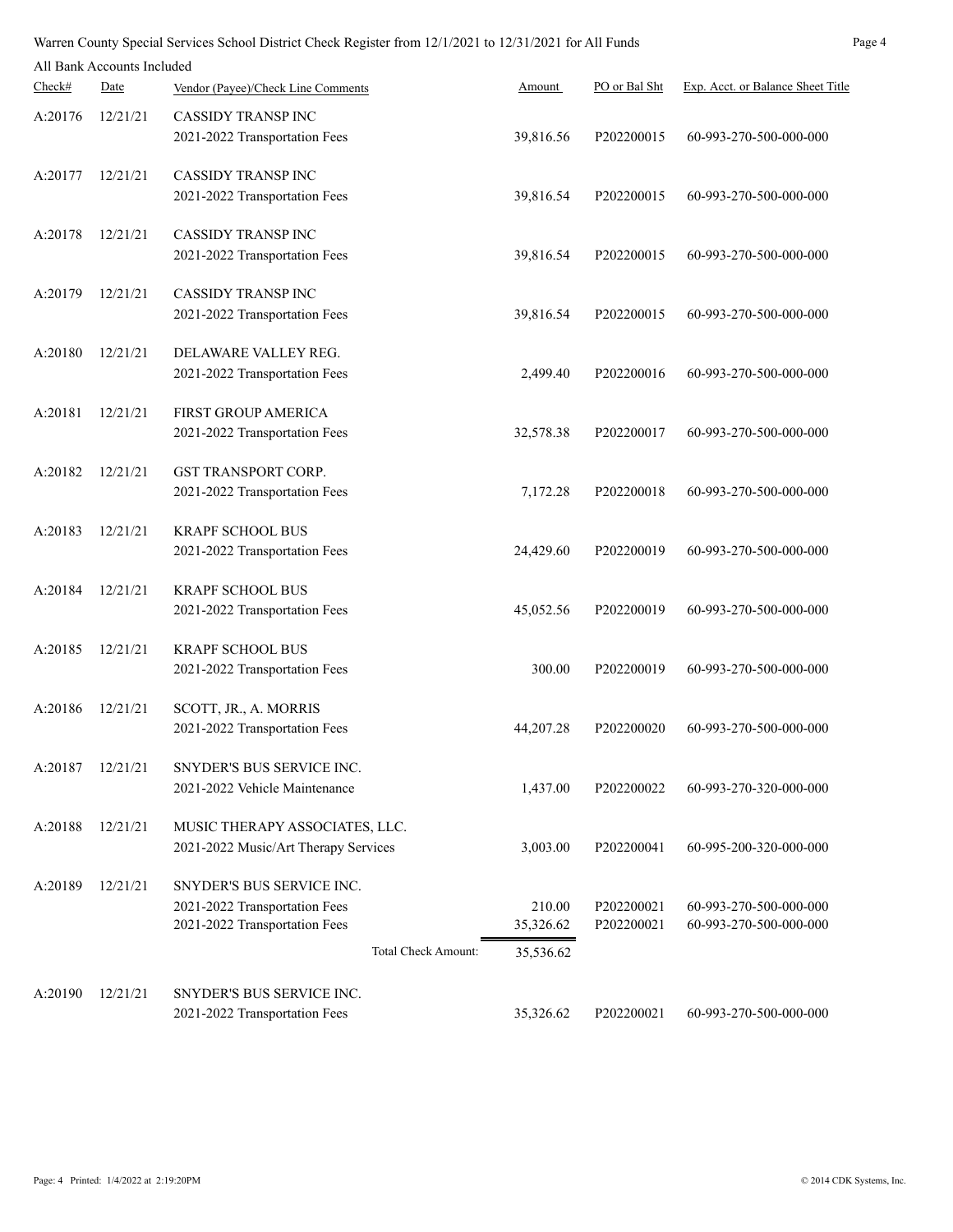Warren County Special Services School District Check Register from 12/1/2021 to 12/31/2021 for All Funds Page 5

| Check#  | ли папк десецию пецией<br>Date | Vendor (Payee)/Check Line Comments                | Amount     | PO or Bal Sht | Exp. Acct. or Balance Sheet Title |
|---------|--------------------------------|---------------------------------------------------|------------|---------------|-----------------------------------|
| A:N1223 | 12/23/21                       | WCSSSD PAYROLL ACCOUNT                            |            |               |                                   |
|         |                                | <b>STATE A/R</b>                                  | 0.00       | $60 - 141$    | <b>STATE A/R</b>                  |
|         |                                | CSA/Superintendent Salaries                       | 1,191.67   | P202200001    | 60-990-230-100-000-000            |
|         |                                | Business Office Salaries                          | 6,045.83   | P202200001    | 60-990-251-100-000-000            |
|         |                                | Social Security                                   | 2,569.63   | P202200001    | 60-990-291-220-000-000            |
|         |                                | Pension Contribution                              | 461.91     | P202200001    | 60-990-291-241-000-000            |
|         |                                | Pension Contribution                              | 113.93     | P202200001    | 60-990-291-241-000-000            |
|         |                                | Pension Contribution                              | 47.76      | P202200001    | 60-990-291-241-000-000            |
|         |                                | Unemployment                                      | 133.17     | P202200001    | 60-990-291-250-000-000            |
|         |                                | Tuition Reimbursement                             | 4,464.00   | P202200001    | 60-990-291-280-000-000            |
|         |                                | <b>Bus Aide Salaries</b>                          | 3,686.25   | P202200001    | 60-993-270-106-000-000            |
|         |                                | <b>Transportation Coordinator</b>                 | 6,791.66   | P202200001    | 60-993-270-160-000-000            |
|         |                                | <b>Bus Driver Salaries</b>                        | 11,951.50  | P202200001    | 60-993-270-161-000-000            |
|         |                                | Supervisor Salary                                 | 1,517.86   | P202200001    | 60-997-200-100-000-000            |
|         |                                | Aftercare staff                                   | 3,500.00   | P202200001    | 60-997-200-106-000-000            |
|         |                                | <b>Total Check Amount:</b>                        | 42,475.17  |               |                                   |
| A:N0741 | 12/29/21                       | PNC BANK                                          |            |               |                                   |
|         |                                | Bank interest on LoC for bus                      | 226.01     | P202200010    | 60-993-270-890-000-000            |
|         |                                | The Grand Total of all Checks from Fund 60 is:    | 658,753.53 |               |                                   |
|         |                                | The Grand total of all checks for this period is: | 658,753.53 |               |                                   |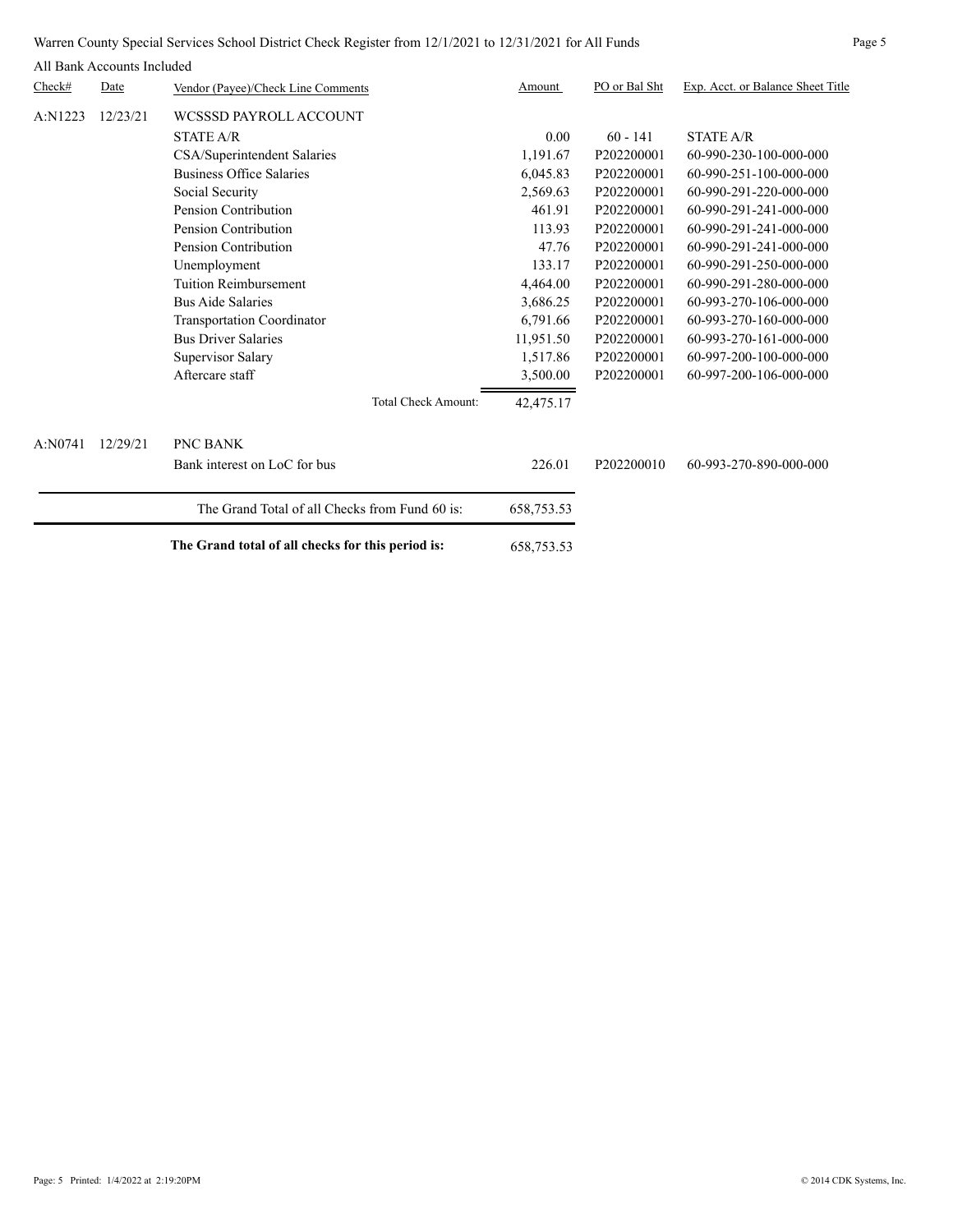## Warren County Special Services School District 2021 - 2022 Cash Receipts Report for all Funds From 12/1/2021 to 12/31/2021

| Date     | Dep Num                                  | Acct # / Bank Acct                                    | Account Title                  | Amount     | Vendor                                          | Comments                                                              |  |  |
|----------|------------------------------------------|-------------------------------------------------------|--------------------------------|------------|-------------------------------------------------|-----------------------------------------------------------------------|--|--|
| 12/07/21 | 20221207 60-102/A                        |                                                       | Cash on Hand                   |            |                                                 | 21,677.22 RIVER DELL REGIONAL SCHCheck #60270 - Invoice<br>Payment    |  |  |
| 12/08/21 | 20221208 60-102/A                        |                                                       | Cash on Hand                   |            |                                                 | 621.60 PCG Public Partnerships (FormerCheck #ACH - Invoice<br>Payment |  |  |
| 12/10/21 | 20221210 60-102/A                        |                                                       | Cash on Hand                   |            |                                                 | 17,214.53 WEST MORRIS REGIONAL HICheck #313124 - Invoice<br>Payment   |  |  |
| 12/14/21 |                                          | 20221214 60-993-270-320-000-000/A                     | <b>Purchased Prof Services</b> |            | 7,557.32 NJ SCHOOLS INSURANCE GRAccident Claims |                                                                       |  |  |
| 12/15/21 |                                          | 20221215 60-990-291-270-000-000/A                     | <b>Health Benefits</b>         | 60.67      |                                                 | EE Share Hb 12/15                                                     |  |  |
|          |                                          | 20221215 60-990-291-270-000-063/A                     | <b>Health Benefits</b>         | 1,112.33   |                                                 | EE Share HB 12/15                                                     |  |  |
|          |                                          | The total of Deposit Number 20221215 is:              |                                | 1,173.00   |                                                 |                                                                       |  |  |
| 12/16/21 | 20221216 60-102/A                        |                                                       | Cash on Hand                   |            |                                                 | 5,508.70 WASHINGTON TWP BOE - WACheck #25286 - Invoice<br>Payment     |  |  |
|          | 20221216 60-102/A                        |                                                       | Cash on Hand                   |            |                                                 | 8,947.98 WASHINGTON BOROUGH BCCheck #17331 - Invoice<br>Payment       |  |  |
|          |                                          | 20221216 60-990-291-270-000-000/A                     | <b>Health Benefits</b>         |            | 84.00 WageWorks, Inc.                           | Trivedi                                                               |  |  |
|          |                                          | The total of Deposit Number 20221216 is:<br>14,540.68 |                                |            |                                                 |                                                                       |  |  |
|          | 12/17/21 20221217 60-102/A               |                                                       | Cash on Hand                   |            |                                                 | 137,081.54 GREAT MEADOWS REG. BOECheck #56882 - Invoice<br>Payment    |  |  |
| 12/20/21 | 20221220 60-102/A                        |                                                       | Cash on Hand                   |            |                                                 | 3,729.59 UNION TOWNSHIP SCHOOL ICheck #12312 - Invoice<br>Payment     |  |  |
|          | 20221220 60-102/A                        |                                                       | Cash on Hand                   |            |                                                 | 32,526.91 LOPATCONG TOWNSHIP BOECheck #36964 - Invoice<br>Payment     |  |  |
|          | 20221220 60-102/A                        |                                                       | Cash on Hand                   |            |                                                 | 3,235.97 LOPATCONG TOWNSHIP BOECheck #36964 - Invoice<br>Payment      |  |  |
|          | 20221220 60-102/A                        |                                                       | Cash on Hand                   |            | 5,878.08 Bethlehem Township BOE                 | Check #25616 - Invoice<br>Payment                                     |  |  |
|          | 20221220 60-102/A                        |                                                       | Cash on Hand                   |            | 330.00 Hampton Public Schools                   | Check #20054 - Invoice<br>Payment                                     |  |  |
|          | 20221220 60-102/A                        |                                                       | Cash on Hand                   |            |                                                 | 37,947.05 HACKETTSTOWN BD OF ED Check #68762 - Invoice<br>Payment     |  |  |
|          | 20221220 60-102/A                        |                                                       | Cash on Hand                   |            |                                                 | 2,252.50 HACKETTSTOWN BD OF ED Check #68762 - Invoice<br>Payment      |  |  |
|          | 20221220 60-102/A                        |                                                       | Cash on Hand                   |            | 6,540.96 OXFORD TWP BD OF ED                    | Check #17090 - Invoice<br>Payment                                     |  |  |
|          | 20221220 60-102/A                        |                                                       | Cash on Hand                   |            | 530.00 OXFORD TWP BD OF ED                      | Check #17091 - Invoice<br>Payment                                     |  |  |
|          | 20221220 60-102/A                        |                                                       | Cash on Hand                   |            |                                                 | 13,331.14 BLAIRSTOWN TOWNSHIP BCCheck #11081 - Invoice<br>Payment     |  |  |
|          | The total of Deposit Number 20221220 is: |                                                       |                                | 106,302.20 |                                                 |                                                                       |  |  |
| 12/22/21 | 20221222 60-102/A                        |                                                       | Cash on Hand                   |            |                                                 | 12,614.51 POHATCONG BOARD OF ED. Check #6005 - Invoice<br>Payment     |  |  |
|          | 20221222 60-102/A                        |                                                       | Cash on Hand                   |            |                                                 | 7,838.75 POHATCONG BOARD OF ED. Check #5986 - Invoice<br>Payment      |  |  |
|          |                                          | The total of Deposit Number 20221222 is:              |                                | 20,453.26  |                                                 |                                                                       |  |  |
| 12/23/21 |                                          | 20221223 60-990-291-270-000-000/A                     | <b>Health Benefits</b>         | 60.67      |                                                 | EE Share HB Erin                                                      |  |  |
|          |                                          | 20221223 60-990-291-270-000-063/A                     | <b>Health Benefits</b>         | 1,112.33   |                                                 | EE Share HB Transp                                                    |  |  |
|          |                                          | The total of Deposit Number 20221223 is:              |                                | 1,173.00   |                                                 |                                                                       |  |  |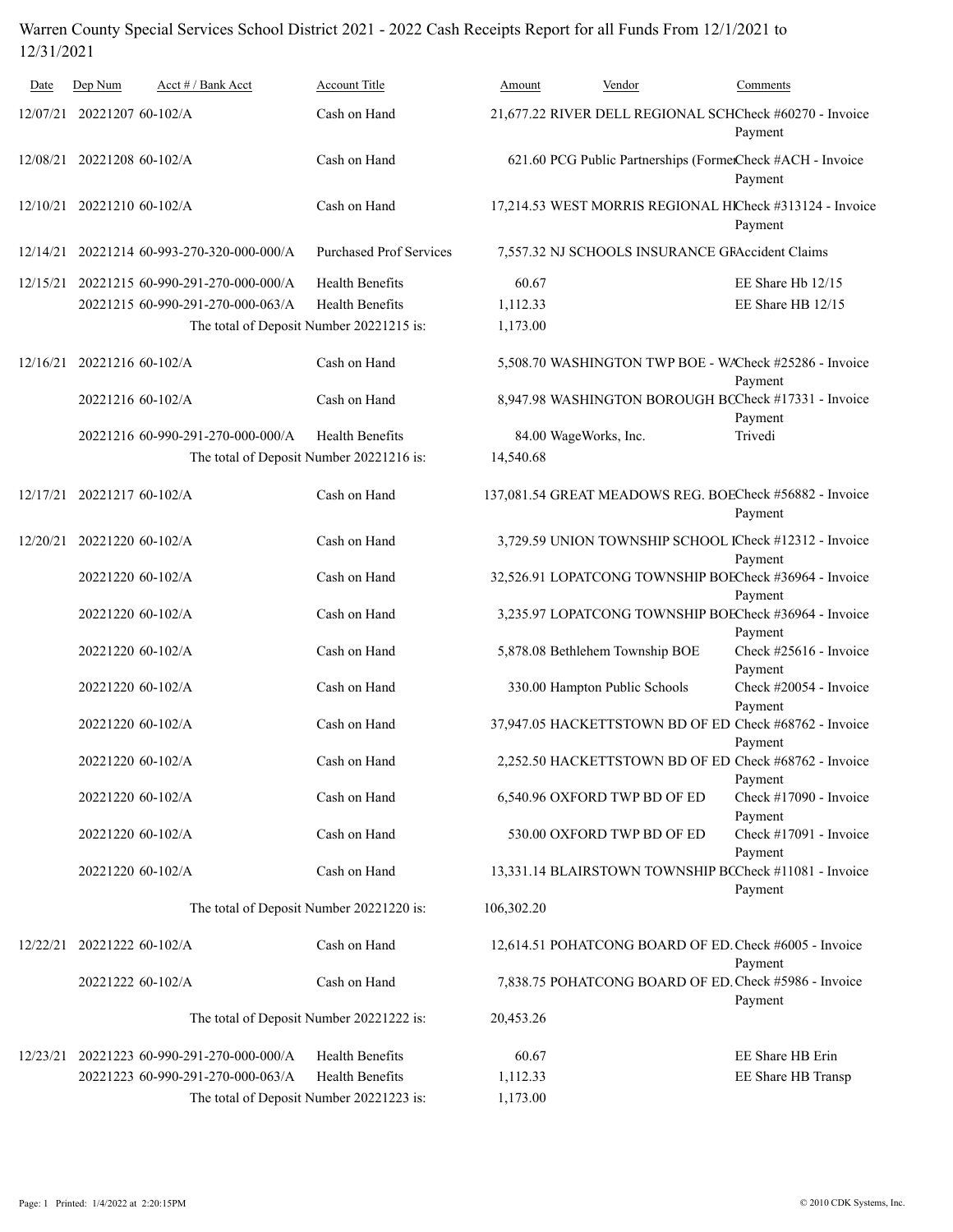## Warren County Special Services School District 2021 - 2022 Cash Receipts Report for all Funds From 12/1/2021 to 12/31/2021

| Date     | Dep Num                                  | Acct # / Bank Acct | Account Title                                  | Amount     | Vendor                                                  | Comments                                                |  |  |
|----------|------------------------------------------|--------------------|------------------------------------------------|------------|---------------------------------------------------------|---------------------------------------------------------|--|--|
| 12/27/21 | 20221227 60-102/A                        |                    | Cash on Hand                                   |            | 7,561.85 HOPE TOWNSHIP BOE                              | Check #18537 - Invoice                                  |  |  |
|          | 20221227 60-102/A                        |                    | Cash on Hand                                   |            | 18,901.35 WHITE TOWNSHIP BOE                            | Payment<br>Check #20888 - Invoice<br>Payment            |  |  |
|          | 20221227 60-102/A                        |                    | Cash on Hand                                   |            | 4,174.56 OLD BRIDGE TOWNSHIP PUECheck #144371 - Invoice |                                                         |  |  |
|          | 20221227 60-102/A                        |                    | Cash on Hand                                   |            | 7,397.95 ALPHA BOROUGH BOE                              | Payment<br>Check #20070 - Invoice<br>Payment            |  |  |
|          | 20221227 60-102/A                        |                    | Cash on Hand                                   |            |                                                         | 112,614.77 GREENWICH TOWNSHIP BOJCheck #26398 - Invoice |  |  |
|          | 20221227 60-102/A                        |                    | Cash on Hand                                   |            | 6,939.13 RIVER DELL REGIONAL SCHCheck #60365 - Invoice  | Payment                                                 |  |  |
|          | 20221227 60-102/A                        |                    | Cash on Hand                                   |            | 338.00 OXFORD TWP BD OF ED                              | Payment<br>Check #2890 - Invoice<br>Payment             |  |  |
|          | The total of Deposit Number 20221227 is: |                    |                                                | 157,927.61 |                                                         |                                                         |  |  |
| 12/28/21 | 20221228 60-102/A                        |                    | Cash on Hand                                   |            | 200.00 Aftercare- Washington Boro                       | Cash - Invoice Payment                                  |  |  |
| 12/30/21 | 20221230 60-102/A                        |                    | Cash on Hand                                   |            | 4,800.00 Aftercare- Washington Boro                     | Check #DecChecks -<br>Invoice Payment                   |  |  |
| 12/31/21 | 20221231 60-102/A                        |                    | Cash on Hand                                   |            | 3,379.22 NO WARREN REG BD OF EDICheck #14075 - Invoice  | Payment                                                 |  |  |
| 12/31/21 | 20221299 60-102/A                        |                    | Cash on Hand                                   |            | 4,635.00 Aftercare- Washington Boro                     | Other - Invoice Payment                                 |  |  |
|          |                                          |                    | Total Cash Receipts on 12/31/2021:             | 8,014.22   |                                                         |                                                         |  |  |
|          |                                          |                    | The Total of Cash Receipts to Fund 60 is:      | 498,736.18 |                                                         |                                                         |  |  |
|          |                                          |                    | Total of All Cash Receipts during this period: | 498,736.18 |                                                         |                                                         |  |  |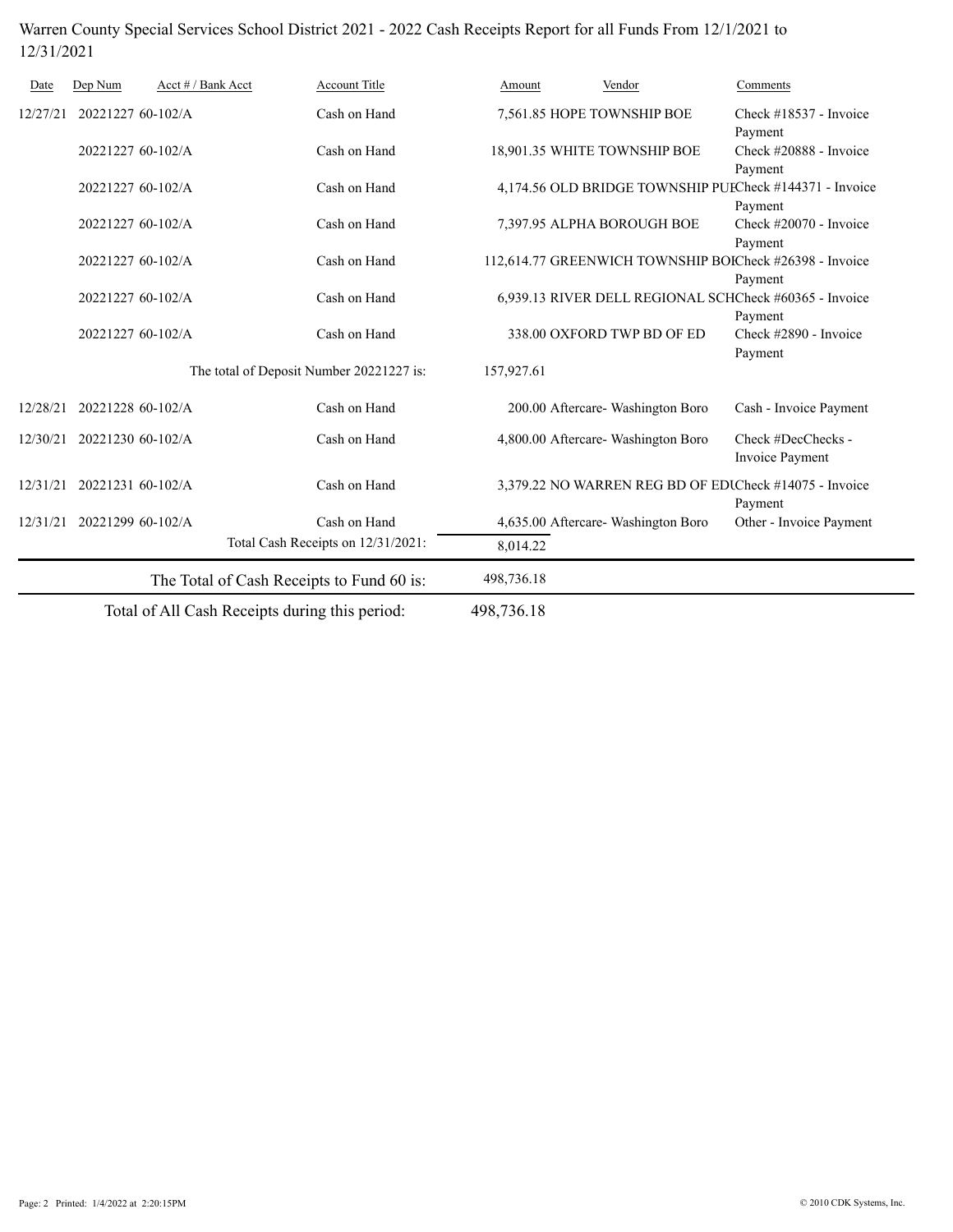Warren County Special Services School District Budget Adjustments printed on 1/4/2022

Report Includes Effective Dates from Dec 01, 2021 to Dec 31, 2021

Date Source Account/Title Target Account/Title Comments Comments Tuition Reimbursement 60-990-291-280-000-000 10,000.00 Health Benefits 12/01/21 60-990-291-270-000-063 Dec exp transfers

The total of all Budget Adjustments for fund 60 is: **10,000.00**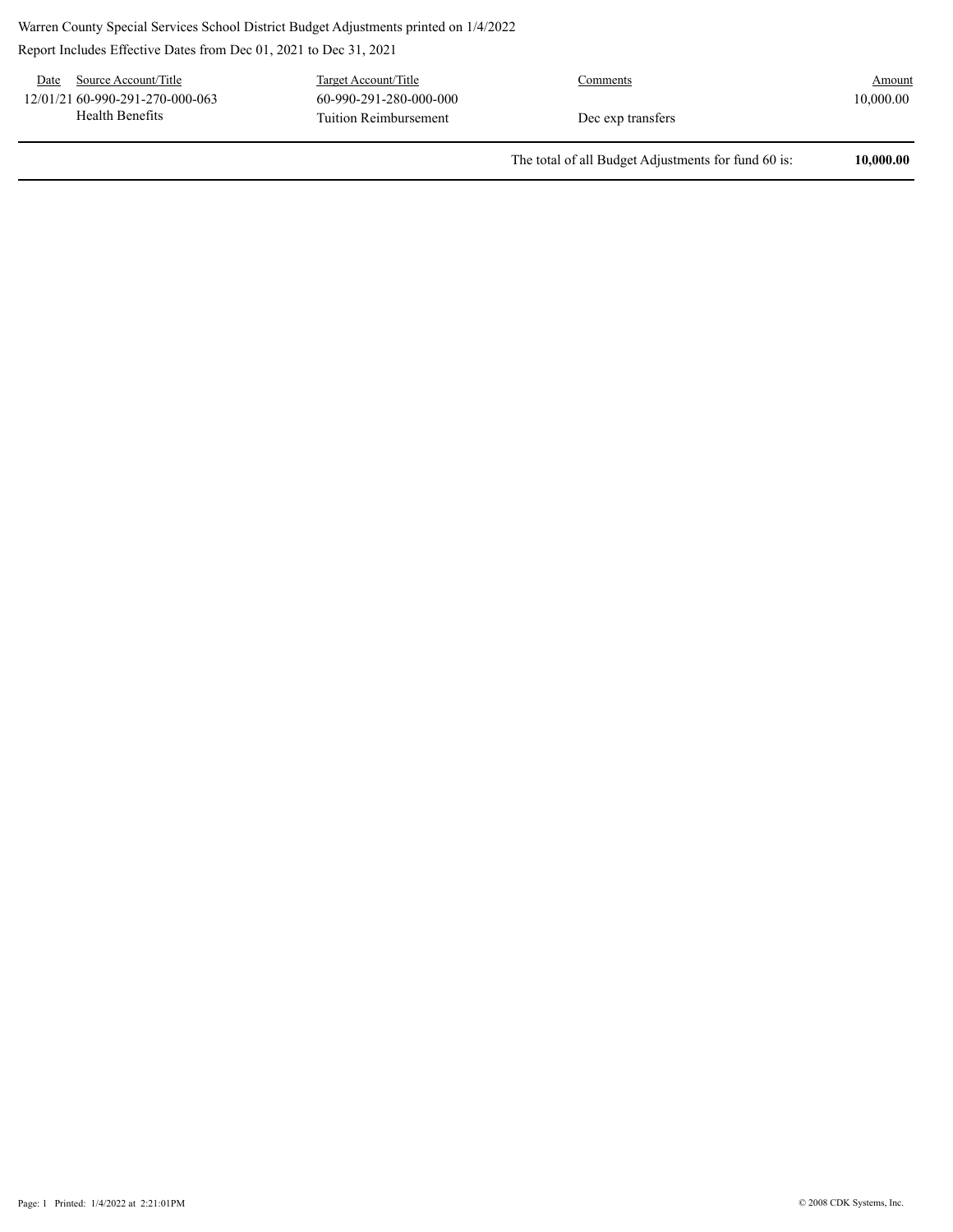### **Warren County Special Services School District Invoice Aging Summary ‐ BY FUND, BY SCHOOL as of January 21, 2022**

|                                               | <b>Future</b>            | $0 - 30$                    | 31-60                    | 61-90                    | Over 90                  | <b>Grand Total</b> |
|-----------------------------------------------|--------------------------|-----------------------------|--------------------------|--------------------------|--------------------------|--------------------|
| <b>Fund 10: General Fund</b>                  |                          |                             |                          |                          | 2.15                     | 2.15               |
| <b>Instructional Programs</b>                 |                          |                             |                          |                          | 2.15                     | 2.15               |
| NJEA - Uniserv Region 28                      |                          |                             |                          |                          | 2.15                     | 2.15               |
| <b>Fund 60: Continuing Operations</b>         | (363,000.00)             | 625,284.88                  | 124,318.76               | 15,056.11                | 126,589.60               | 528,249.35         |
| <b>Life Skills</b>                            |                          | 4,465.00                    | 205.00                   |                          |                          | 4,670.00           |
| Aftercare- Washington Boro                    |                          | 4,465.00                    | 205.00                   |                          |                          | 4,670.00           |
| HACKETTSTOWN BD OF ED                         | $\overline{a}$           |                             |                          | $\mathbf{r}$             | $\overline{a}$           |                    |
| <b>Related Services</b>                       | $\overline{\phantom{a}}$ | 40,103.86                   | 69,063.92                | 529.39                   | 268.74                   | 109,965.91         |
| ALLAMUCHY TOWNSHIP BOE                        | $\overline{a}$           |                             |                          | $\overline{a}$           | (195.00)                 | (195.00)           |
| EAST AMWELL TOWNSHIP SCHOOL                   | $\overline{\phantom{a}}$ |                             | 450.00                   | $\overline{\phantom{a}}$ |                          | 450.00             |
| FRANKLIN TWP BD OF ED (Warren)                | $\overline{a}$           | 4,112.62                    | 5,557.50                 | $\overline{a}$           |                          | 9,670.12           |
| <b>GREAT MEADOWS REG. BOE</b>                 | $\overline{\phantom{a}}$ |                             |                          | $\overline{\phantom{a}}$ | 463.75                   | 463.75             |
| <b>GREENWICH TOWNSHIP BOE</b>                 |                          | 1,194.37                    | 1,560.00                 | (0.01)                   | (0.01)                   | 2,754.35           |
| HACKETTSTOWN BD OF ED                         |                          | 2,517.50                    | 1,987.50                 |                          |                          | 4,505.00           |
| Hampton Public Schools                        | L.                       | $\mathbf{r}$                | 24,266.67                | $\overline{a}$           | $\overline{\phantom{a}}$ | 24,266.67          |
| LOPATCONG TOWNSHIP BOE                        | $\overline{\phantom{a}}$ | 2,466.12                    |                          | (0.60)                   | $\overline{\phantom{a}}$ | 2,465.52           |
| OXFORD TWP BD OF ED                           | $\overline{\phantom{a}}$ | 265.00                      | 662.50                   | 530.00                   | $\overline{\phantom{a}}$ | 1,457.50           |
| POHATCONG BOARD OF ED.                        |                          | 4,633.25                    | 6,078.75                 |                          | $\overline{\phantom{a}}$ | 10,712.00          |
|                                               |                          |                             |                          |                          |                          |                    |
| <b>WASHINGTON BOROUGH BOE</b>                 |                          | 24,915.00                   | 28,501.00                |                          |                          | 53,416.00          |
| Transportation                                | (363,000.00)             | 580,716.02                  | 55,049.84                | 14,526.72                | 109,597.16               | 396,889.74         |
| ALLAMUCHY TOWNSHIP BOE                        | (9,000.00)               | 16,099.32                   |                          |                          | 9,000.00                 | 16,099.32          |
| ALPHA BOROUGH BOE                             | (18,000.00)              | 19,905.67                   |                          |                          |                          | 1,905.67           |
| BELVIDERE BD. OF EDUC.                        |                          | $\mathbf{r}$                | 4,212.00                 | $\mathcal{L}$            | 0.00                     | 4,212.00           |
| BERGENFIELD PUBLIC SCHOOLS                    |                          | 5,548.40                    | $\mathbf{r}$             | $\overline{\phantom{a}}$ |                          | 5,548.40           |
| Bethlehem Township BOE                        | (12,000.00)              | 5,878.08                    | $\blacksquare$           | $\overline{\phantom{a}}$ | (301.72)                 | (6,423.64)         |
| <b>BLAIRSTOWN TOWNSHIP BOE</b>                | (14,000.00)              | 13,331.14                   | $\blacksquare$           | $\overline{\phantom{a}}$ | (3,621.64)               | (4,290.50)         |
| BLOOMSBURY BD OF EDUC                         | (1,000.00)               |                             |                          |                          | (31.57)                  | (1,031.57)         |
| <b>EAST ORANGE BOE</b>                        |                          | 7,338.24                    | 7,338.24                 | 7,338.24                 |                          | 22,014.72          |
| FLORENCE TOWNSHIP BOE                         |                          |                             |                          |                          | (417.83)                 | (417.83)           |
| FRANKLIN TWP BD OF ED (Warren)                | (1,000.00)               |                             |                          | $\overline{a}$           | (302.99)                 | (1,302.99)         |
| FRELINGHUYSEN TWP. BOE                        |                          |                             |                          |                          | (162.24)                 | (162.24)           |
| <b>GREAT MEADOWS REG. BOE</b>                 | (46,000.00)              | 132,952.00                  | 7,453.40                 | $\blacksquare$           | 4,020.57                 | 98,425.97          |
| <b>GREENWICH TOWNSHIP BOE</b>                 | (92,000.00)              | 115,875.81                  | $\frac{1}{2}$            | $\blacksquare$           | 92,014.58                | 115,890.39         |
| HACKETTSTOWN BD OF ED                         | (31,000.00)              | 44,916.32                   | $\blacksquare$           | $\overline{\phantom{a}}$ | (14, 552.60)             | (636.28)           |
| <b>Hampton Public Schools</b>                 |                          | 1,508.88                    | $\overline{\phantom{a}}$ | $\overline{\phantom{a}}$ | (0.90)                   | 1,507.98           |
| HIGH BRIDGE BOARD OF EDUCATION                |                          |                             | $\blacksquare$           | $\overline{\phantom{a}}$ | (1,560.00)               | (1,560.00)         |
| HOBOKEN PUBLIC SCHOOL DISTRICT                | $\overline{\phantom{a}}$ |                             | $\blacksquare$           | $\overline{\phantom{a}}$ | (5,071.04)               | (5,071.04)         |
| <b>Holland Township School</b>                |                          |                             |                          | $\overline{a}$           | (1,898.10)               | (1,898.10)         |
| <b>HOPE TOWNSHIP BOE</b>                      | (4,000.00)               | 10,182.65                   | $\overline{\phantom{a}}$ | $\overline{\phantom{a}}$ |                          | 6,182.65           |
| JACKSON SCHOOL DISTRICT                       |                          | 4,203.47                    |                          | $\overline{\phantom{a}}$ | $\blacksquare$           | 4,203.47           |
| Jeanine Labrada                               |                          |                             |                          | $\blacksquare$           | 1,481.48                 | 1,481.48           |
| LEBANON TOWNSHIP BOE                          | (4,000.00)               | 4,291.37                    | 4,291.37                 | $\blacksquare$           | 4,000.00                 | 8,582.74           |
| LOPATCONG TOWNSHIP BOE                        | (24,000.00)              | 28,549.22                   |                          | $\overline{\phantom{a}}$ | 5.82                     | 4,555.04           |
| MANSFIELD TWP. BD OF ED                       | (2,000.00)               |                             |                          |                          | (14.42)                  | (2,014.42)         |
| MONTCLAIR PUBLIC SCHOOLS                      | $\sim$                   |                             | (7, 188.48)              | 7,188.48                 | 14,376.96                | 14,376.96          |
| NO WARREN REG BD OF EDUC                      | (3,000.00)               | 3,379.22                    |                          | $\overline{a}$           | (1,065.63)               | (686.41)           |
| OLD BRIDGE TOWNSHIP PUBLIC SCHOOL             |                          | 4,174.56                    |                          |                          |                          | 4,174.56           |
| OXFORD TWP BD OF ED                           | (7,000.00)               | 5,642.06                    |                          |                          | (0.02)                   | (1,357.96)         |
| PCG Public Partnerships (Former Easter Seals) |                          | $\mathcal{L}^{\mathcal{A}}$ | $\mathbf{r}$             | $\overline{\phantom{a}}$ | 168.00                   | 168.00             |
|                                               |                          |                             |                          |                          |                          |                    |
| PHILLIPSBURG BOE                              | (21,000.00)              | 13,447.20                   | 32,271.20                | $\blacksquare$           | (16,913.68)              | 7,804.72           |
| POHATCONG BOARD OF ED.                        | (3,000.00)               | 12,992.37                   |                          | $\overline{\phantom{a}}$ | (146.34)                 | 9,846.03           |
| Pope John School                              |                          | 82.42                       | 82.42                    | $\overline{\phantom{a}}$ |                          | 164.84             |
| RIVER DELL REGIONAL SCHOOL DISTRICT           | $\overline{\phantom{a}}$ | 6,939.13                    | 6,589.69                 | $\overline{\phantom{a}}$ | $\overline{\phantom{a}}$ | 13,528.82          |
| SAINTS PHILLIP AND JAMES SCHOOL               |                          |                             |                          | $\overline{\phantom{a}}$ |                          |                    |
| UNION TOWNSHIP SCHOOL DISTRICT                |                          | 3,729.59                    |                          |                          |                          | 3,729.59           |
| <b>WARREN CO TECH</b>                         | (3,000.00)               |                             |                          |                          |                          | (3,000.00)         |